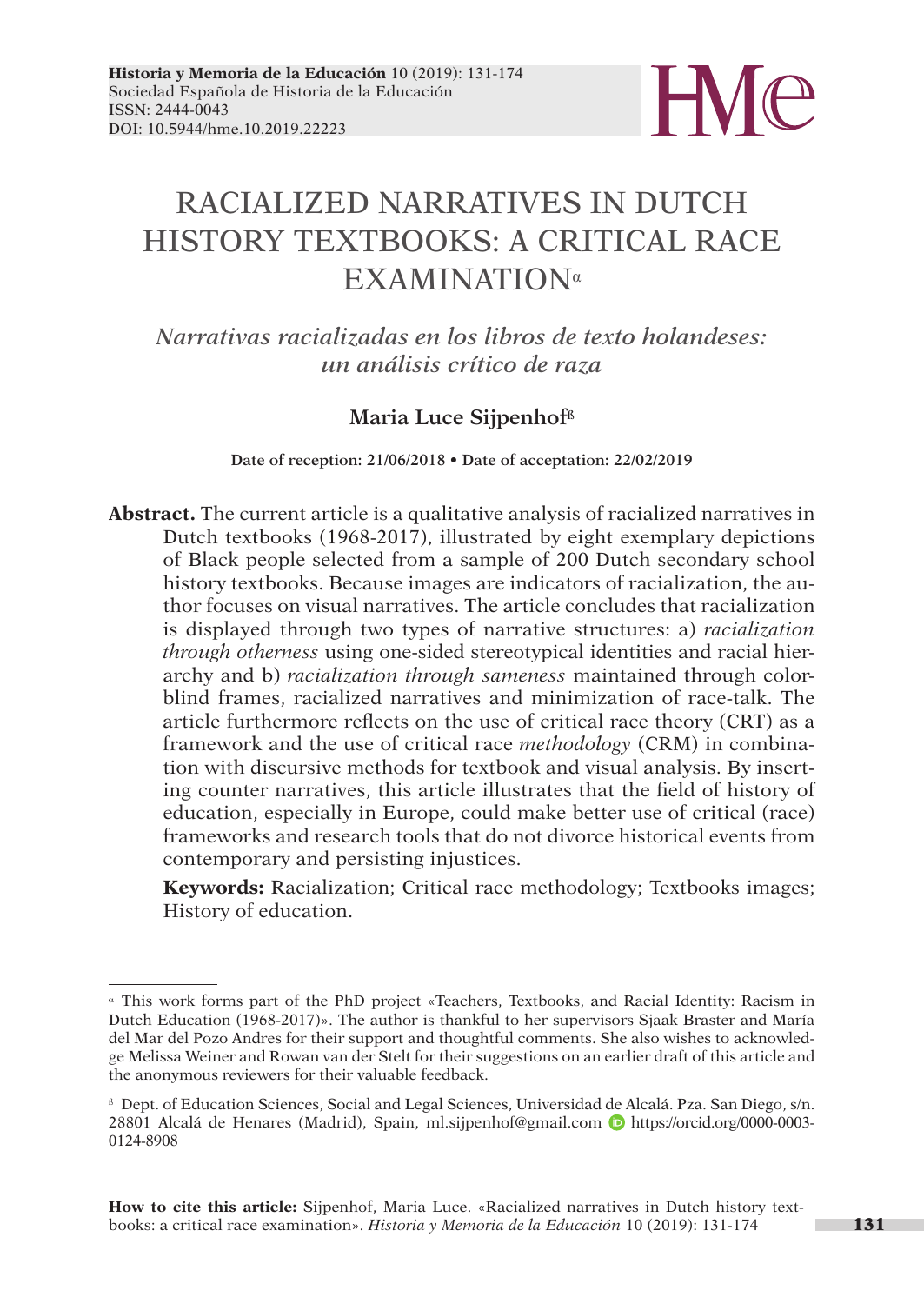**Resumen.** *El presente artículo es un análisis cualitativo de las narrativas racializadas en los libros de texto holandeses (1968-2017), ilustrado por ocho representaciones de personas negras seleccionadas de una muestra de 200 libros de texto holandeses de educación secundaria. Puesto que las imágenes son indicadores de racialización, la autora se centra en las narrativas visuales. El artículo concluye que la racialización se despliega a través de dos tipos de estructuras narrativas: a) la* racialización a través de la alteridad *usando identidades estereotípicas unilaterales y jerarquía racial y b) la* racialización a través de la semejanza *mantenida a través de marcos ciegos al color, narrativas racializadas y minimización de la referencia a las razas. El artículo además reflexiona sobre el uso de la teoría crítica de la raza (CRT) como marco y el uso de la metodología crítica de la raza (CRM) en combinación con métodos discursivos para el análisis visual y de los libros de texto. Insertando narrativas contrarias, este artículo ilustra que el campo de la historia de la educación, especialmente en Europa, puede hacer un uso mayor de los marcos críticos (de la raza) y de las herramientas de investigación que no disocian los sucesos históricos de las injusticias contemporáneas y persistentes.* 

**Palabras claves:** *Racialización; Metodología crítica de la raza; Imágenes de libros de texto; Historia de la educación.*

#### **INTRODUCTION**

Narratives on race are often limited, as the dominant narrative constructs marginalized experiences in ways that do not meet reality. This dominant, master narrative, which is often framed as being race-neutral, can be flawed by omission, amplification, distortion; whatever works for those in power to maintain the system of advantage in our hierarchical society. The master narrative «privileges Whites, men, the middle and/or upper class, and heterosexuals by naming these social locations as natural or normative points of reference*».*1 Thus, assumptions of whiteness as being «normal*»* and ideologies of color-blindness, limit narratives by ignoring marginalized experiences.2 In the Netherlands this is particularly the case, as race is hardly accepted as a signifier of difference and whites

<sup>1</sup> Daniel Solórzano and Tara Yosso, «Critical Race Methodology: Counter-storytelling as an Analytical Framework for Education Research», *Qualitative inquiry* 8, no. 1 (2002): 28.

<sup>2</sup> Gloria J. Ladson-Billings and William F. Tate, «Toward a critical race theory of education», in *Sociology of Education: Major Themes*, ed. Stephen Ball (London: Psychology Press, 2000), 322-342; Amanda Lewis, «"What group?" Studying whites and whiteness in the era of "color-lindness"», *Sociological theory* 22, no. 4 (2004): 623-646.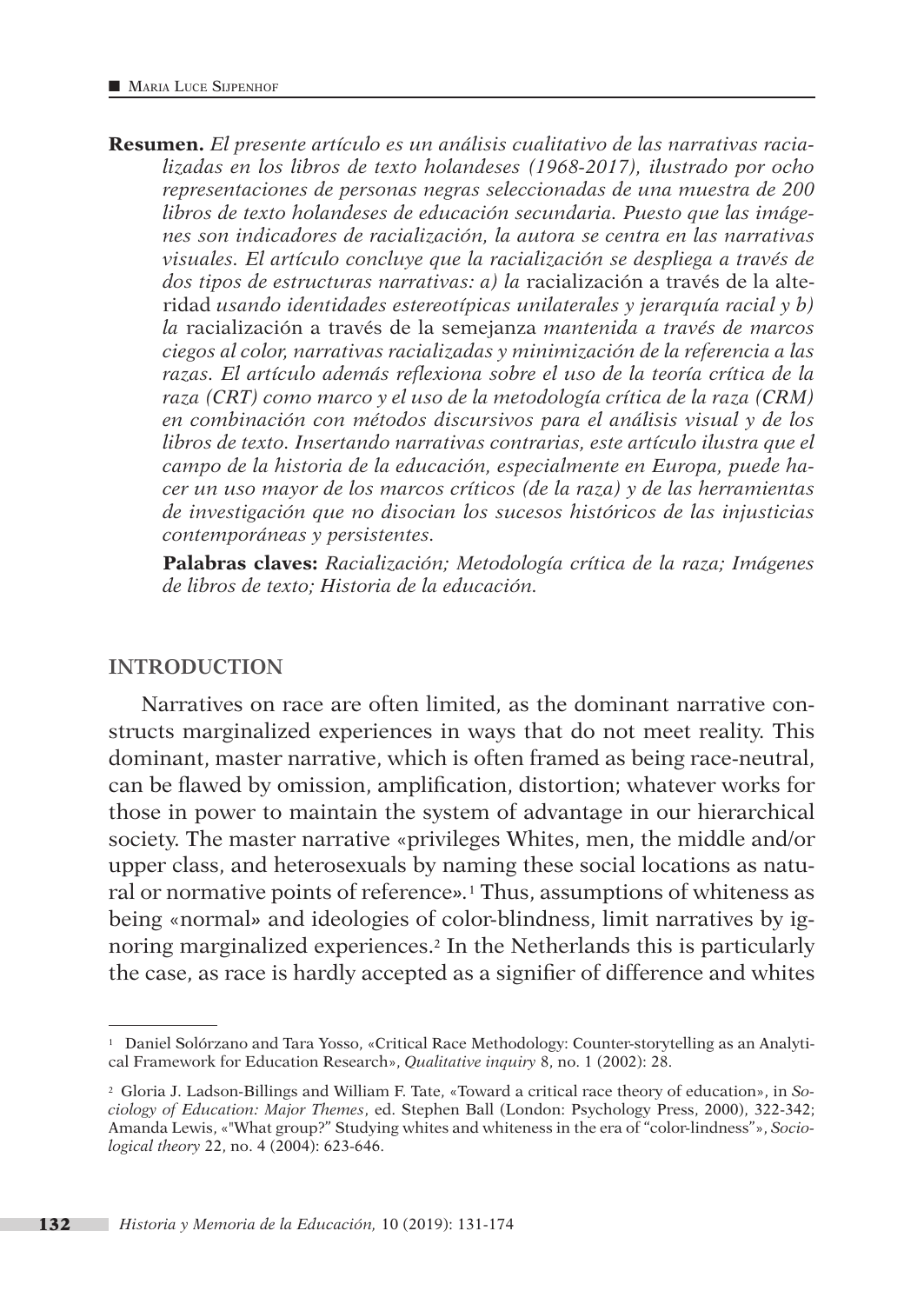see themselves as «normal», race-less<sup>3</sup> or «Dutch» (indicating that race can be closely related to *nationality*), while at the same time racializing4 «the other*»*. In educational contexts, discourses on race also follow these master narratives and are not being challenged. Too often, when it comes to race, educators do not engage with critical knowledge, following mostly the information exposed in textbooks, and keeping the Eurocentric epistemological basis of education intact.5 In the U.S., critical studies on institutional racism in schooling, the maintenance of racial hierarchies through the educational system, teachers' and white students' racial ideologies and narratives, teachers' constructions of race, students of color's experiences, race in textbooks (etc.) are well documented.<sup>6</sup> In the Netherlands (and in Europe, with the exception of Britain7) however, race in educational contexts is rarely studied. Although some educational studies8 on the manifestation of prejudice (on the basis of ethnicity) have been completed, very few researchers have used critical frameworks to study structural racism.<sup>9</sup> Although some critical work has been done on

<sup>7</sup> E.g. David Gillborn, «Education policy as an act of white supremacy: Whiteness, critical race theory and education reform», *Journal of Education Policy* 20, no. 4 (2005): 485-505.

<sup>8</sup> Maykel Verkuyten and Jochem Thijs, *«*Racist victimization among children in the Netherlands: The effect of ethnic group and school*», Ethnic and Racial Studies* 25, no. 2 (2002): 310-331; Linda van den Bergh, *et al.,* «The implicit prejudiced attitudes of teachers: Relations to teacher expectations and the ethnic achievement gap», *American Educational Research Journal* 47, no. 2 (2010): 497-527; Joep Bakker, «Cultureel-etnische segregatie in het onderwijs: achtergronden, oorzaken en waarom te bestrijden*», Pedagogiek* 32, no. 2 (2012): 104-128.

<sup>9</sup> Melissa Weiner, «The Dutchman's Burden: Enslavement, Africa and Immigrants in Dutch Primary School History Textbooks», *Sociologias* 17, no. 40 (2015): 212; Melissa Weiner, «(E)Racing Slavery:

<sup>3</sup> Melissa Weiner, «Whitening a diverse Dutch classroom: white cultural discourses in an Amsterdam primary school», *Ethnic and Racial Studies* 38, no. 2 (2015): 359-376.

<sup>4</sup> In the famous work of Michael Omi and Howard Winant (*Racial Formation in the United States: From the 1960s to the 1990s* (New York: Routledge, 1994), 14.), racialization is defined as «the extension of racial meaning to a previously racially unclassified relationship, social practice, or group», Bonilla-Silva (2015) furthers this by adding that racialization appoints groups into hierarchical categories and thus entails «practices of racial domination». He adds that things can also be racialized (e.g. textbooks that reproduce dominant views of people of color).

<sup>5</sup> Bree Picower, *«*The unexamined whiteness of teaching: How white teachers maintain and enact dominant racial ideologies*», Race Ethnicity and Education* 12, no. 2 (2009): 197-215; Ineke Mok, *'Juf was dat echt zo?' Lessen over slavernij in het Amsterdamse voortgezet onderwijs* (Amsterdam: Gemeente Amsterdam, 2011); Weiner «Whitening a diverse Dutch classroom», 359-376.

<sup>6</sup> E.g. Amanda Lewis, *Race in the schoolyard: Negotiating the color line in classrooms and communities* (New Brunswick, NJ: Rutgers University Press, 2003); Amanda Lewis and John Diamond, *Despite the best intentions: How racial inequality thrives in good schools* (Oxford University Press, 2015); Laurie Cooper Stoll, *Race and gender in the classroom: Teachers, privilege, and enduring social inequalities* (Lanham, MD: Lexington Books, 2013).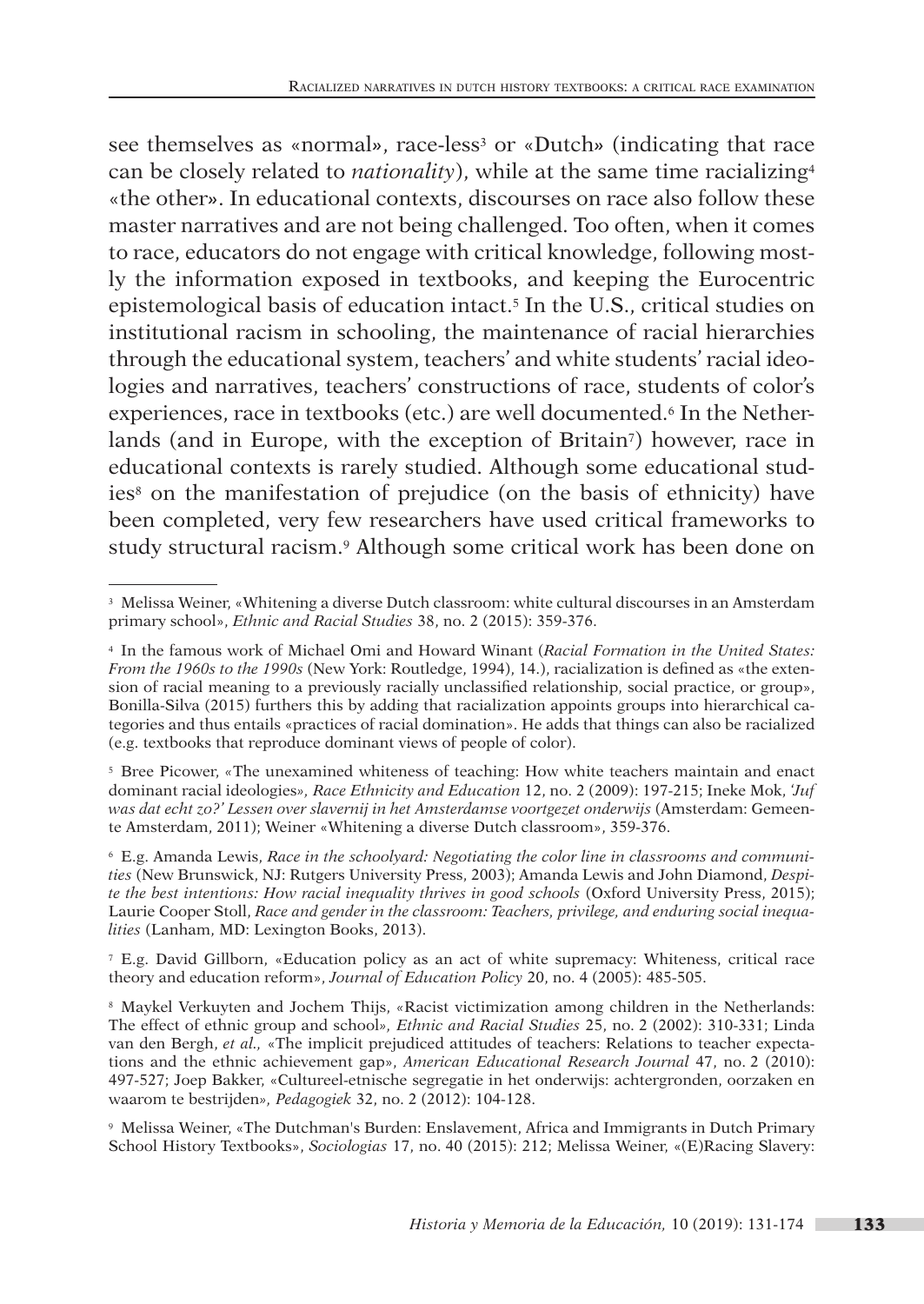textbooks in the Netherlands, there is no direct literature addressing the issue of racial meanings in textbook visuals.

With the intention to contribute to Dutch textbook research and adding value to the body of knowledge in relation to racial meaning, the current article has three main purposes. First, this qualitative study on racialized narratives told in Dutch history textbooks (1968-2017), illustrated by using eight visual examples, is a first step to explore in-depth constructions of race and ways of «othering*»* in Dutch educational contexts. This article is part of a larger research project that analyzes racial ideology, racial identity, and representation in Dutch secondary school educational contexts in fifty years' time, through textbook analysis (qualitative and quantitative) and through interviews with (former) teachers and former students.

Second, the article addresses critical race theory (CRT), which tackles the complexities of race and more specifically how narratives normalize racism. One of the aims of CRT is to identify visual forms of racism. Images are powerful tools. Audiences are more accepting of the visual frames portrayed, without questioning its reality or truth.10 This is important because images are indicators of racialization.11 Although the aim to identify visual forms of racism has been explicitly called for by critical race scholars, only few have made the attempt.12 Thus, this article contributes to the critical race field by analyzing and countering visual racialized narratives.

Although (history of) education scholars often conduct textbook research using a wide range of approaches for analysis and methods (e.g. compositional interpretations, content analysis, semiology, socio-linguistics,

Racial Neoliberalism, Social Forgetting, and Scientific Colonialism in Dutch Primary School History Textbooks», *Du Bois Review* 11, no. 2 *(2014): 2; Melissa* Weiner, «Colonized Curriculum Racializing Discourses of Africa and Africans in Dutch Primary School History Textbooks», *Sociology of Race and Ethnicity* 2, no. 4 (2016): 450-465; Weiner «Whitening a diverse Dutch classroom», 359-376.

<sup>10</sup> Lulu Rodriguez and Daniela Dimitrova. «The Levels of Visual Framing», *Journal of Visual Literacy* 30, no. 1 (2011): 48-65.

<sup>11</sup> Melissa Weiner, «Towards a critical global race theory», *Sociology Compass* 6, no. 4 (2012): 339.

<sup>12</sup> E.g. Lindsay Pérez Huber and Daniel Solórzano, «Visualizing Everyday Racism: Critical Race Theory, Visual Microaggressions, and the Historical Image of Mexican Banditry», *Qualitative Inquiry*  21, no. 3 (2015): 223-238; Daniel Solórzano, «Images and words that wound: Critical race theory, racial stereotyping, and teacher education», *Teacher Education Quarterly* 24 (1997): 5-19.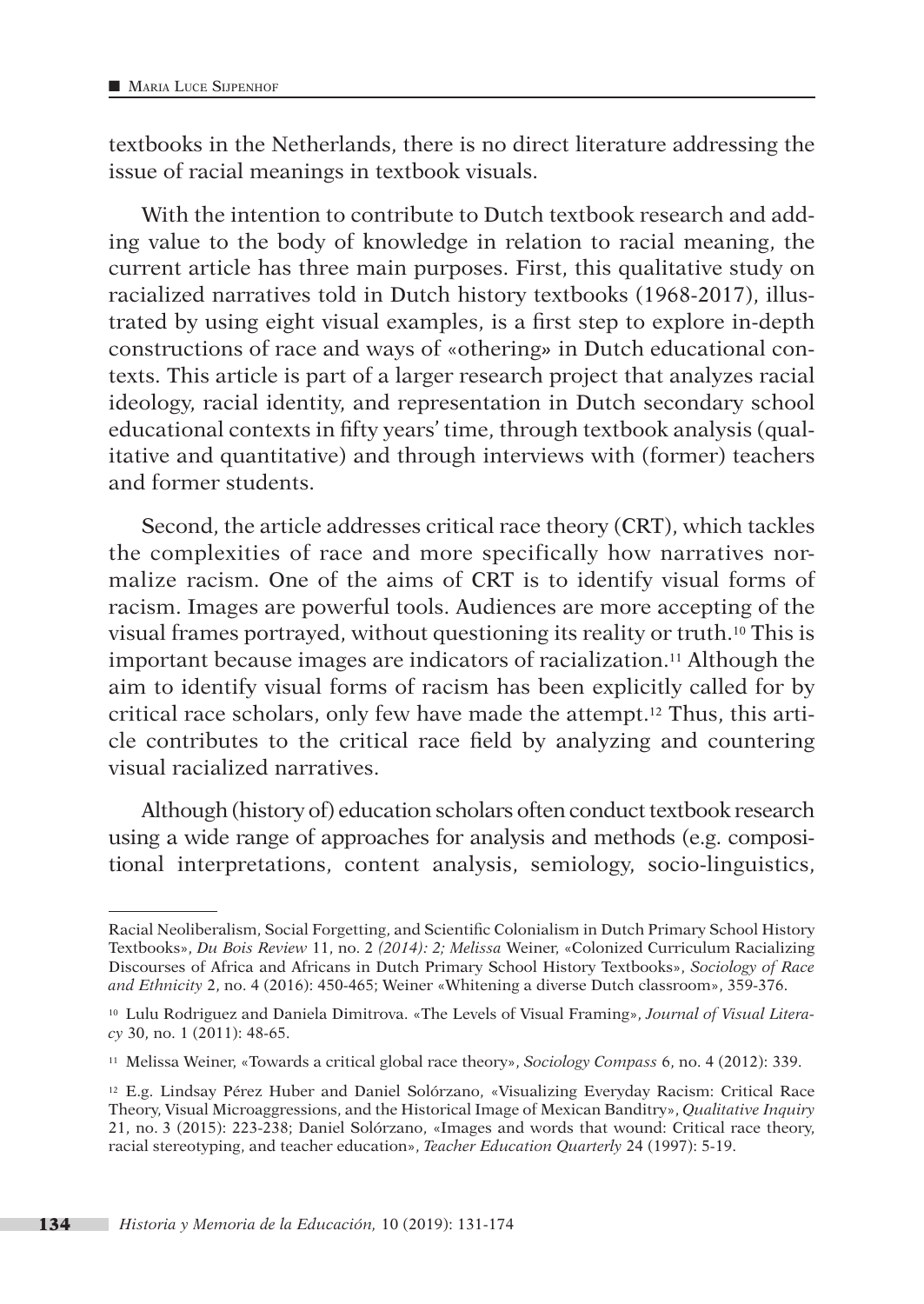psychoanalysis, and more13), critical race *methodology* (CRM)14 is not one of them.15 Therefore, the third purpose of this article is to further examine the potential of CRM as a tool for visual analysis in the field of history of education (a field that often divorces historical events from contemporary injustices).

### **LITERATURE**

In presenting a brief overview of the theoretical scholarship on race, racism, racialization context is provided for the methodology and data analysis section, where a more in-depth discussion of the use of CRT and CRM in visual analysis is provided. Also, in this section we will briefly discuss prior textbook research on race and the concept of «othering*»*.

### **On race, racism, and racialization**

Racism is generally defined as blatant, extreme, and intentional<sup>16</sup> and often seen as visible practices of *individual* prejudices. In 1997, Bonilla-Silva17 wrote «Rethinking Racism*»* in which he heavily critiqued this «prejudice approach*»*, by outlining the following problematic aspects to it. When people view racism as prejudice, they deny the fact that racism is embedded in the societal structure, they overly concentrate on racism as a psychological basis, they argue racism to be «irrational behavior*»*, they regard racism as a problem of overt racists, and they consider racism a remnant of past injustices. In the same work, Bonilla-Silva introduces an alternative approach for studying racial matters: the «racialized social system*»*. This refers to «societies in which economic, political, social, and ideological

<sup>13</sup> Gillian Rose, *Visual Methodologies: An Introduction to Researching with Visual Materials* (London: Sage, 2016).

<sup>14</sup> Solórzano and Yosso, «Critical Race Methodology», 23-44.

<sup>15</sup> A quick scan of the journals Paedagogica Historica and History of Education, indicates that few articles were published with the following keywords: «textbook*»* + «race theory*»* (respectively 1 hit / 0 hits) and «textbook*»* + «critical race*»* (1 hit / 0 hits). The combinations of «textbook*»* + «race*»* or «racism*»* led to more variation (110 / 77 hits in Paedagogica Historica, and 178 /58 hits in History of Education). Notably, many titles were related to Nazism.

<sup>16</sup> Eduardo Bonilla-Silva, «More than Prejudice: Restatement, Reflections, and New Directions in Critical Race Theory», *Sociology of Race and Ethnicity* 1, no. 1 (2015): 75-89.

<sup>17</sup> Eduardo Bonilla-Silva, «Rethinking Racism: Towards a Structural Interpretation», *American Sociological Review* 62, no. 3 (1997): 465-480.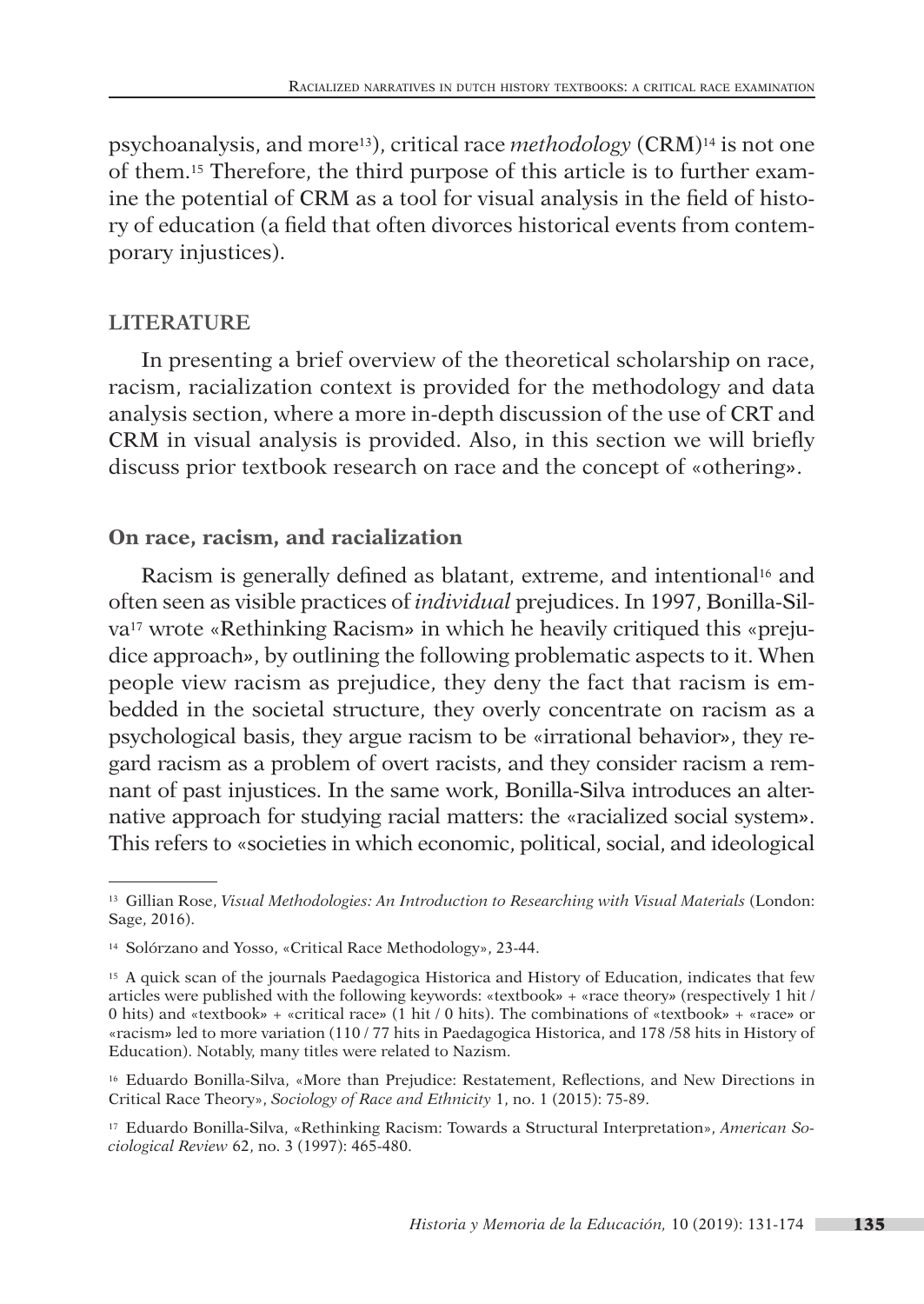levels are partially structured by the placement of actors in racial categories or races*»*18*.* Thus, the idea that people in a dominant position can *racialize* others which is embedded in social structures and institutions, is the core of this perspective. Racialization, is motivated by the desire of those in positions of power to maintain their position in the racialized social system. The overwhelming majority of those in dominant positions of power is white and as a group whites benefit from this unequal distribution of power and advantages them over people of color (*racial privilege*).19 Obviously white people can deal with hardships, but *racism* is not the cause of this (unlike for example *sexism, classism, ableism*). Bonilla-Silva20 argues that if we want to understand this system, we need to uncover: «[…] the mechanisms and practices (behaviors, styles, cultural affectations, traditions, and organizational procedures) at the social, economic, ideological, and political levels responsible for the reproduction of racial domination»*.*

Bonilla-Silva further argues that race is not fixed and is thus constantly evolving, as the meanings and consequences are dependent on contexts (e.g. demographics).21 He argues that post 1960s racism in the U.S. is often invisible, mostly avoids racial terminology, and is embedded and normalized through institutions.22 Bonilla-Silva identifies this as a new racial structure, namely «new racism*»*.23 New racism has an ideological component, which is termed «color-blind racism*»*. Colorblind racism entails strategies to justify, downplay, or deny race and racism, and thus upholds new racism.24 Color-blind racism, then reinforces the illusion that there is no such thing as systemic racism in current day society, through (apparently non)racial discourse, utilizing «frames, styles, and racial stories*»*25. Thus, these *frames, styles and racial stories*

<sup>18</sup> Eduardo Bonilla-Silva, *White supremacy and racism in the post-civil rights era* (Boulder: Lynne Rienner Publishers, 2001), 37.

<sup>19</sup> E.g. Charles W. Mills, *The Racial Contract* (Ithaca, NY: Cornell University Press, 1997).

<sup>20</sup> Bonilla-Silva, «More than Prejudice», 77.

<sup>21</sup> Weiner, «Towards a critical global», 333.

<sup>22</sup> Bonilla-Silva and Ashe, «The End of Racism?», 60.

<sup>23</sup> Before this time «scientific*»* racism, the belief that science provides evidence to support racism, prevailed.

<sup>24</sup> Bonilla-Silva and Ashe, «The End of Racism?», 59; Bonilla-Silva, *White supremacy and racism*, 37.

<sup>25</sup> Bonilla-Silva and Ashe, «The End of Racism?», 63.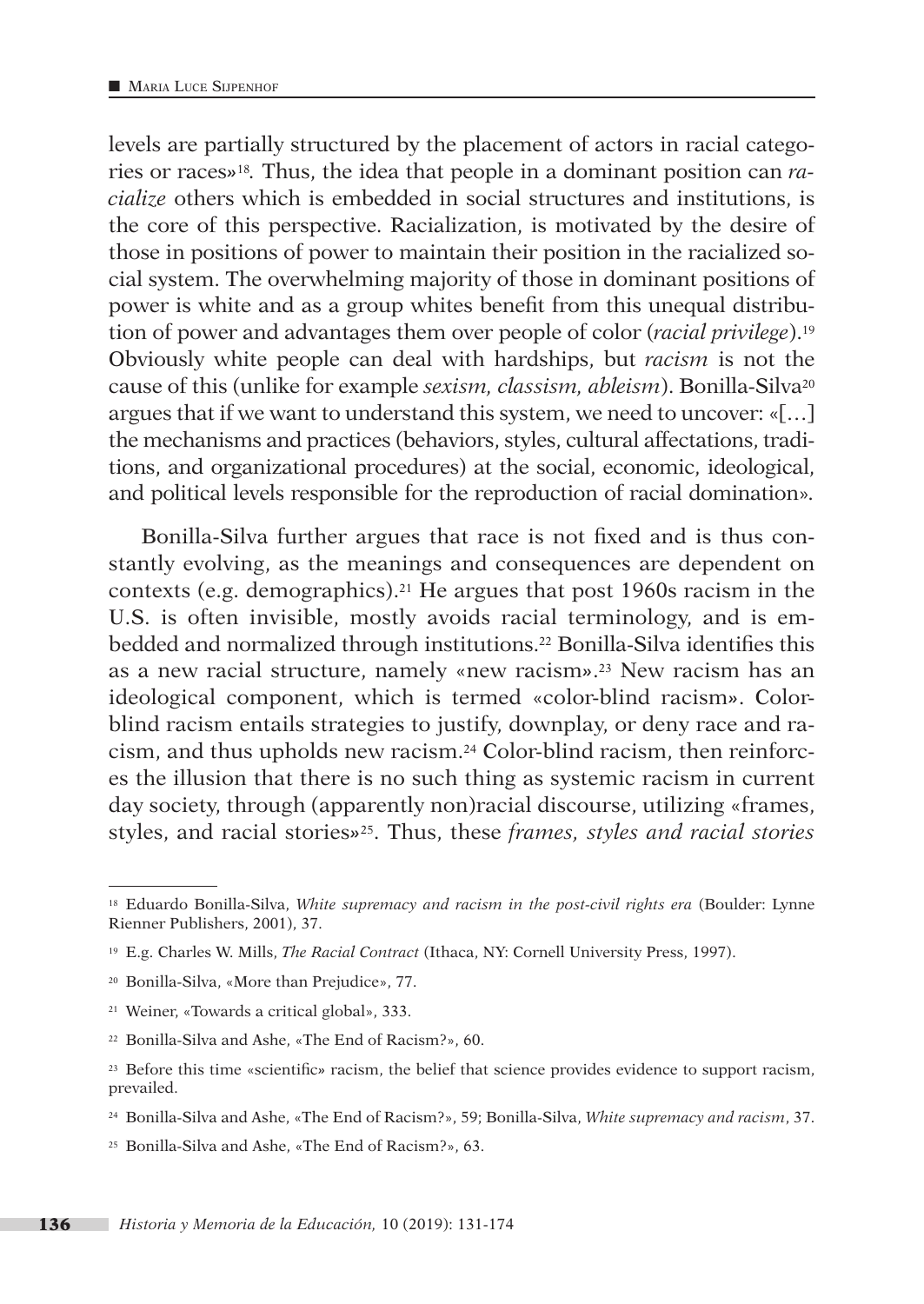protect (white) people from acknowledging structural racism and racial privilege, which in turn safeguards them from feelings of vulnerability and discomfort when confronted with race (*racial fragility*26) and avoids them from personal accountability (*racial apathy*27). In the Netherlands, many have contested the idea of «new racism*»*, arguing that it does not apply to the Dutch context, arguing that while discrimination might exist, racism does not.28 This line of reasoning follows the general consensus that, after WWII, there is no race and therefore racism in the Netherlands. Despite this master narrative, Dutch critical scholars have proven race and structural racism (e.g. in education) to be extremely relevant.29

### **On textbooks and othering**

In education, most textbook research on race seek to analyze the following themes: a) How do textbooks present racism (and related historical topics like slavery) and b) what processes of othering (which is widely used to exclude «them*»* from «us*»* in society) do textbooks contain. Again, the overwhelming majority of these studies have been carried out in the U.S. Many of these studies have demonstrated that race and racism are not treated as fundamental topics in history or social sciences.30 Moreover, textbooks teach students that racism consists of incidental acts of violence by malicious *individuals*.31 Outside of the U.S. similar

<sup>26</sup> Robin DiAngelo, «White fragility», *The International Journal of Critical Pedagogy* 3, no. 3, (2011):54-70.

<sup>27</sup> Tyrone Forman, «Color-blind Racism and Racial Indifference: The Role of Racial Apathy in Facilitating Enduring Inequalities», in *The changing terrain of race and ethnicity*, eds. Maria Krysan, Amanda Lewis (New York: Russell Sage, 2004), 43-66; Thomas Pettigrew and Roel Meertens, «Subtle and blatant prejudice in Western Europe», *European journal of social psychology* 25, no. 1 (1995): 57-75.

<sup>28</sup> E.g. Hans Siebers, «'Race' versus 'ethnicity'? Critical race essentialism and the exclusion and oppression of migrants in the Netherlands», *Ethnic and Racial Studies* 40, no. 3 (2017): 369-387.

<sup>29</sup> e.g. Philomena Essed and Isabel Hoving, eds., *Dutch racism* (Amsterdam: Rodopi, 2014); Melissa Weiner and Antonio Carmona Báez, eds., *Smash the Pillars: Decoloniality and the Imaginary of Color in the Dutch Kingdom* (Lanham, MD: Rowman & Littlefield, 2018).

<sup>30</sup> e.g. Keffrelyn Brown and Anthony Brown, «Silenced memories: An examination of the sociocultural knowledge on race and racial violence in official school curriculum», *Equity & Excellence in Education* 43, no. 2 (2010): 139-154.

<sup>31</sup> Keffrelyn Brown and Anthony Brown, «Strange fruit indeed: Interrogating contemporary textbook representations of racial violence toward African Americans», *Teachers College Record* 112, no. 1 (2010): 31-67.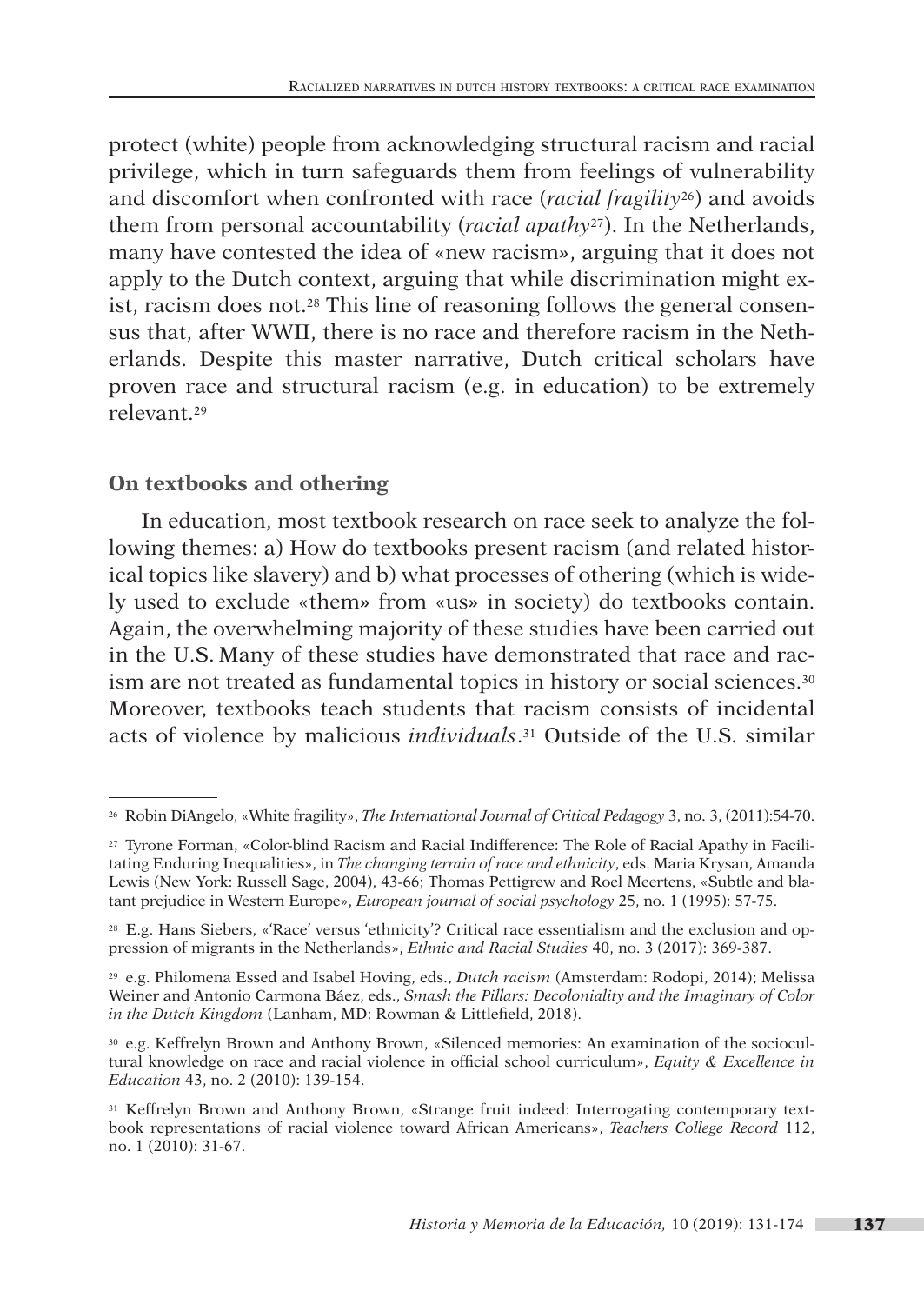conclusions were made. Canadian research<sup>32</sup> illustrates that racism is portrayed as the prejudice of exceptional groups that exist outside of the nation (e.g. Nazism, KKK, Apartheid). Other scholars argue that racism is portrayed as out of the ordinary.33 These depictions distort students' views on systemic racism and omit anti-racist discourses. In Germany for example, a study by Marmer *et al*.34 finds that images of poverty, violence, and underdevelopment dominate German textbooks. The narrative is Eurocentric and stereotypes about African people are visibly present. In Portugal, Araújo and Maeso35 found that Eurocentrism was imparted through three types of narratives: 1. a narrative that places the «other*»* in another timeframe than present day Europe (naturalizing the idea of hierarchy in relation to «civilization*»*); 2. a narrative that promotes the nation State and democracy as the ultimate form of political organization to justify colonialism; 3. a narrative that connects race and racism to certain locations and historical moments in time. In the Netherlands, textbook studies results are quite similar. Weiner concludes that Eurocentric master narratives are used to perpetuate Dutch social amnesia of slavery and colonialism, that interventions in Africa are justified<sup>36</sup>, that immigrants are seen as outsiders who cause problems for the tolerant Dutch<sup>37</sup>, that the Dutch role of enslavement is minimized38, and that Dutch «superiority*»* is illuminated.39 These studies show that textbooks often evade the most important element in the field of race, namely power relations.40

<sup>36</sup> Weiner, «Colonized Curriculum», 450-465.

<sup>37</sup> Melissa Weiner, «Curricular Alienation: Multiculturalism, Tolerance, and Immigrants in Dutch Primary School History Textbooks», *Humanity and Society* 42*,* no. 2 (2017): 147.

<sup>38</sup> Weiner, «(E)Racing Slavery», 2.

<sup>39</sup> Weiner, «The Dutchman's Burden», 212.

<sup>32</sup> Ken Montgomery, «Imagining the Antiracist State: Representations of Racism in Canadian History Textbooks», *Discourse: studies in the cultural politics of education* 26, no. 4 (2005): 427-442.

<sup>33</sup> Marta Araújo and Silvia Rodríguez Maeso, «History textbooks, racism and the critique of Eurocentrism: beyond rectification or compensation», *Ethnic and Racial Studies* 35, no. 7 (2012): 1266- 1286.

<sup>34</sup> Elina Marmer, *et al.,* «Racism and the image of Africa in German schools and textbooks», *International Journal of Diversity in Organisations, Communities and Nations* 10, no. 5 (2010): 1.

<sup>35</sup> Marta Araújo and Silvia Rodríguez Maeso, *Discussion Guide: 'After all, it was Europe that made the modern world': Eurocentrism in history and its textbooks* (Coimbra: CES, 2013), 4.

<sup>40</sup> Linda Chisholm, «Representations of Class, Race, and Gender in Textbooks», in *The Palgrave Handbook of Textbook Studies*, eds. Eckhardt Fuchs and Annekatrin Bock (New York: Palmgrave Macmillan, 2018), 225-237.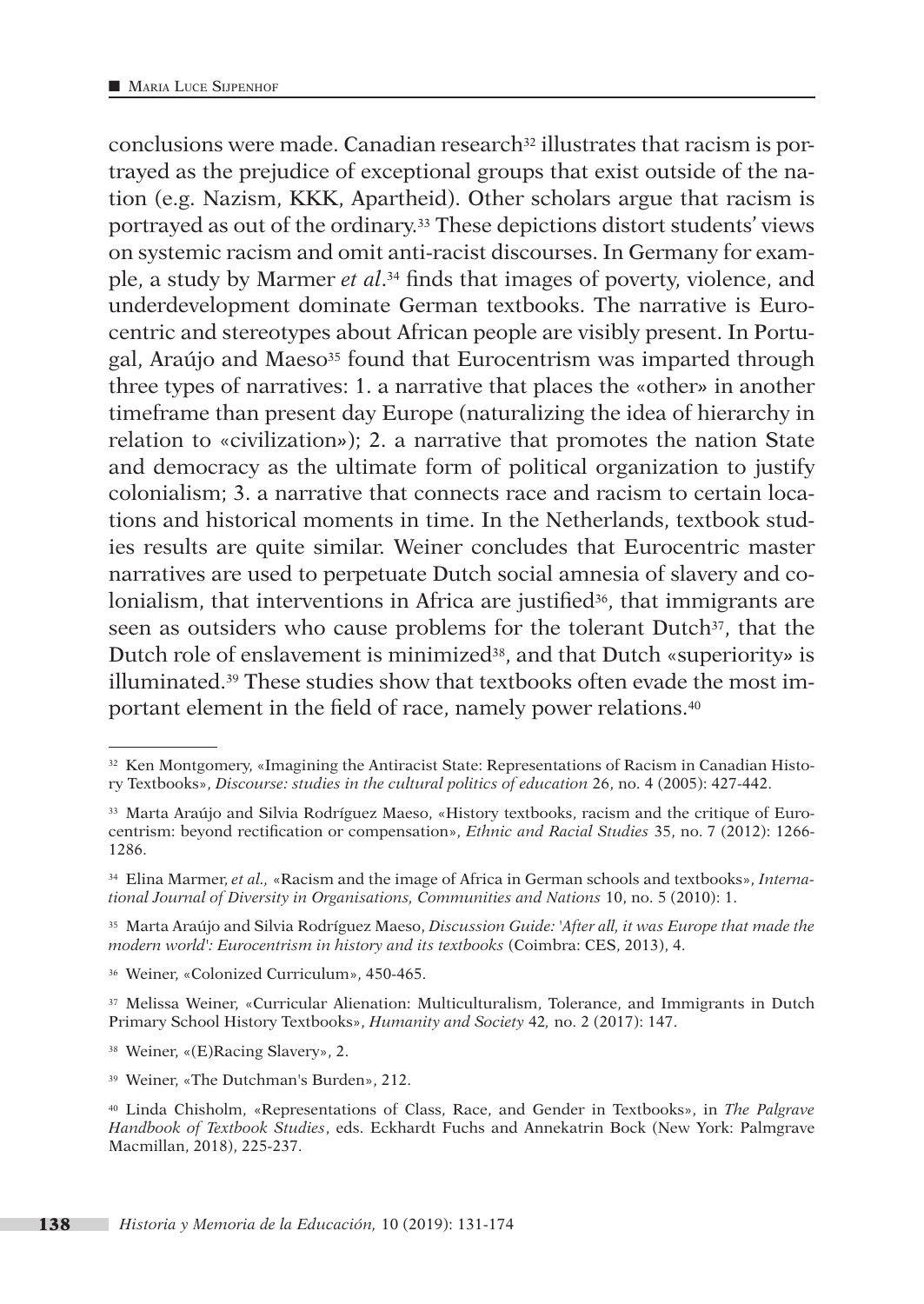The concept of othering is very useful to understand these power relations.41 For those who aim to study racial hierarchies in society, it is necessary to tackle the othering of racialized individuals or groups while addressing «whiteness*»* at the same time.42 The concept of othering was introduced by De Beauvoir<sup>43</sup> in 1949 in relation to the construction of the self and was later employed in diverse theoretical fields, like postcolonial studies.<sup>44</sup> Spivak<sup>45</sup> was the first to use othering as a systematic concept, which is similar to the more contemporary use of the term. For example, «*[…] the process whereby a dominant group defines into existence an inferior group»,*<sup>46</sup> essentializing human beings to negative stereotypes or products. Spivak speaks of three dimensions of othering: the dimension of power (constructing the powerful), the dimension of inferiority (constructing the inferior), and the dimension that infers that knowledge and technology belongs to the powerful. Jensen argues that othering is very well compatible with intersectionality. The process of othering is thus related to different intersections of identity and oppression, like race, ethnicity, class, gender, sexuality, etc. In the current article, we define the concept of othering as a systematic process that is closely related to racialization and intersecting with other systems of oppression. Those in power (whites, middle-class, males) then construct their own positioning in relation to that of other racialized, classed, or gendered groups, by ascribing positive and complex characteristics to themselves, and problematic, one-dimensional characteristics to the others.47 In historical narratives, whiteness has long been related to positive characteristics (e.g. beauty, rationality), while Blackness was

<sup>41</sup> Sune Qvotrup Jensen, «Othering, identity formation and agency», *Qualitative studies* 2, no. 2 (2011): 63-78.

<sup>42</sup> Weiner, «Towards a critical global».

<sup>43</sup> Simone de Beauvoir, *The Second Sex* (London: Vintage, 1997; first published in 1949).

<sup>44</sup> Edward Said, *Orientalism* (London: Penguin Books, 1995; first published in 1978).

<sup>45</sup> Gayatri Chakravorty Spivak. «The Rani of Sirmur: An essay in reading the archives», *History and Theory* 24, no. 3 (1985): 247-272.

<sup>46</sup> E.g. Michael Schwalbe, *et al.,* «Generic processes in the reproduction of inequality: An interactionist analysis», *Social Forces* 79, no. 2 (2000): 422.

<sup>47</sup> Michael Romanowski, «Problems of bias in history textbooks», *Social Education* 60, no. 3 (1996): 170-173.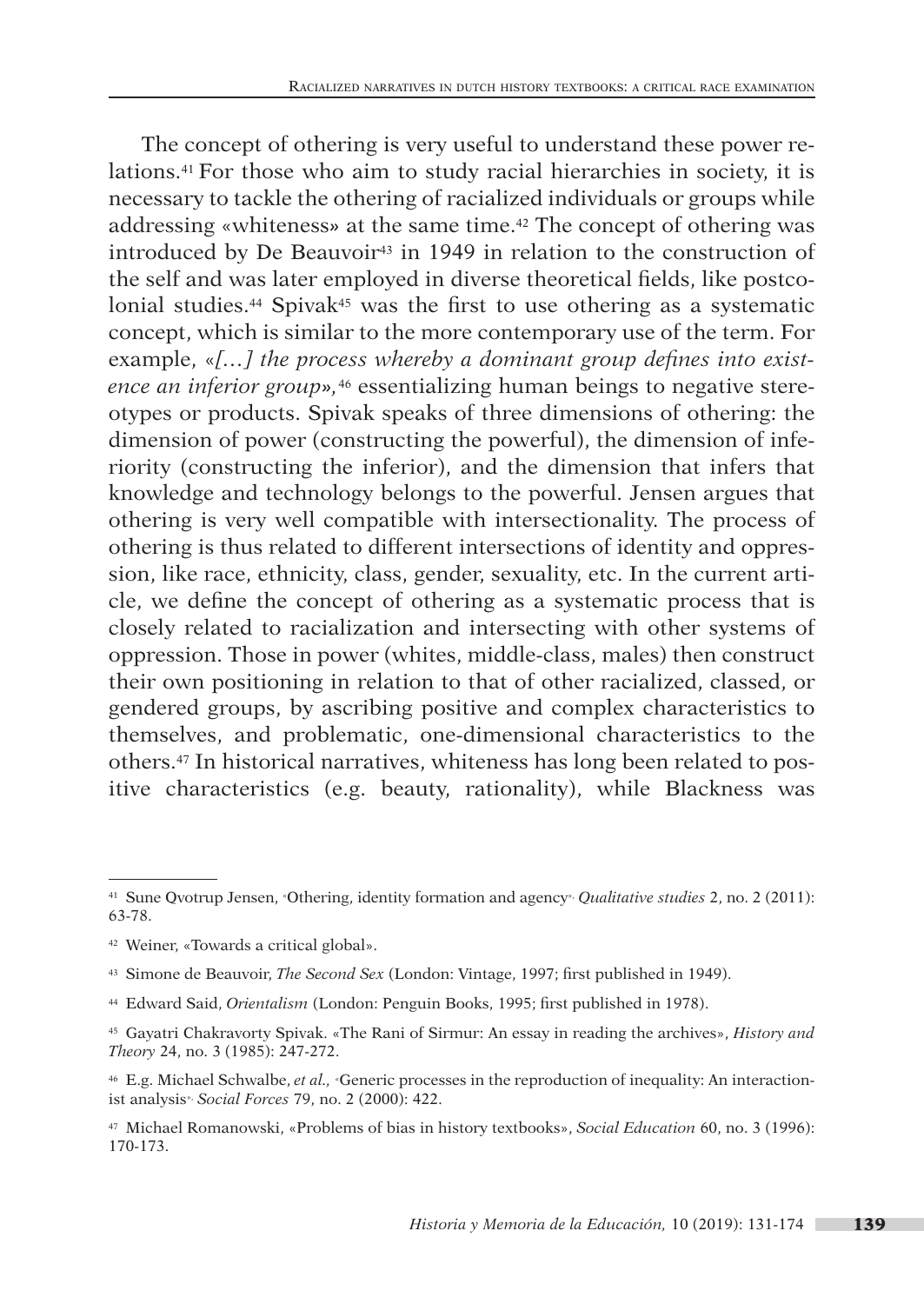represented as negative (e.g. sexual, dangerous).48 Hall49 has illustrates how the West has repeatedly used stereotypes of others to maintain ideas that were created during Enlightenment, namely Western societies are civilized, orderly, clean, etc. and «the rest*»* is uncivilized, traditional, dirty, savage, in use of moral and physical guidance. Van Dijk<sup>50</sup> refers to this process as the ideological square: «1. Emphasize *Our good things 2. Emphasize Their bad things. 3. Deemphasize Our Bad things 4. Deemphasize Their good things».* We are confronted with these binaries through education and textbooks. We are repeatedly conditioned to believe who is worthy, who belongs and who has the right to access spaces (who is citizen).<sup>51</sup> Although this is not always done with bad intentions (e.g. the use of racialized visuals for fundraising purposes), the effects remain the same. These types of «double gestures of inclusion and exclusion*»*,52 are crucial to illuminate forms of in-and exclusion and address who is included in normality and who is supposedly aberrant.Those who have been deemed «other*»* however, cannot be seen as merely victims, and the agency of individuals and groups to act and resist social structures should always be considered in the analysis of othering.

#### **METHODOLOGY**

To reflect on the use of CRM in education and qualitatively analyze racialized narratives, a number of (visual) examples of Black people in Dutch secondary school history textbooks (1968-2017) have been selected. These examples are singled out from a total of 1064 images from a textbook sample containing 200 textbooks, which have been previously selected for a quantitative analysis with large samples of both images and texts (as mentioned this article is part of a larger project). We

<sup>48</sup> Malin Ideland and Claes Malmberg. «'Our common world' belongs to 'Us': constructions of otherness in education for sustainable development», *Critical studies in Education* 55, no. 3 (2014): 369-386.

<sup>49</sup> Stuart Hall, «The West and the rest: Discourse and power», in *Formations of modernity,* eds. Stuart Hall and Bram Gieben (Cambridge: Polity Press, 1992), 275-331.

<sup>50</sup> Teun van Dijk, «Discourse Analysis of Racism», in *Rethinking Race and Ethnicity in Research Methods,* ed. John H. Stanfield II (New York: Routledge, 2011), 54.

<sup>51</sup> Philomena Essed, *Understanding everyday racism. An interdisciplinary theory* (Newbury Park, CA: Sage, 1991); Ideland and Malmberg. «Our common world», 369-386.

<sup>52</sup> Thomas Popkewitz, *Cosmopolitanism and the age of school reform. Science, education and making society by making the child* (New York, NY: Routledge, 2008).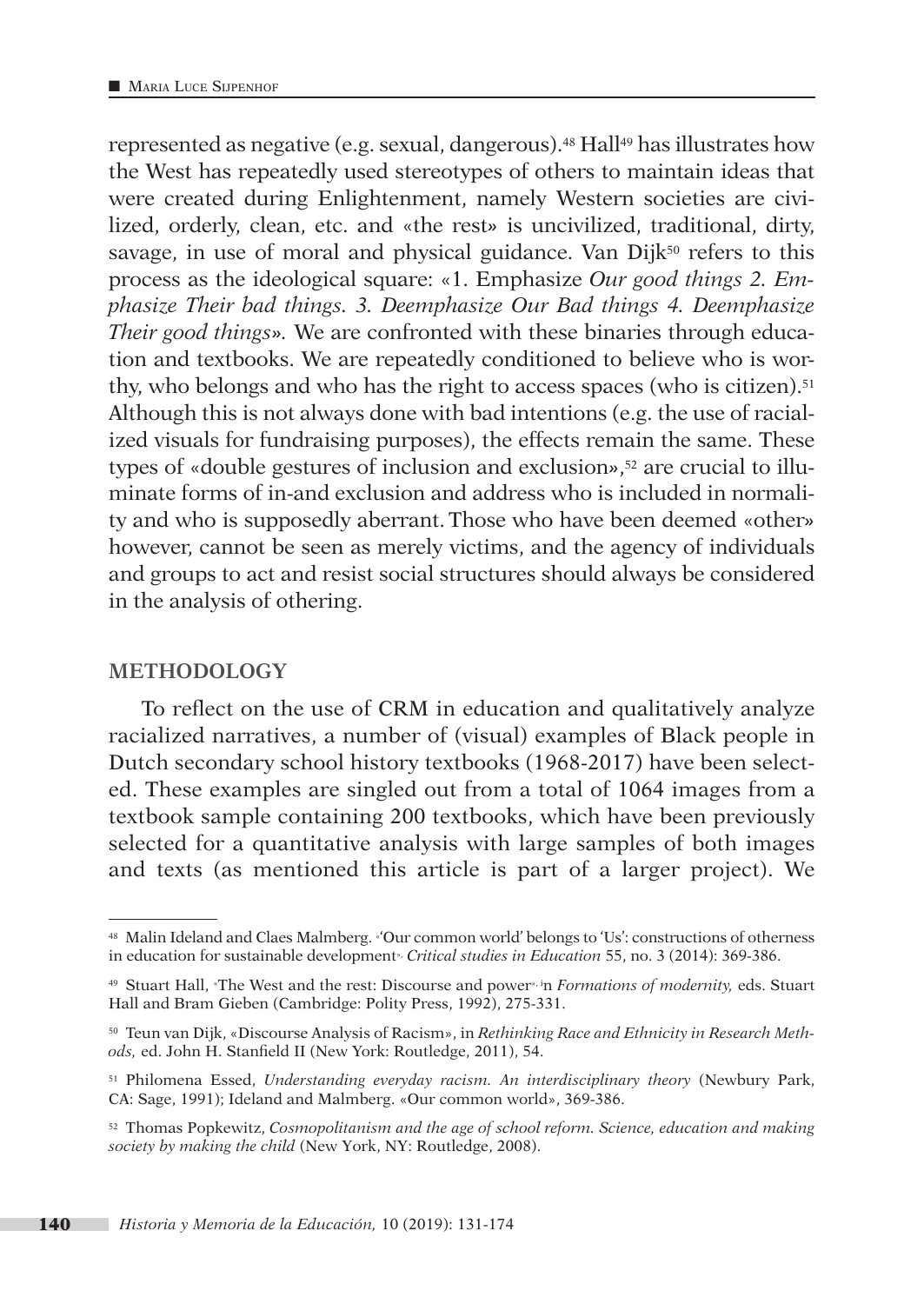attempted to select an accurate sample of the most common secondary school history textbooks for students' basic training in the years 1968- 2017.53 We carefully selected the type of textbooks, specifications of the textbooks, and specifications of the publishers. An equal number of textbooks were selected for every decade (N=40). The textbooks were published by fairly diverse and well-known textbook publishers and were often reprinted. We found the textbooks in the Dutch Royal Library in The Hague and in the Center for Historical Culture in Rotterdam.

We selected depictions of Black people that portray different racial hierarchies (e.g. racial harmony, white racial dominance, white racial dominance without depicting whiteness, Black resistance) and a variety of geographical locations, historical contexts that are covered in Dutch history textbooks, and years of publishing. But foremost, images were selected on the basis of their depictions of *power relations*.

«Blackness*»* is complex: who is Black and who is not may be described by ancestry or appearance, moreover it is an issue of self-identification<sup>54</sup>. Not everybody identifies with color or with race.<sup>55</sup> In the current article, «Black*»* will be identified by physical appearance, assuming that this corresponds with the views of the intended audiences of textbooks. This includes people who are recognized as being «from African descent*»*, those who are part of the African diaspora, and people of mixed (Black with non-Black) origins. «Whiteness*»* will be identified by physical appearance as well. To use the binary Blackness/whiteness, is very much out of the ordinary in Dutch research. As briefly mentioned, in the Netherlands people generally don't *speak* of a racial order to begin with, let alone a bi-racial order, as has mostly been done in the U.S.56 The racial order in the multicultural Netherlands is complex and denied. However, in the

<sup>53</sup> In 1968, a major revision in secondary education was enforced with the *Mammoetwet*. As this moment is of enormous importance for the next 50 years of education, this year has been chosen as the starting point of the current study.

<sup>54</sup> John H. Stanfield II, «Epistemological Reconsiderations and New Considerations: Or What Have I Been Learning since 1993», in *Rethinking Race and Ethnicity in Research Methods*, ed. John H. Stanfield II (New York: Routledge, 2011), 17-18.

<sup>55</sup> Philomena Essed, «A Brief ABC on Black Europe», in *Invisible Visible Minority: Confronting Afrophobia and Advancing Equality for People of African Descent and Black Europeans in Europ*e (Brussels: ENAR, 2014), 57-75.

<sup>56</sup> Eduardo Bonilla-Silva, «From bi-racial to tri-racial: Towards a new system of racial stratification in the USA», *Ethnic and racial studies* 27, no. 6 (2004): 931-950.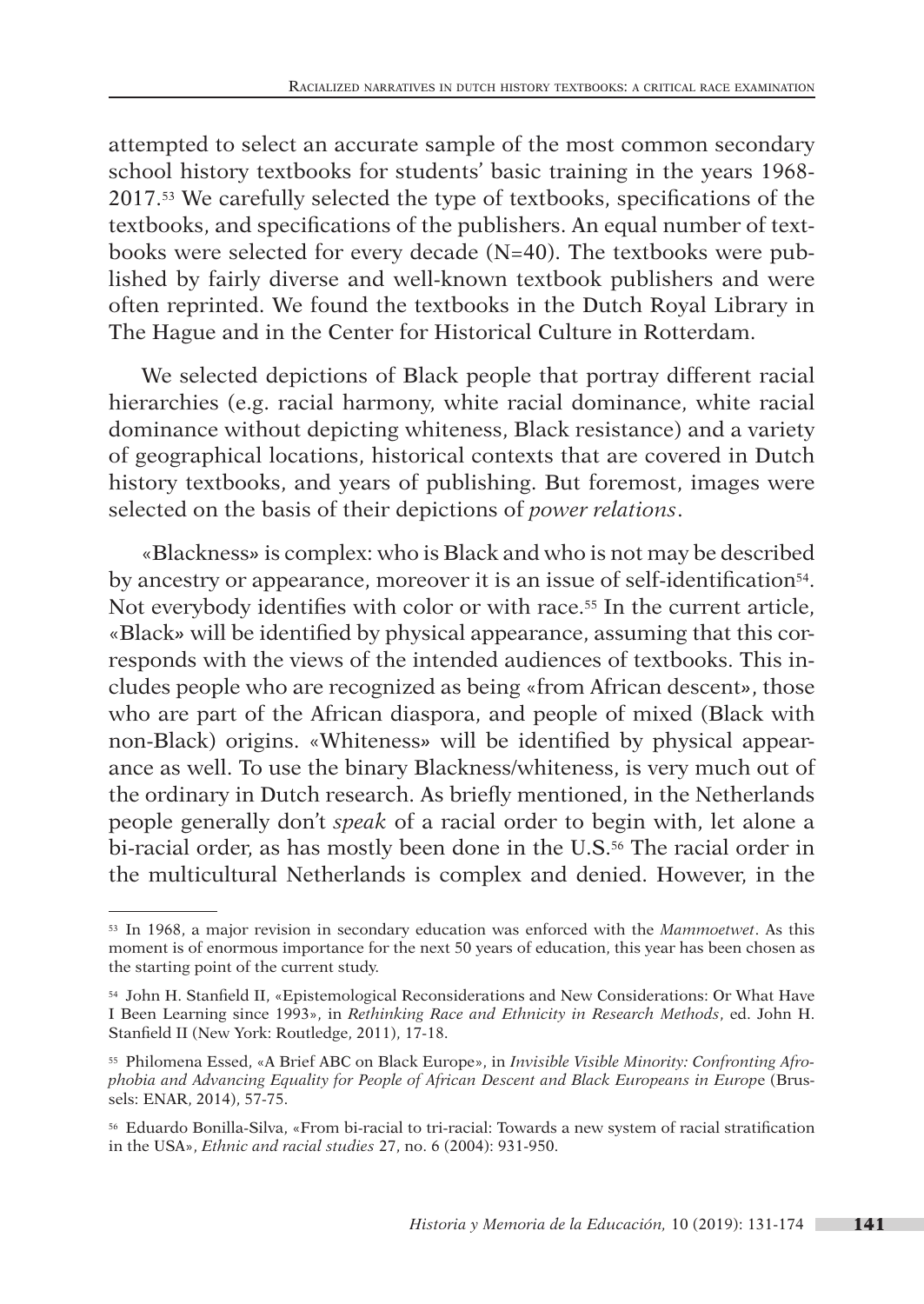selection of depictions, we are clearly confronted with a Blackness/whiteness binary and therefore need to analyze it as such. Cornel West<sup>57</sup> argues that we cannot deconstruct this «binary oppositional logic of images of Blackness without extending it to the contrary condition of blackness/ whiteness in itself*».* In a society where whiteness is often seen as the «norm*»*, others are viewed from that point of departure.

#### **DATA ANALYSIS**

#### **Critical race theory**

CRT appeared in the 1970s, challenging beliefs about racism in U.S. (so-called post-racial) society.58 Thus, CRT appeared in response to new racism. Early scholars acted in reaction to the alleged color-blindness in (case)law and policymaking processes. They recognized that a conceptual tool was needed to fight subtler forms of racism in the legal system.59 CRT scholars may study themes related to social institutions, issues of racial subjugation, and other historical problems of domination, power and representation. CRT is characterized by a number of basic assumptions, of which we will name a few.60 A crucial assumption is the firm belief that racism is prevalent and deeply rooted in Western culture, normalized through policies, law, and institutions.61 Racism, therefore, is at the heart of CRT scholarship, while simultaneously focusing on the intersections with other markers, such as: gender, ethnicity, class, sexuality, etc. This notion of intersectionality argues that «forms of inequality are not additive, but intersecting*»*62*.* CRT has been rightfully criticized for

<sup>57</sup> Cornel West, «The New Cultural Politics of Difference», in *Race, identity, and representation in education*, eds. Cameron McCarthy *et al.* (New York: Routledge, 2013), 37.

<sup>58</sup> Richard Delgado *et al., Critical race theory: The cutting edge* (Philadelphia: Temple University Press, 1995), xiii.

<sup>59</sup> Richard Delgado and Jean Stefancic, *Critical Race Theory: An Introduction* (New York: NYU Press, 2012).

<sup>60</sup> Solórzano and Yosso, «Critical Race Methodology», 23-44; Kimberlé Crenshaw, *Critical race theory: The key writings that formed the movement* (New York: The New Press, 1995).

<sup>61</sup> Delgado and Stefancic, *Critical Race Theory.*

<sup>62</sup> Joan Acker, «Theorizing Gender, Race, and Class in Organizations», in *Handbook of Gender, Work, and Organization,* eds. Emma L. Jeanes *et al.* (West Sussex: John Wiley and Sons, 2011), 68; in: Bonilla-Silva, «More than Prejudice».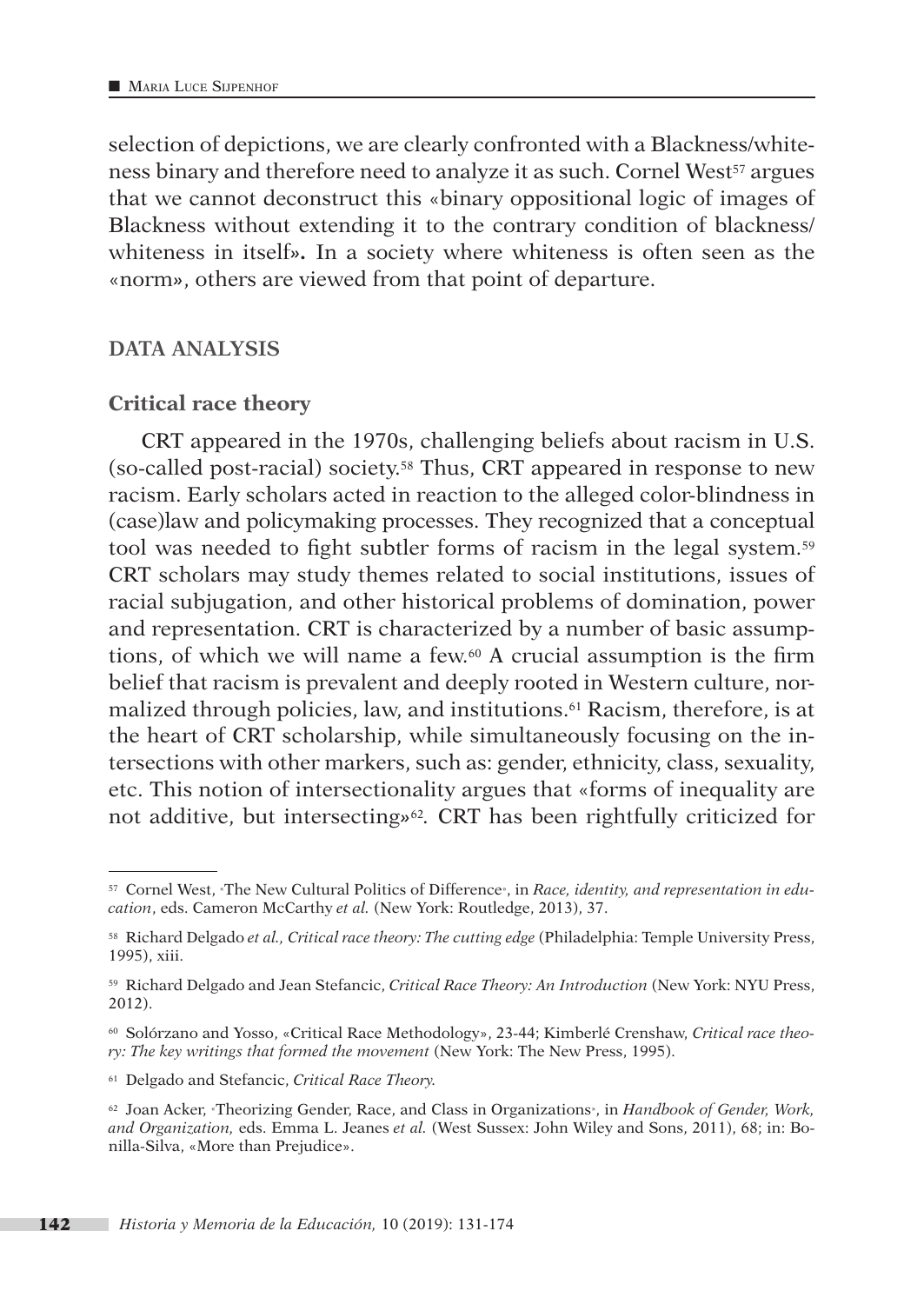not paying enough attention to the inclusion of other indicators of identity. However, more and more race scholars have worked to incorporate intersectionality within the critical race analysis.63 Another important stance in CRT is the *social construction* thesis: the firm belief that race is a *social* construct. Race is not a biological or genetic reality, it is however a lived, material reality.64 Also, CRT critiques ideologies regarding dominant assumptions of objectivity, color-blindness, meritocracy, liberalism, diversity, etc.65 Furthermore, CRT is «committed to social justice*»*<sup>66</sup> and therefore attempts to inspire researchers to study race in diverse contexts, and herewith, confront and reject racism. Moreover, CRT concentrates on the lived experiences of people of color. The structure of white supremacy is so deeply rooted in society that it is often very difficult to recognize for white people.67 People of color, on the other hand, have more experiential information and may provide counter narratives involving their marginalized experiences («voice of color*»*). Counter narratives includes story-telling, oral histories, family histories, scenario's, hip hop, fiction, and more.<sup>68</sup>

Over the years, CRT has acquired a great deal of consideration by scholars of other disciplines, among others, education scholars. In 1995 Ladson-Billings and Tate<sup>69</sup> touched on the subject of CRT in educational contexts to «challenge the traditional multicultural paradigms*»*70*.* In the years after, scholars in education have used the framework to further

<sup>&</sup>lt;sup>63</sup> Jessica DeCuir and Adrienne Dixson, «"So when it comes out, they aren't that surprised that it is there": Using critical race theory as a tool of analysis of race and racism in education», *Educational researcher* 33, no. 5 (2004): 26-31.

<sup>64</sup> Aja Y. Martinez, «Critical race theory: Its origins, history, and importance to the discourses and rhetorics of race», *Frame: Journal of Literary Studies* 27, no. 2 (2014): 19.

<sup>65</sup> Daniel Solórzano and Dolores Delgado Bernal, «Examining transformational resistance through a critical race and LatCrit theory framework: Chicana and Chicano students in an urban context», *Urban education* 36, no. 3 (2001): 313.

<sup>66</sup> Solórzano and Yosso, «Critical Race Methodology», 26.

<sup>67</sup> Edward Taylor, «A Critical Race Analysis of the Achievement Gap in the United States: Politics, Reality, and Hope», *Leadership and Policy in Schools* 5, no. 1 (2006): 71-87.

<sup>68</sup> Solórzano and Yosso, «Critical Race Methodology», 23-44.

<sup>69</sup> Ladson-Billings and Tate, «Toward a critical race theory of education», 322-342.

<sup>70</sup> Gloria J. Ladson-Billings, «Preparing teachers for diverse student populations: A critical race theory perspective», *Review of research in education* 24, no. 1 (1999): 215.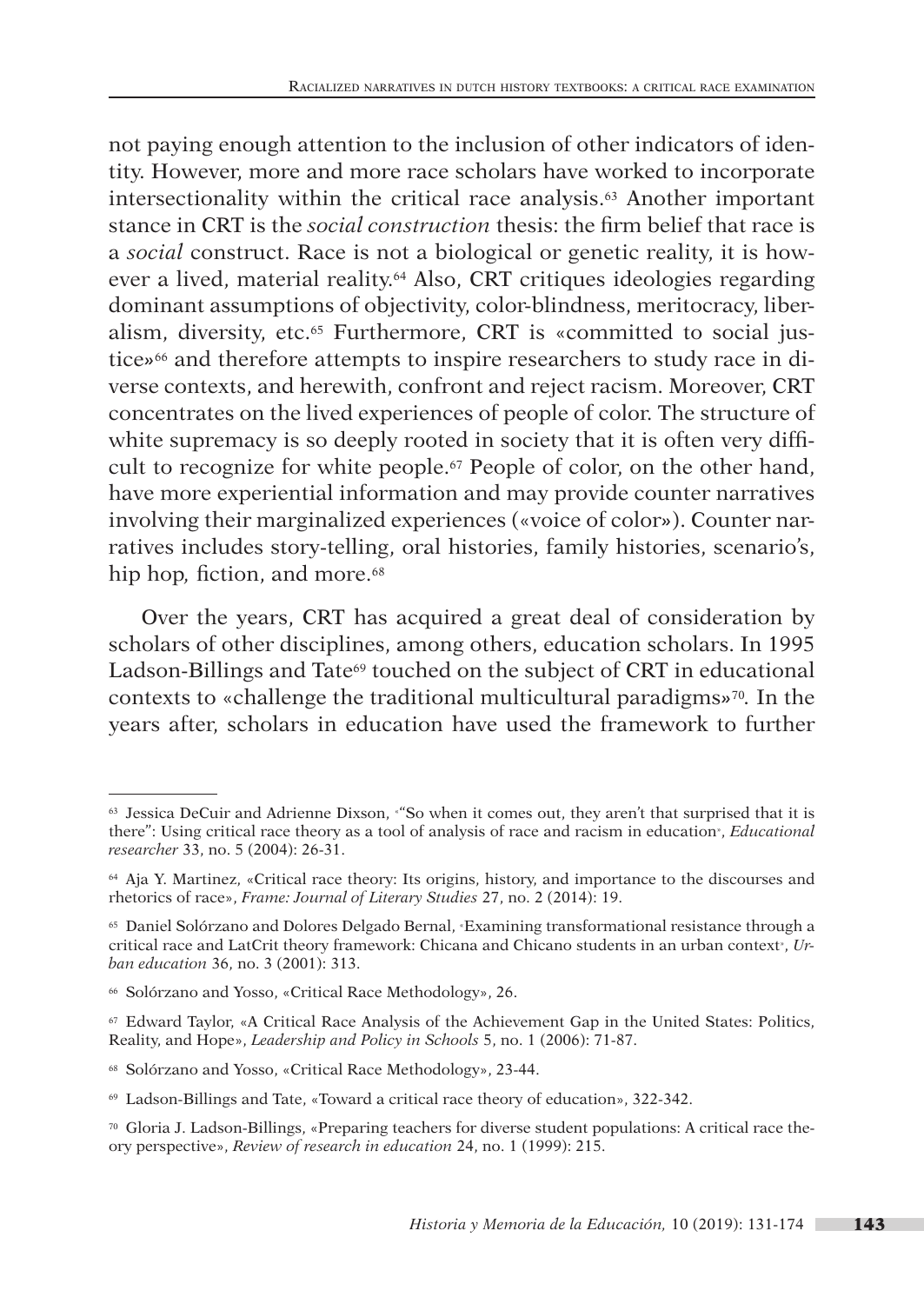critique educational praxis and research.71 Traditional educational research failed to include minority groups, focused on biological reasoning to assess educational outcomes, and focused on class and gender to explain educational experiences of minority youth.72 Thus, CRT has been introduced in education to understand manifestations of race in education, questioning how education feeds racism, how aspects of education maintain the marginalization of people of color, and how this may be countered.73 Although the use of CRT in educational research is especially vast in the US, the perspective offers European scholars appealing conceptual tools.74 This is particularly the case for the Netherlands, where although often denied, racism is still very much present and colorblind frames are used extensively.

#### **Critical Race Methodology for Visual Analysis**

CRM is a multidisciplinary theoretically grounded approach. So, to explore the data, we employed an inductive approach. Rather than creating a framework for the images, we were initially open to the ways that racialized narratives come up when analyzing the data. We use CRM combined with discursive tactics for historical textbook research. Discourse analysis is a multidisciplinary approach to study the use of language in their social, cultural, and historical contexts.75 Discourse analysis, like CRM, is interested in power abuse and the construction of difference, related to race, class, gender, etc. Thus, the approach helps to examine structures of covert forms of racism, as well as the possible interpretations of the intended audience. *Critical discourse analysis* than furthers this approach by relating it to social structures. For example, the sociopolitical contexts, the background of the author and or textbook publishers, the views of authors or textbook publishers, and the background of the intended audiences. Moreover, critical discourse

<sup>71</sup> Edward Taylor, David Gillborn and Gloria Ladson-Billings, *Foundations of critical race theory in education* (New York: Routledge, 2016).

<sup>72</sup> Ladson-Billings, «Preparing teachers», 211-247.

<sup>73</sup> Solórzano and Yosso, «Critical Race Methodology», 23-44.

<sup>74</sup> David Gillborn, «Critical Race Theory and Education: Racism and Anti-racism in Educational Theory and Praxis»*, Discourse: studies in the cultural politics of education* 27, no. 1 (2006): 11-32.

<sup>75</sup> Teun van Dijk, *Racism and the Press* (New York: Routledge, 2015).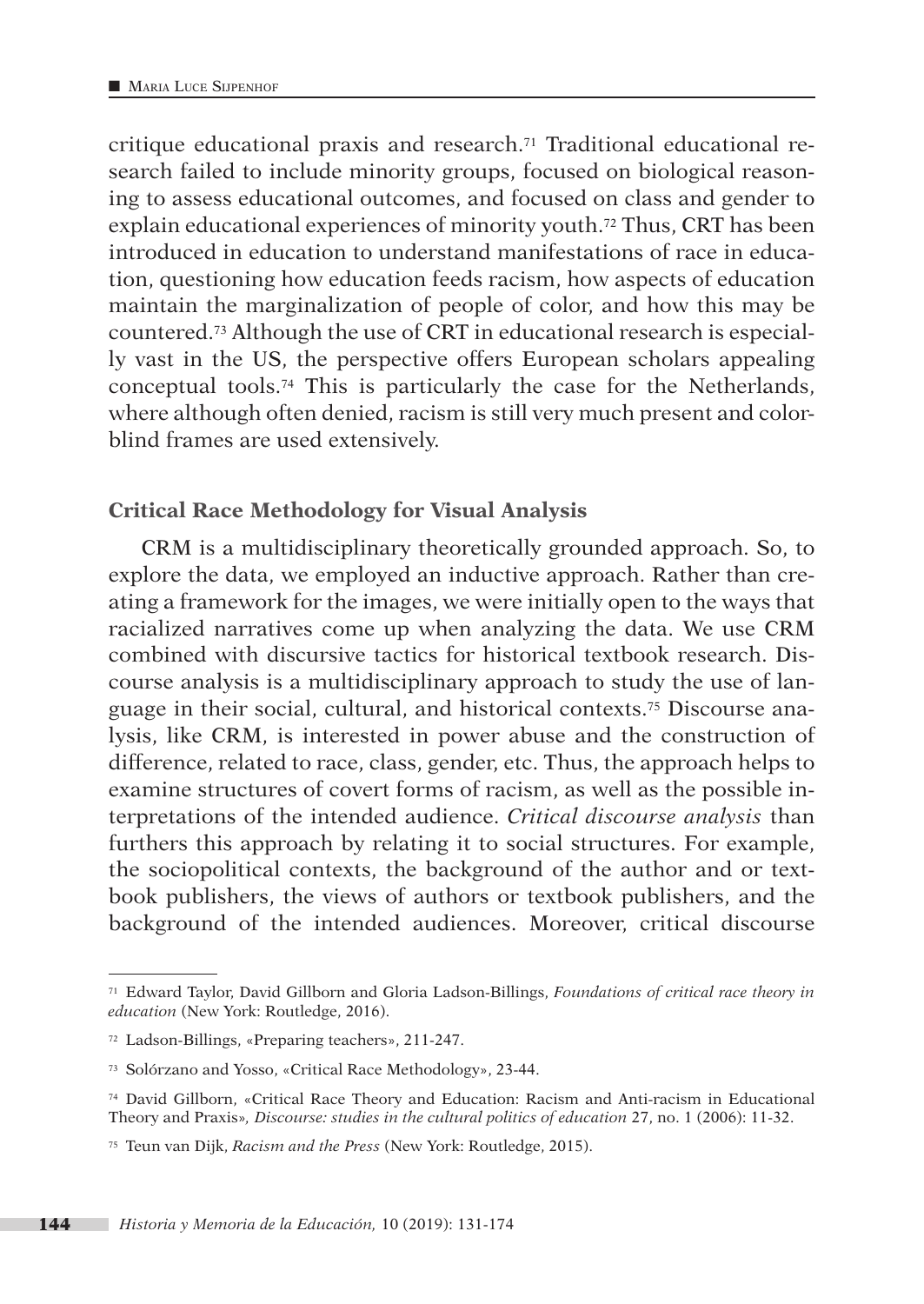analysis is *critical* of these structures, and adopts an explicit stance in the matter. Unsurprisingly, many critical race theorists, use these discursive tactics instead of more traditional content analysis.76 Discourse analysis is mostly used to analyze text and talk, however Huber and Solorzano<sup>77</sup> argue that multimodal texts (which includes visuals) represent discourses. Images have a narrative and discursive structure, much like texts. Therefore, discourse analysis may interrogate power through visuals.78

In the current article, we additionally use CRM. CRM explicitly analyzes, challenges and counters narratives that dismiss (or shift focus away from) racism. It *exposes* racialization and racism and rejects the often-presumed «objective*»* reality of textbooks. From a CRM perspective, we acknowledge that although individual ideologies (like that of textbook authors) may be taken into account, the underlying systemic context is especially pivotal. Critical race scholars<sup>79</sup> have argued that CRM includes a range of methods, like counter-storytelling. Counter-stories empower people of color by countering deficit storytelling.80

For a CRM analysis, we start by gathering data using a CRT lens. This refers not only to the textbooks, images, etc. but may also be additional data. For example, we may use existing multidisciplinary literature to find constructions of race in specific educational and societal contexts, information about the sociopolitical context of the textbooks, etc. We then start the initial analysis by finding topics in the data that we wanted to highlight. For example, using the concept of intersectionality, we analyze intersecting identities. In textbook research and in history of education, CRM helps by acknowledging hidden curricula and analyzes what norms are promoted or ignored. In the process of analysis, while inductive, we note the core elements and are *sensitive of theory.*81 All, while

<sup>76</sup> Chisholm, «Representations of Class, Race, and Gender in Textbooks», 225-237.

<sup>77</sup> Huber and Solórzano, «Visualizing Everyday Racism», 223-238.

<sup>78</sup> Rose, *Visual methodologies.*

<sup>79</sup> Solórzano and Yosso, «Critical Race Methodology», 32.

<sup>80</sup> Solórzano and Yosso, «Critical Race Methodology», 23-44.

<sup>81</sup> Solórzano and Yosso, «Critical Race Methodology», 41-42.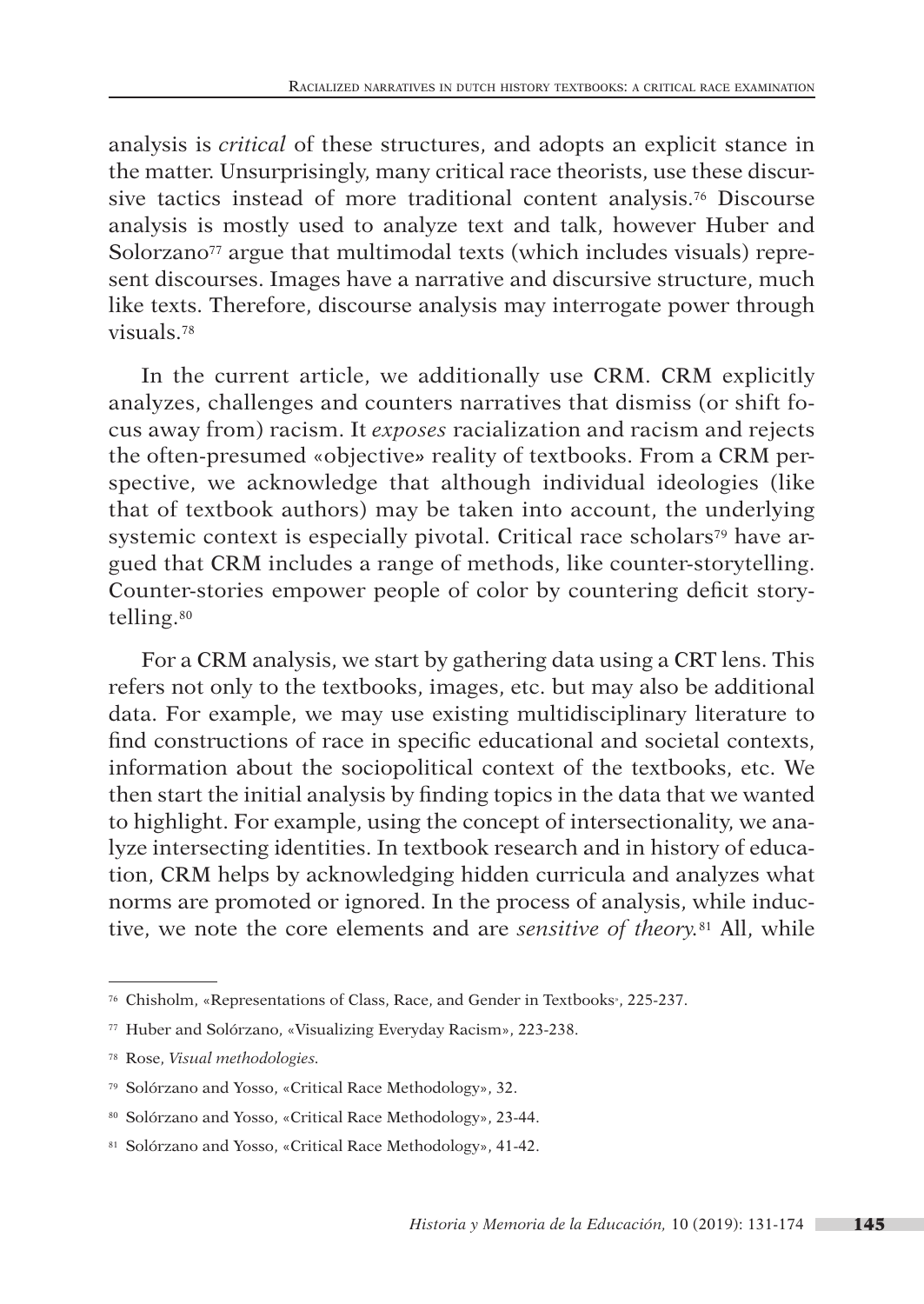acknowledging our own personal bias and perspectives. Using CRM, we comprehend that there is no objective position to discuss history and analyze imagery, and historical, social, and political processes influence researchers. This means that the analysis of visuals and text requires an open reflection. From here on we may look at other sources of information, especially knowledge produced outside of the academy (e.g. novels, film, conferences, decolonial courses, etc.). These sources are especially important as they bring forth opportunities to counter the master narratives, by using tools to analyze texts through a decolonized perspective.<sup>82</sup> In addition, researchers may include their own professional and personal experiences and/or reflect on the experiences of friends, family, colleagues, etc.<sup>83</sup>

### **EIGHT DEPICTIONS OF BLACK PEOPLE IN DUTCH TEXTBOOKS**

In what follows, we will explore eight visual examples. These depictions have been published in different moments in the past 50 years (respectively, 1972, 1987, 1990, 1995, 2005, 2009, and 2014). The textbooks are published by seven major publishing houses in the Netherlands, mostly used in protestant, public, and catholic secondary schools. The images do not stand on their own; all visuals in textbooks are accompanied by text and other images. To analyze whether we are dealing with racialization in these textbook images, we have taken four steps. (1) Denotation of the image; (2) Connotation of the image; (3) The combination of CRM and discursive tactics to discuss both image and caption, as discussed above. Some additional context is analyzed, when thematically relevant; (4) A discussion on how the portrayed knowledge may be viewed and an explicit focus on transforming one-dimensional knowledge.

<sup>82</sup> Sandew Hira, *20 Questions and Answers about Reparations for Colonialism* (The Hague: Amrit Publishers, 2014).

<sup>83</sup> Solórzano and Yosso, «Critical Race Methodology», 41-42.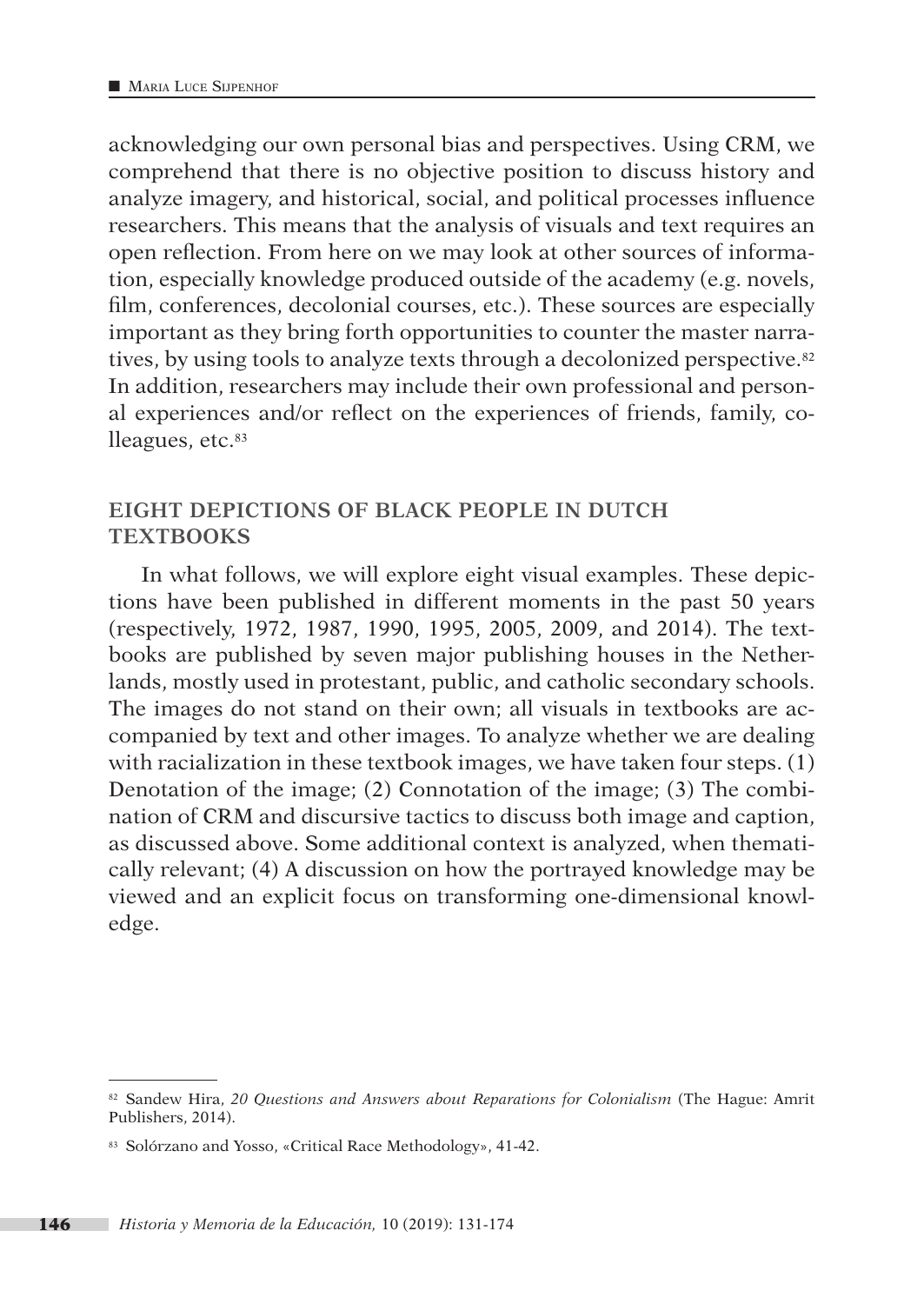

### **The depiction of the Black child in «Africa***»* **(1972)**

The first image from a textbook published in 197284 is a photograph, which displays in great detail a young Black child sitting up straight, on a crisp white bed in a medical setting. The child is naked and barefoot. A white male doctor (assumed by the Red Cross badge) leans over the child as he listens to the child's lungs or heart, gently holding his or her shoulder with one hand as he holds the stethoscope against the child's chest with the other. The facial expression of the doctor is not visible, as he is bent forward. This creates an impersonal relationship between the audience and doctor. The child's expression is sad. He or she looks away from the doctor, barely acknowledging his presence. His or her body is extremely thin. A large potbelly illustrates malnutrition, signs of

<sup>84</sup> Kalle *et al.*, *Podium van het verleden 3*. (Groningen: Wolters-Noordhoff, 1972), 75. (This textbook is used for year 3 basic training).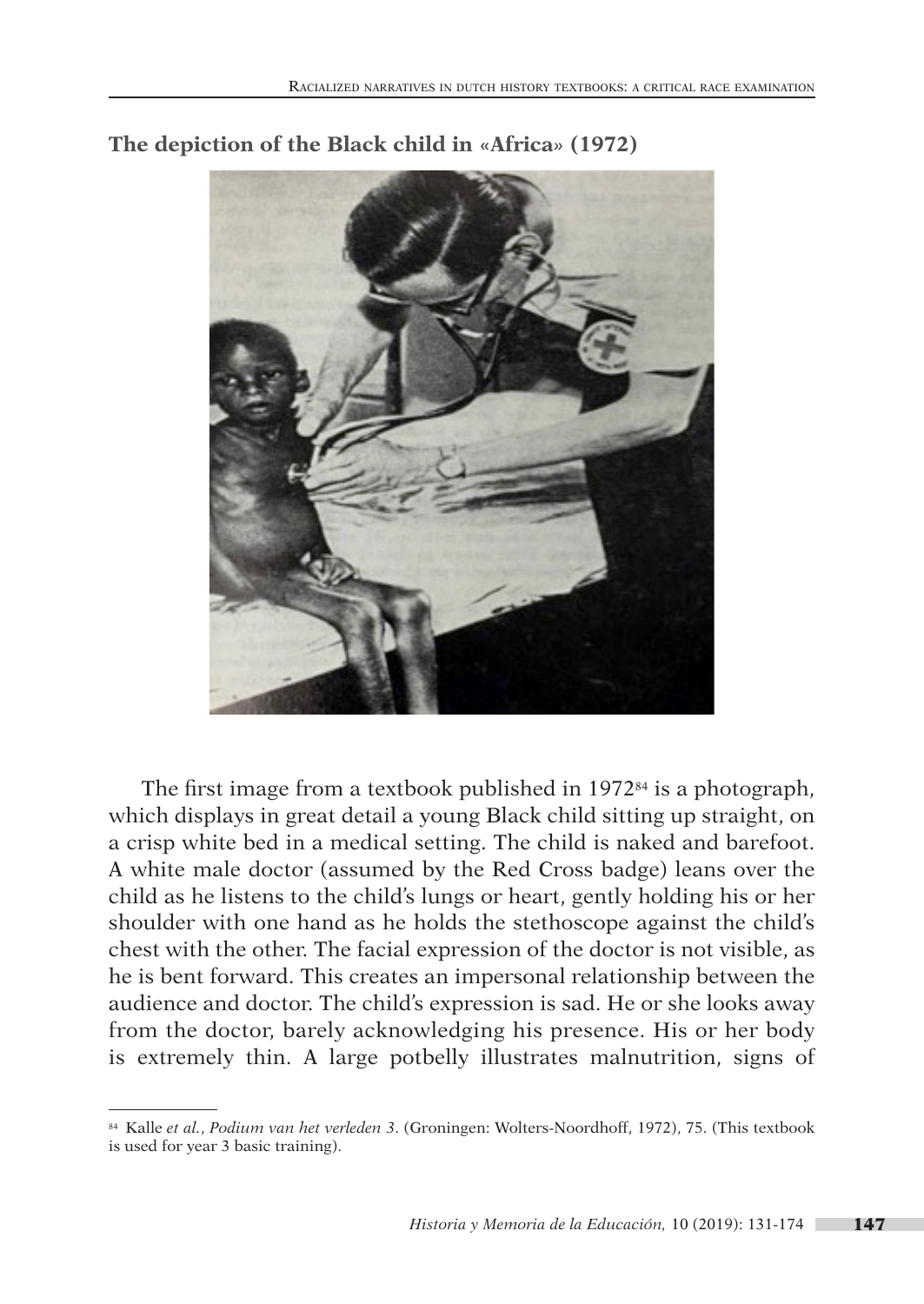suffering, illness, poverty, and hunger. The outstretched arms of the doctor, expresses a dynamic relationship. The doctor literally gives a helping hand. The medium shot, suggests a social relationship with the audience. Furthermore, the image is marked by empty spaces and the contrast of white and black tones, which create disconnection. The audience's attention is captured by the child's body, which stands out from its surroundings. Furthermore, the child looks past the camera. This gaze adds narrative to the image, it refers to pain and suffering outside of the portrayed space. The child is symbolically anonymous, genderless, and ageless. He or she stands for all children in Africa, who are victims of poverty or war. Does this create the feeling of utmost empathy or is it desensitizing? This photograph is yet another image that constructs a Eurocentric frame of «Africa*»*. No real indication of their destination, culture, or individuality is given: the child is invisible, yet hyper-visible at the same time. Adding some context to the image, the added caption states: «The International Red Cross at work. The Red Cross not only cares for the wounded on the battlefields. No, wherever disasters strike humanity, the Red Cross is present to provide medical assistance and relieve *distress in other ways possible».*85 The familiar frames of the «West*»* versus the «Third world*»*, and «Africa*»* in particular, are confirmed with this text. The Netherlands is seen as part of the West, which in itself is a construction of «us*»* versus the rest. The West looks at the rest as in need of help, in need of morality, which «we*»* can bring through «our exceptional values*»*. The caption focuses on the good work of the Red Cross and their responses to disaster. The caption asks us to focus on the white doctor, as savior. The image and caption take up one page in the textbook within the chapter: «Long live the fatherland*»*, which elaborates on the power of nationalism in the  $19<sup>th</sup>$  century, focusing specifically on Italian and Dutch unity and the dark sides of nationalism.86 Thus the photograph, one of very few images in the textbook, is oddly placed in this chapter. The role of the West as perpetrator, e.g. through (neo)colonialism, imperialism and capitalism, is overlooked. At the same time, positive images of the West (e.g. giving emergency aid) are inserted in images and text. This depiction portrays the «peace-bringer*»*,

<sup>85</sup> Kalle *et al.*, *Podium van het verleden*, 75.

<sup>86</sup> Kalle *et al., Podium van het verleden*, 65.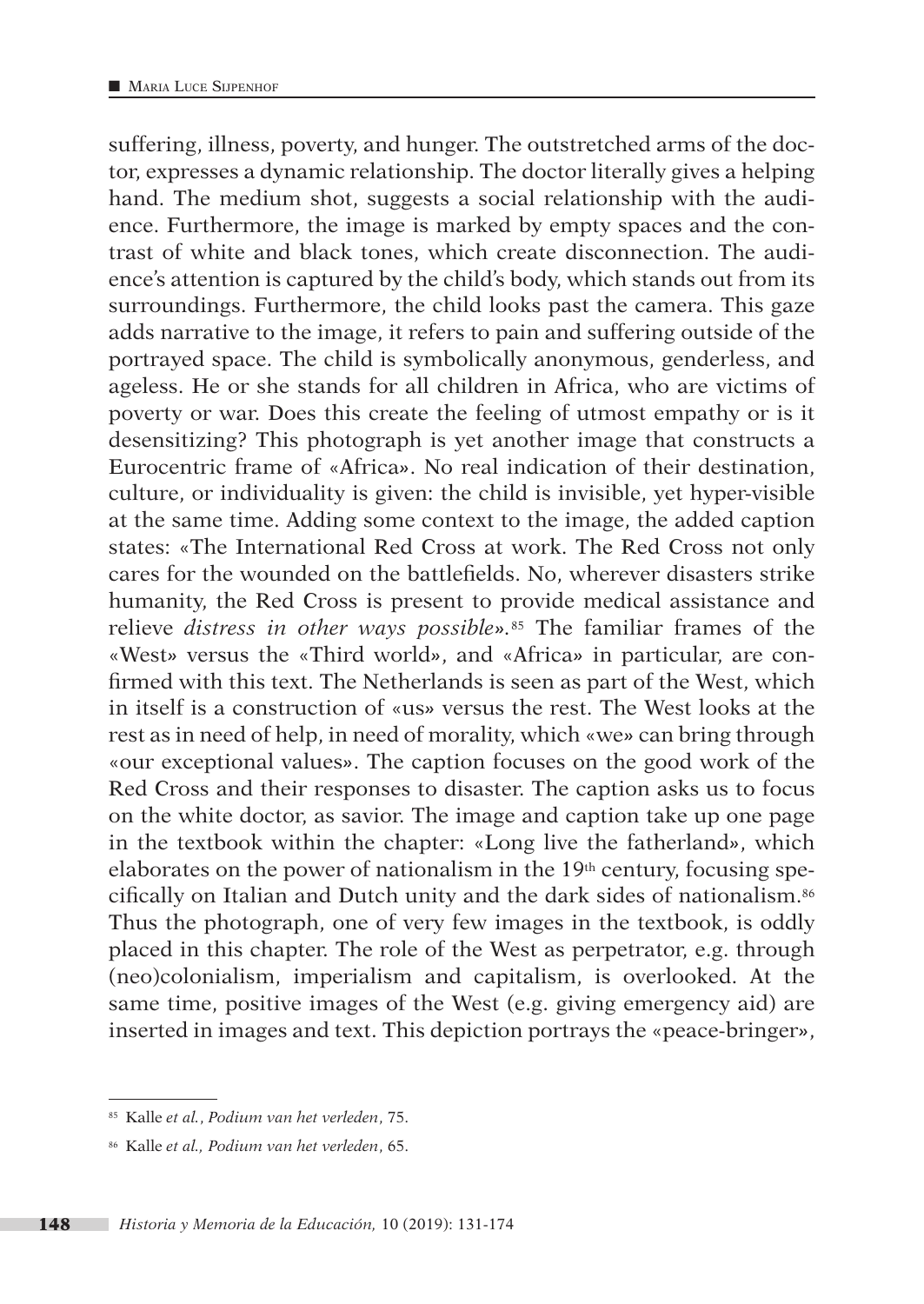the «helper*»* versus the «needy underclass*»*, an image so familiar to us as often used for fund-raising purposes.



**The depiction of Black American men (2005)**

This next daunting image, from a textbook published in  $2005$ ,<sup>87</sup> depicts a lynching of two young Black men. The viewer is confronted with the two battered, bloodied bodies hanging from a tree, as this takes place central in the frame. They are wearing dirty, bloody, ripped up clothing, and are barefoot. The corpses attract crowds of white people, gazing at the bodies, or gazing at the viewer. The crowd consists of mostly men. However, five women are also depicted standing close together. The females seem to have a more passive demeanor and show less emotion than the men. Some of the men are smirking, smiling even. Others just stare, blankly. In the middle of the crowd, a white man points up towards the bodies of the young men. His penetrating stare is unsettling.

<sup>87</sup> Maria van Haperen *et al*., *Sfinx 3* (Utrecht/Zutphen: Thieme Meulenhoff, 2005), 23. (This textbook is used for year 3 basic training).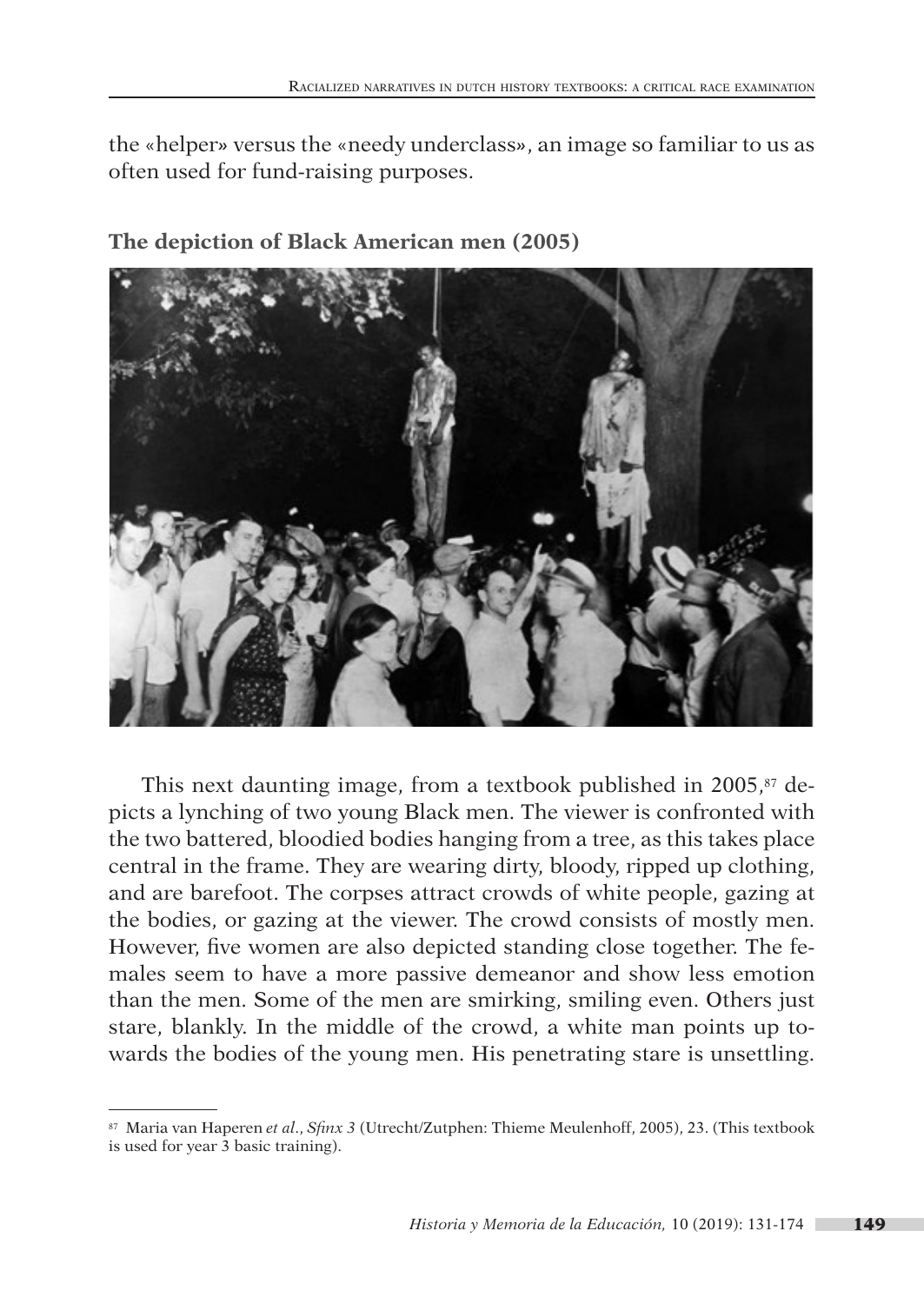The pointing signifies a warning, a threat towards Black people. A written text on the image states «Beitler Studio*»*, indicating that the photograph was taken by a professional photographer. The gazes of the crowd towards the audience, standing at eyelevel, making contact, establish an imaginary relationship. The viewer is complicit, one with the crowd. At the same time, the corpses are pictured in long-shot, creating an impersonal relationship between the viewer and the murdered young men. This photograph was taken on 7 August, 1930, when a crowd of white men, women and children, gathered in front of a jail in Marion, Indiana. The crowd with the cooperation of police officers took two teenagers, Thomas Shipp and Abram Smith from jail, in broad daylight. They were beaten and hanged to death in Courthouse Square. The night prior to the lynching, these two teenagers were arrested on the charges of robbery, murder, and rape of a white woman. Specifically, the last accusation was regarded as a grave crime against the white community. Later, the allegedly raped woman testified that rape had never taken place.<sup>88</sup> The local studio photographer, Lawrence Beitling, took the photograph and sold thousands of copies. The photograph was widely distributed and made into postcards. A school teacher from the Bronx who had seen a copy of the image, wrote the poem «bitter fruit*»*89 in reaction, which was later changed to the song «strange fruit*»* (a euphemism for the lynched bodies) made widely popular by Billie Holiday.<sup>90</sup> The caption of the photograph «*A lynching in the United States, 1930»,*91 is an incredibly general way to articulate such an inhuman atrocity. It would seem that more information and perhaps dismay is desired. Lynching was extremely common in the U.S.<sup>92</sup> Why do these textbook writers conceal judgement in this caption related to atrocities affecting Blacks? The clearly happy attitudes of whites in this image ask for a more in-depth look into lynching, white supremacy, and acts of white hatred and violence. The image is placed under the subtitle *«The deep South».*93 Interestingly

<sup>91</sup> Van Haperen *et al., Sfinx* 3, 23.

<sup>88</sup> James Madison, *A Lynching in the Heartland: Race and Memory in America* (New York: Macmillan, 2003).

<sup>89</sup> Published in the *New York Teacher* (1937) and Marxist journal *New Masses*.

<sup>90</sup> Madison, *A Lynching*.

<sup>92</sup> [http://www.chesnuttarchive.org/classroom/lynching\\_table\\_year.html](http://www.chesnuttarchive.org/classroom/lynching_table_year.html) (consulted 26-6-2017)

<sup>93</sup> Van Haperen *et al., Sfinx* 3, 23.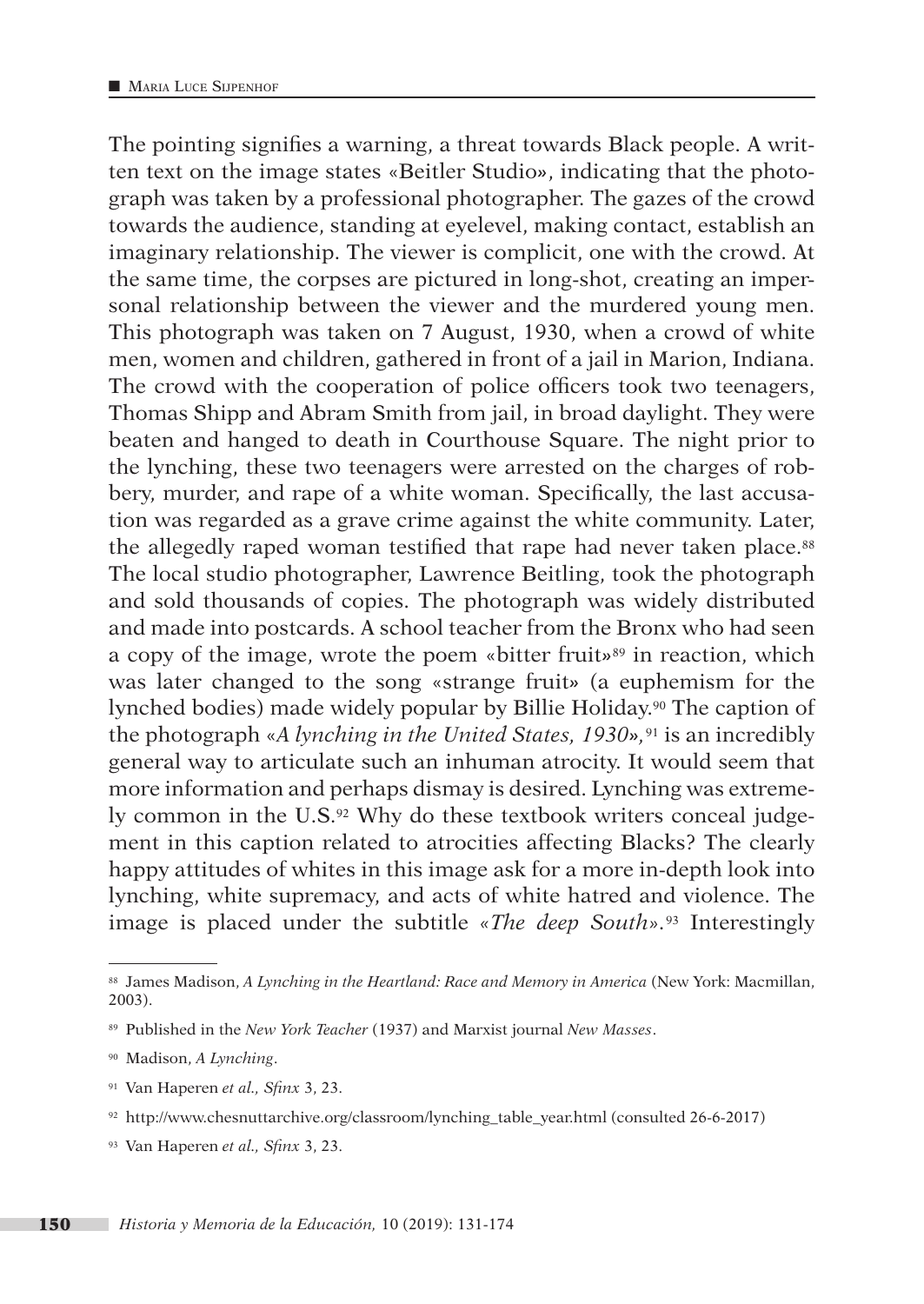enough, the image was not taken in the South, but in the Mid-West of the U.S.94 The textbook states:

In the North, Black people had more freedom, but were still paid less […] in the South, where the KKK was very powerful, Blacks were victims of social inequities until the 1960s. Regularly, it was reported that the Klan had lynched Blacks. Sometimes only for looking at a white female. […] There were hundreds of illegal lynching and the culprits were hardly ever punished.95

This text displays color-blind rhetoric. As it implicitly states, that social inequalities are not a current issue. Many, specifically Black voices, would strongly disagree that the 1960s or the  $21<sup>th</sup>$  century for that matter, actually terminated the social inequities mentioned (in the South as well as the North). As for the text fragment related to the lynching of Blacks, the text *«there were hundreds of illegal lynchings»*  implies that other lynchings (not hundreds like the textbook states, but thousands of them), were legal. It is interesting how the fragment *«sometimes only for looking at a white female»* gives the impression that there were many other reasons for which lynching perhaps were indeed reasonable. This is incredibly problematic as lynchings were often justified, by positing the supposed criminality («the Brute» caricature) of Black men. However, we counter that the purpose of lynching was to eradicate criminals, but was executed for racist purposes. Most of the Black men (and some women) who were lynched for talking back to whites, having consensual sex with a white woman, trying to vote, asking for a raise.96 Furthermore, it is a well-known fact that many claims of white women were false.97 The image and caption, thus lacks substantial narrative concerning race and racism, which is needed when displaying such a brutal depiction. In this image, we are clearly confronted with the dichotomy of the humiliated versus the powerful, through gendered racialization. Many would argue that this depiction

<sup>94</sup> Madison, *A Lynching*.

<sup>95</sup> Van Haperen *et al., Sfinx* 3, 23.

<sup>96</sup> David Pilgrim, *Watermelons, Nooses, and Straight Razors: Stories from the Jim Crow Museum* (Oakland, CA: PM Press, 2017).

<sup>97</sup> <https://www.nytimes.com/2017/01/27/us/emmett-till-lynching-carolyn-bryant-donham.html>(consulted 26-6-2017).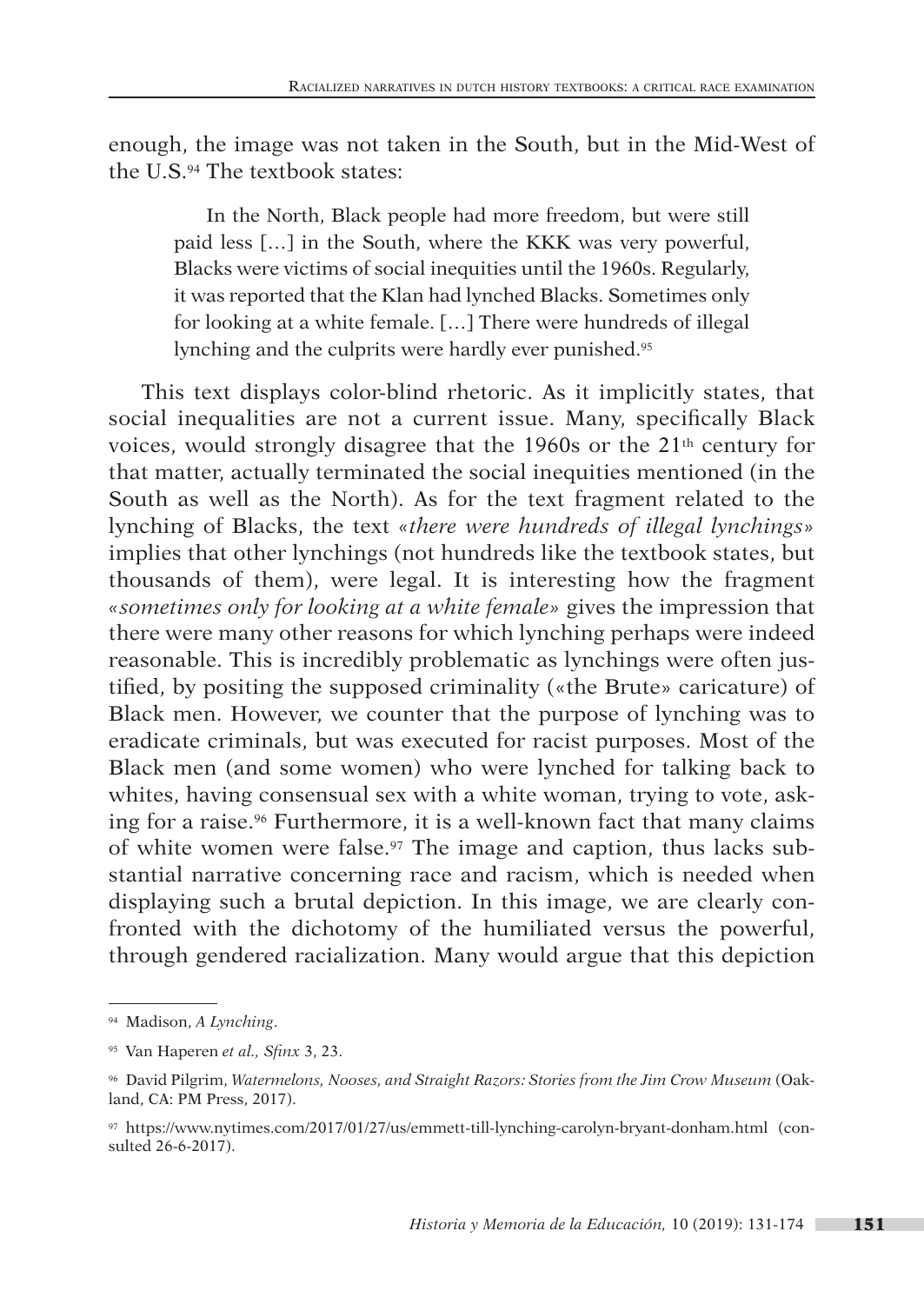provokes so many negative feelings about the white actors, that in fact this image is a way to counter racist feelings or ideologies. Although we clearly disagree, we do acknowledge that an image like this, which is related to the U.S. context, seems to be more explicitly related to racism than is the case in the Dutch depiction. This relates to the view of many Dutch, who construct themselves as «tolerant*»* versus the «racist*»* and «ignorant*»* Americans.

### **A Depiction of Enslaved Africans on an American Plantation (1990)**



The next image from a textbook published in 1990 $\frac{1}{2}$  is a lithograph, which illustrates a cotton plantation (or perhaps a more accurate term: labor camp<sup>99</sup>) during harvest. Black men, women and children are working the field. In the foreground, we see a Black man sitting on a wagon full of hay. He is leaning back looking quite relaxed. Next to the wagon, another Black man is standing around. In the foreground of the image, a white man and woman stand. Their clothing is luxurious. Behind them on the right, we see a Black man, woman and child talking.

<sup>98</sup> Hans Ulrich and Henk L. Wesseling, *Andere tijden 2* ('s-Hertogenbosch: Malmberg, 1990). (This textbook is used for year 2 basic training).

<sup>99</sup> Edward Baptist, *The half has never been told: Slavery and the making of American capitalism* (London: Hachette UK, 2016).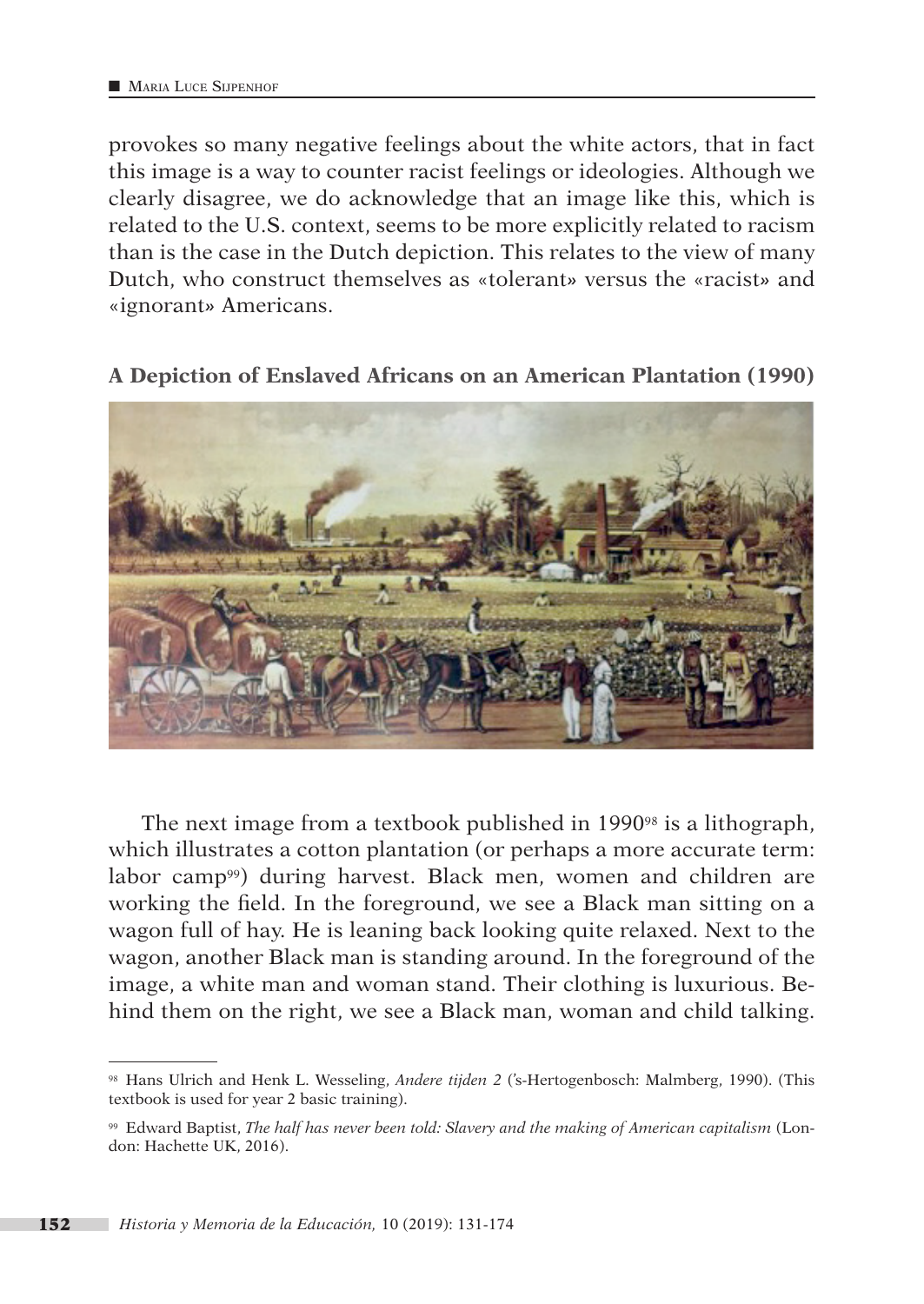Everybody is neatly dressed on what looks like a sunny day. Due to consciously chosen spaces and positioning in the image, we view the image from left to right. The horses and wagon are pointing towards the right and the steam from the boat (and the smoke from the chimney) moves left to right. By looking into the frame, the horse and wagon leads our eye toward the white couple, where the viewing stagnates, as the couple are clearly pointing and standing in the opposite direction. The natural patterns in the field are visually pleasing and harmonious. In addition, the play of light and shadowing is visually attractive. Thus, the image illustrates a clearly romanticized and harmonious image of a plantation. The image lacks emotional depth. People seem quite relaxed, lazy even. This image does not match the forced backbreaking work of enslaved Africans in labor camps in the American South. Thus, a Eurocentric perspective is clearly present. The additional caption of the image states:

Cotton plantations were the economic basis for the southern states of the US. The civil war was of enormous importance to the south for two reasons: the import duties that the North wanted would increase the price of imported products and the proposed abolition of slavery would make the existing organization of work on cotton plantations impossible.100

The students are confronted with an economic narrative about slavery (repeated all through the chapter). The image takes up almost half of the page in the chapter called *«The United States».*101 Prior to the discussion of the U.S., students learned about the *«success»*102 of the WIC. Absolutely no mention is made about the trade in enslaved people in relation to the WIC. The themes colonization, the trade in enslaved Africans (especially in U.S. context), and abolition was discussed more thoroughly. In respect to colonization students do learn about the cruel and horrific circumstances of *English* contract workers on the ship to America.

<sup>100</sup> Ulrich and Wesseling, *Andere tijden*, 207.

<sup>101</sup> Ulrich and Wesseling, *Andere tijden*, 186.

<sup>102</sup> Ulrich and Wesseling, *Andere tijden*, 42.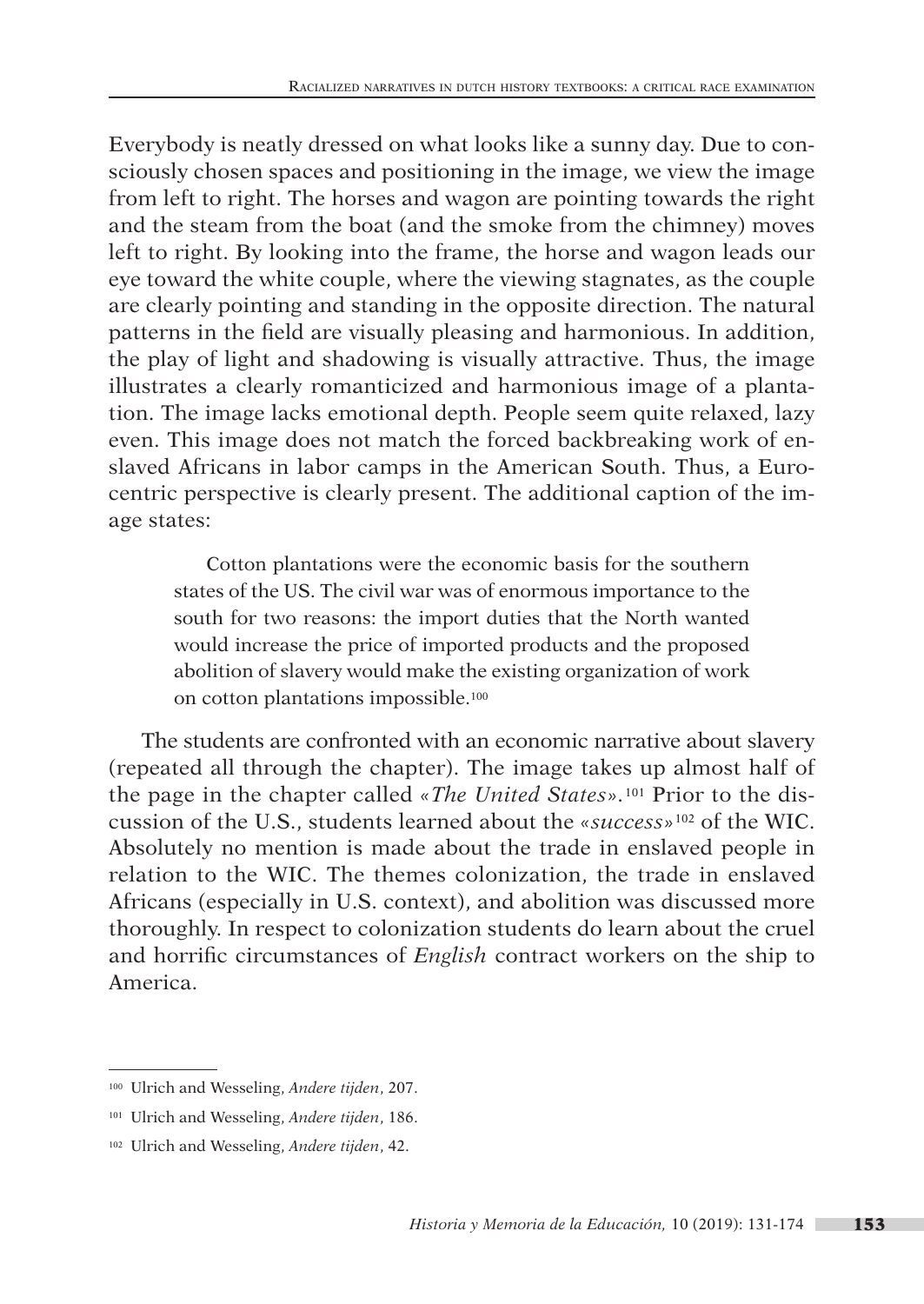It was in fact a type of slavery. The journey alone was a great horror, because there was hardly anything to eat or drink. As many people as possible, were locked up in the hold of a ship. That trip lasted 6 to 8 weeks. Many people did not survive the crossing. One in three died during the trip. Once in America, they had to work for a number of years for those who had "bought" them, usually in miserable conditions. No wonder many tried to flee, despite the severe penalties that followed<sup>103</sup>

In relation to the trade in enslaved Africans we read: *«they were shipped under horrible conditions».*<sup>104</sup> These passages show that the Dutch trade in enslaved Africans is marginalized through comparison. Moreover, the texts display ethnocentrism from Dutch positioning, notably leaving out Dutch failures or nuancing wrongdoings, while other European countries are addressed in a slightly less protective narration (again illustrating the importance of nationality in relation to racialization). When searching for the background information of the lithograph, we find that the image is a reproduction made by a printmaking firm: Currier and Ives. The original was made by William Aiken Walker. Walker was enlisted in the Confederate army.105 The painting was made in 1884, which is years after the Civil War (1861- 1865). Thus, the image captures a romanticized view of the «Old South*»* from the eyes of a pro-slavery (and anti-abolitionist) confederate. This artistic interpretation is also propaganda, shaping people's views on slavery. By including this depiction of supposed tranquil life on a plantation, thus the myth of a benign plantation is still brought across to students.

<sup>103</sup> Ulrich and Wesseling, *Andere tijden*, 190.

<sup>104</sup> Ulrich and Wesseling, *Andere tijden*, 195.

<sup>105</sup> Cynthia Seibels, *The Sunny South, The Life and Art of William Aiken Walker* (Spartanburg: Saraland Press, 1995).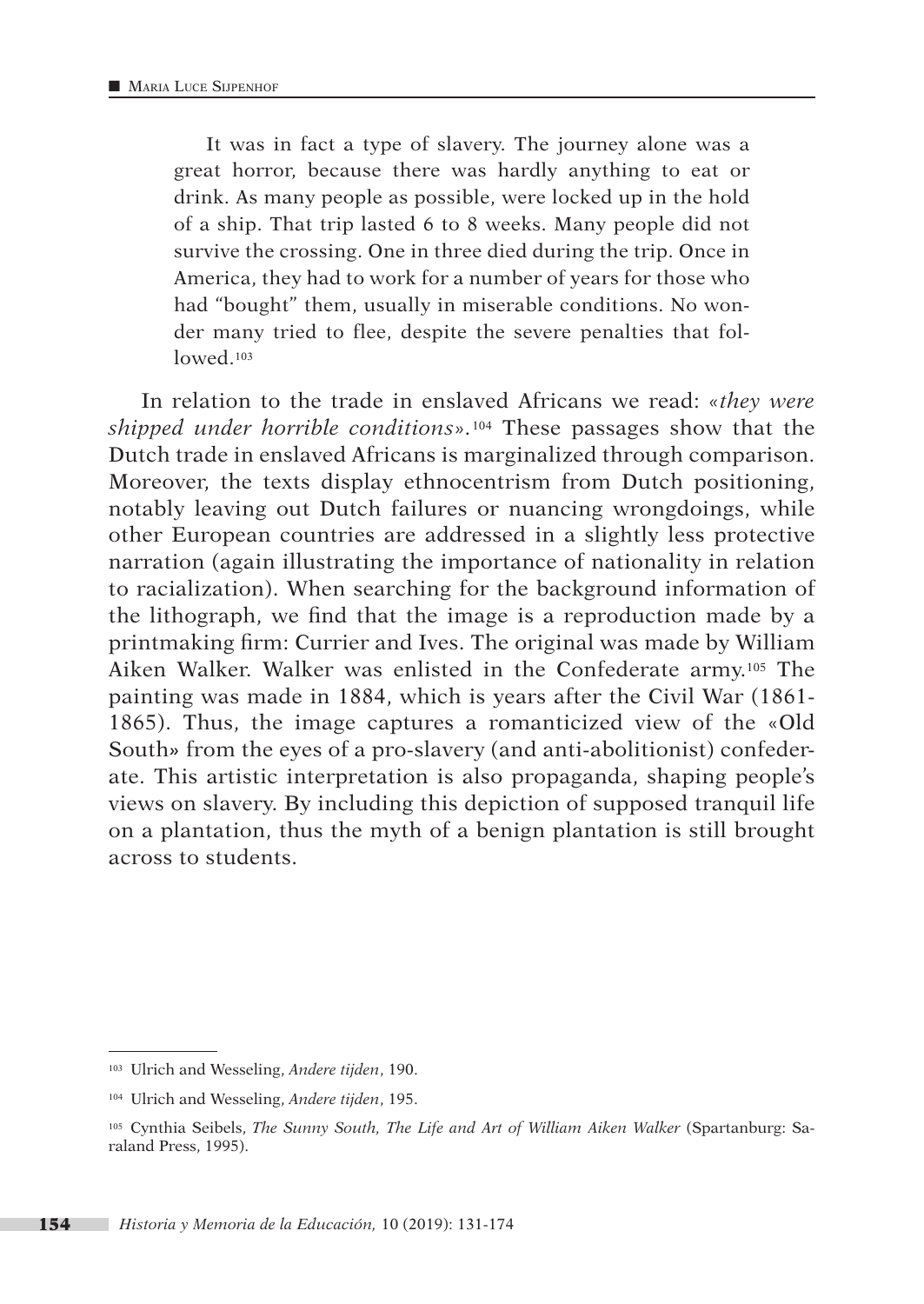**A Depiction of Black Americans: Poverty and the American Dream (1987)**



The next photograph, published in a textbook from 1987<sup>106</sup>, depicts a group of Black men, women, and children waiting outside, lined up. Some are carrying baskets, bags, and buckets. They look glum. They have on layers of warm clothing however, they are dressed well (long pea coats, nice hats). Some look directly at the camera, others do not seem to notice the photographer. It creates a feeling of a random snapshot, not a staged scene. Behind the people, we see a large billboard, filling the background. The billboard displays a banner (with stripes and stars) stating the slogan: *World's Highest Standard of Living*. Under the banner, it says in cursive: *There is no way like the American way.* The billboard further depicts a middle-class family in their sedan, father and mother in the front and two children in the backseat. They are all smiling and

<sup>106</sup> Leo Dalhuisen *et al., Sprekend Verleden deel 3 boek 1* (The Hague: Nijgh & Van Ditmar Educatief, 1987). (This textbook is used for year 3 basic training).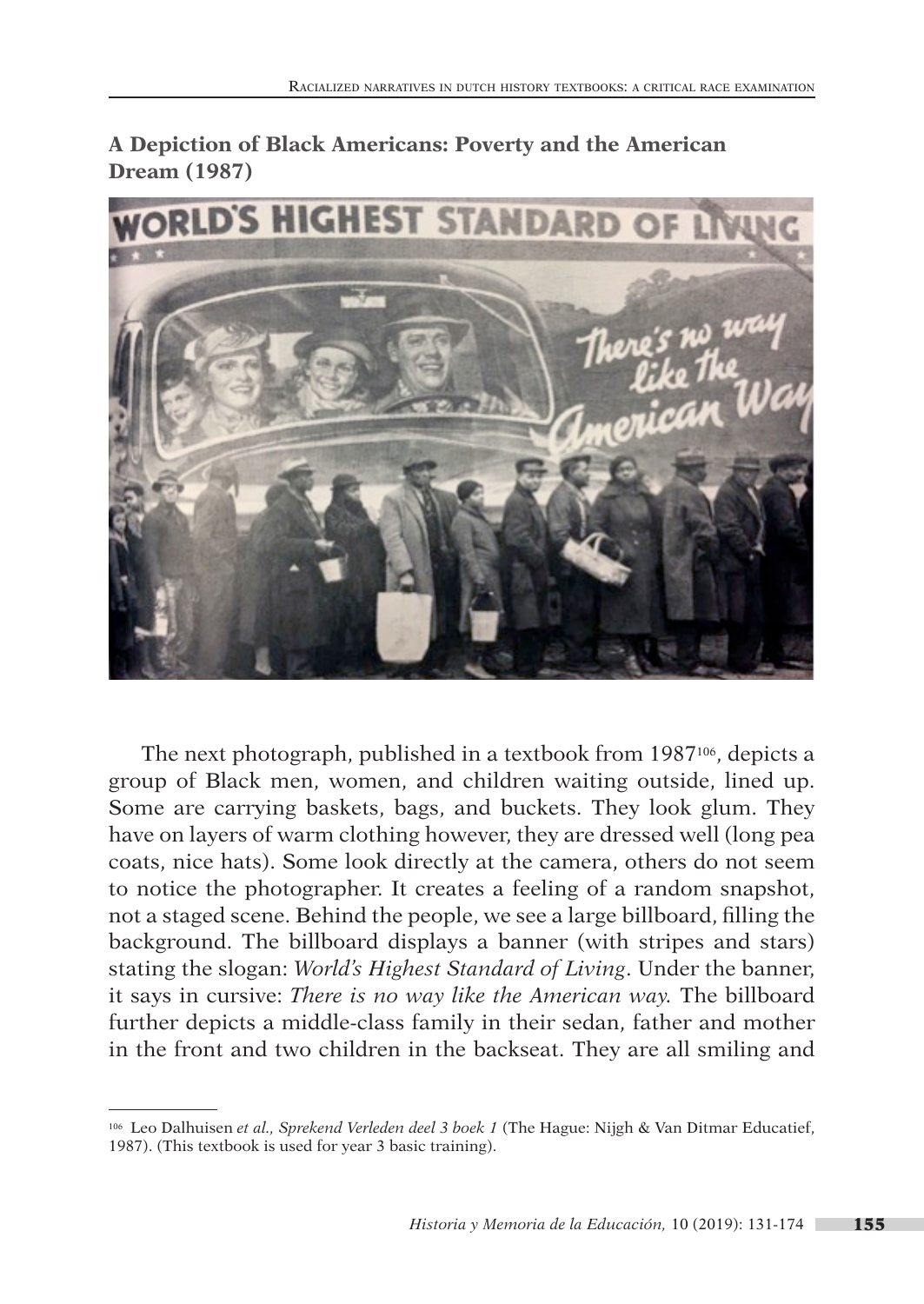cheerful. A dog is sitting in the back seat also looking quite content. The size of the billboard overpowers the people in line. In addition, the car visually seems to run over the people waiting in line. The contrast is ironic in multiple ways: the power of the image is this juxtaposition of people in poverty juxtaposed against a context promising abundance and happiness. Furthermore, we see a clear racial contrast. It depicts the contrast of the American ideal of the time (white, consuming middle-class family, conforming to gender stereotypes) versus everyday reality (poverty). The image can be found in the chapter about *«The Depression and the crisis of the American Dream».*107 The caption of the image states: *«In the Thirties, an American dream did not become reality for many. Here blacks in line for free food (1937)».*108 In this chapter, the focus is on income differences, the activities of banks, the New Deal, and more. When discussing the New Deal, the authors mention that *«Later the accusation was made that the New Deal did not do enough for blacks».* <sup>109</sup> The authors show that they do not find this criticism entirely justified, because Roosevelt could not do much about it, because *«the southern views about the race issue among whites was still extremely rigid».* Thus, if Roosevelt would explicitly include Blacks (and the author *presume* that he would) this would «*ruin»* the New Deal. Moreover, views on race were also extremely rigid in the North. When searching for the origin of the image, it was found that the photograph is an iconic image published in LIFE magazine in 1937, made by Margaret Bourke-White. Although the image was taken during the Great Depression, it was not the theme of the shot. The photograph was taken as a part of a news story about the Ohio River flood in the winter of 1937. The people on the photo were flood victims waiting for rations from a relief station in Louisville, Kentucky. They image was intended to illustrate the local tragedy. However, this information is missing from the textbook. When merely reading the caption, and observing the image, students may only detect whiteness as the «norm*»* versus Blackness as «needy and poor*»*. Again, dichotomies like the failures versus the successful (which are classed as well as racialized) are brought across.

<sup>107</sup> Dalhuisen *et al., Sprekend Verleden,* 114.

<sup>108</sup> Dalhuisen *et al., Sprekend Verleden,* 115.

<sup>109</sup> Dalhuisen *et al., Sprekend Verleden,* 125.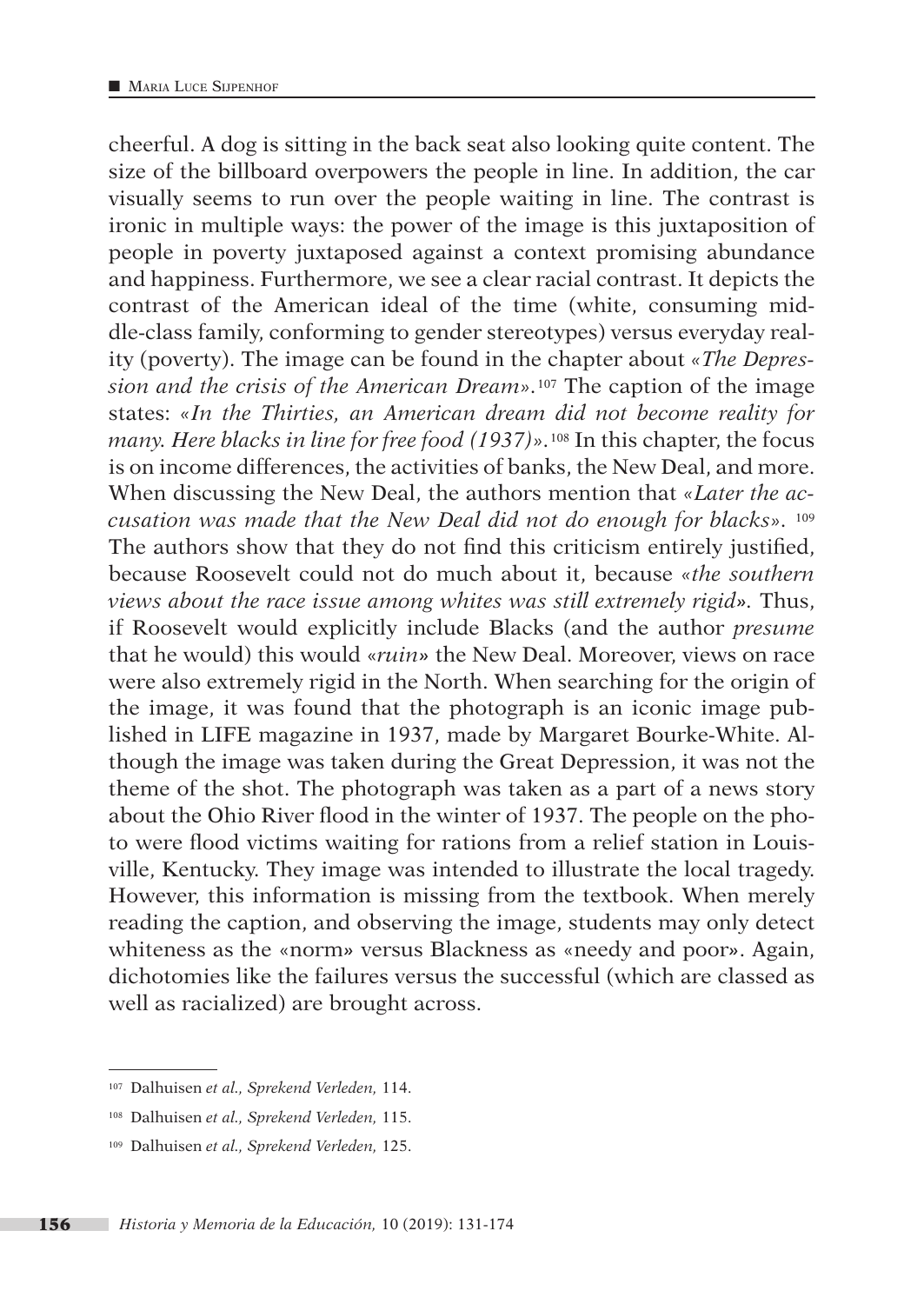

**A Depiction of a Black Woman (2009)**

The following image from a textbook published in 2009110, is a colored engraving that depicts a Black naked woman hanging from a branch, tied on her wrists. She is hanging, with her head tilted back. Her breasts are bared. A torn cotton cloth is hanging around her hips. Blood is pouring out of her body like little garlands. One of the woman's feet nearly touches the grass, in a puddle of her own blood. Although, the viewer is not confronted with the actual abuse, we understand that the woman

<sup>110</sup> Frouke Schrijver *et al., Feniks 2 vwo*, (Baarn/Utrecht/Zutphen: Thieme Meulenhoff, 2009). (This textbook is used for year 2 basic training).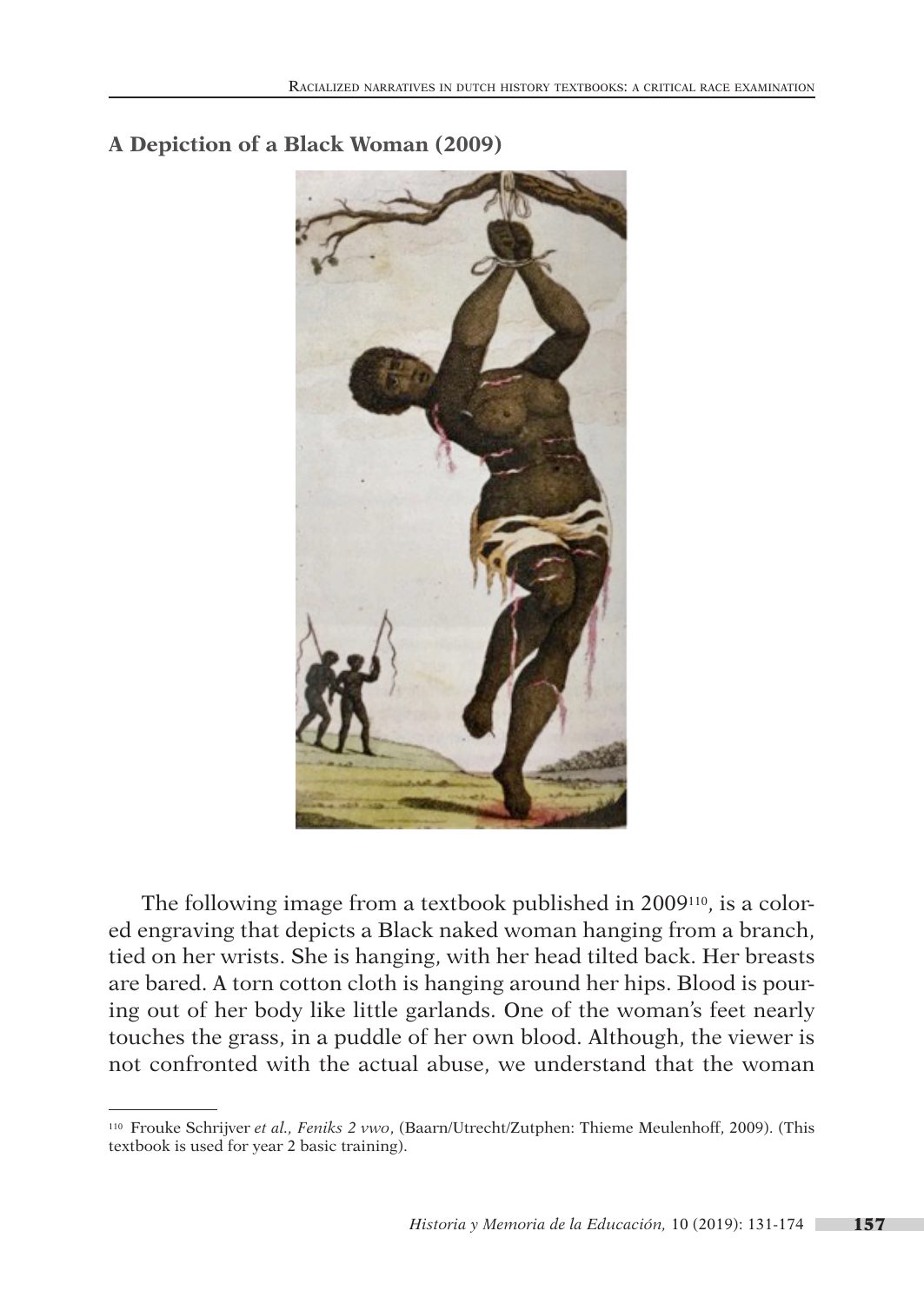has been brutally beaten with a whip. The Black men, carrying whips in the backdrop seem to be the culprits. The nakedness of the woman displays sexuality. Although the expression of the woman is weak and helpless, she does not necessarily, demonstrate much suffering. The image is depicted in the subchapter: «Everything is trade»*.*111 Here students learn about slavery. The impressions are twofold. On one hand, we see a very Eurocentric perspective. The main introduction of the chapter discusses the role of Europeans, using a passive voice, not directly appointing those responsible: «Their ships sailed everywhere, looking for products to trade. Discovered areas were colonized and large plantations arose. Slaves worked on these plantations. The slaves and products were supplied from afar. This created an international trade network […]*»*.112 The chapter further discusses that Europeans did not shy away from violence, because *«trade is war».*113 Students learn about the most important products that were produced on agricultural plantations. Here, the history is nuanced through economic reasoning. Students are not taught that slavery should be viewed from an integral political, social, and cultural system. In relation to the topic abolition, the authors state that **«**[…] for centuries many people found slavery a very normal phenomenon*».*<sup>114</sup> This type of *Zeitgeist* statement in relation to crimes against humanity, is often made in textbooks and negates the enslaved people's perspectives. Do we really believe that they found slavery a normal phenomenon? The simple fact of resistance contradicts this argument. The same can be said in relation to the discussion about how enslaved Africans were generally viewed («not humans, less intelligent*»*), which again is stated as a general view instead of an obvious European perspective. Similarly, the focus on economics is Eurocentric, because it does not take much imagination to know that as far as the enslaved were concerned, the profit was irrelevant. On the other hand, the chapter also portrays a more critical standpoint by including a section from John Stedman's book, who describes the horrible treatment of enslaved men and women in-depth. Here the audience sees the image. The caption states: «An abused female slave,

<sup>111</sup> Schrijver *et al., Feniks,* 102.

<sup>112</sup> Schrijver *et al., Feniks,* 102.

<sup>113</sup> Schrijver *et al., Feniks*, 102.

<sup>114</sup> Schrijver *et al., Feniks,* 103.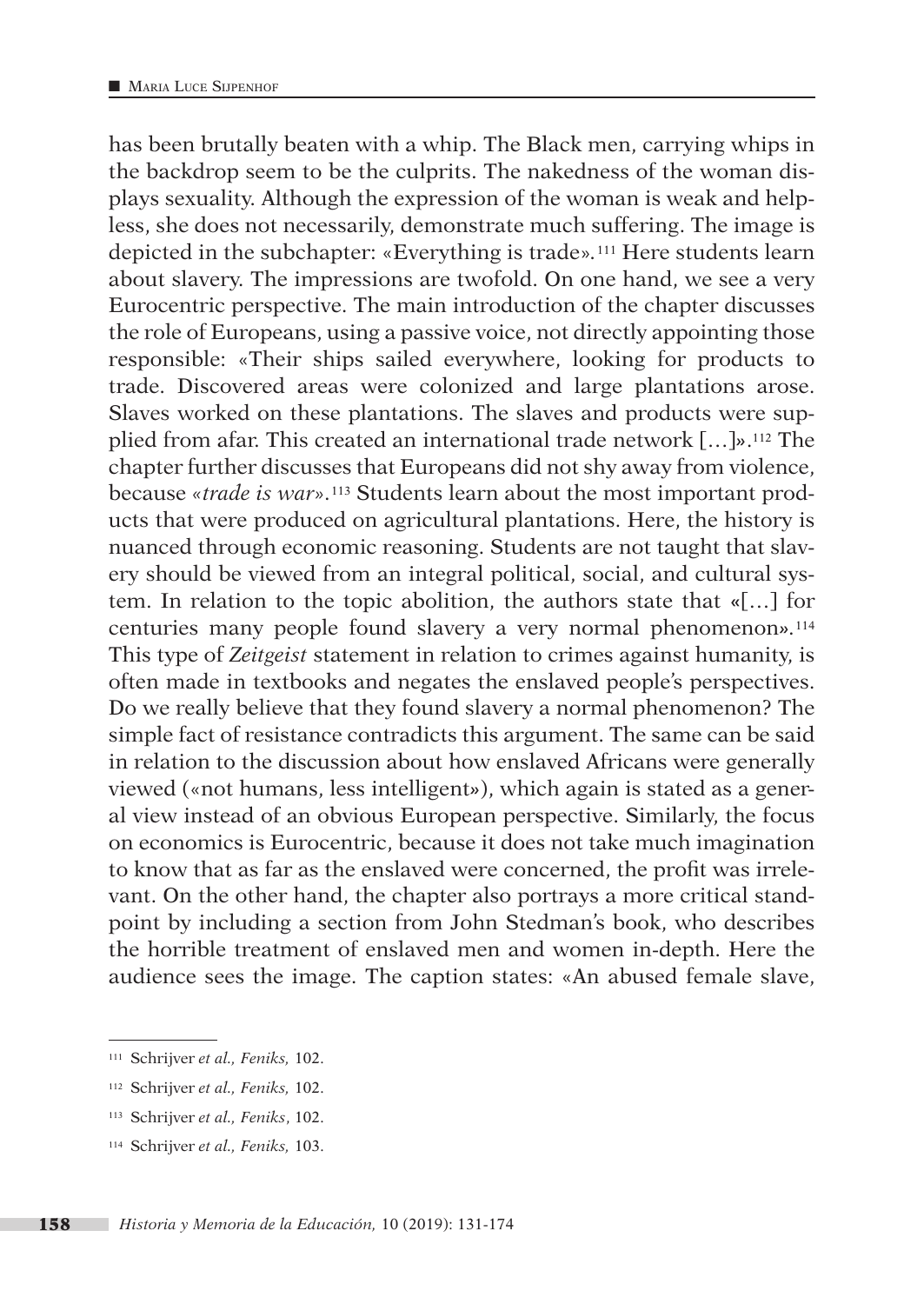drawn by William Blake in 1806*».*115 Students are thus confronted with the atrocities committed by the Dutch towards the enslaved and (implicitly) the fact that the history of slavery is also a «history of resistance».116 What is clearly missing, is the discussion of the taking of freedom, the taking of identity, the importance of color and race, and the effects that this part of history had in the world, like racism. This last aspect is obviously not taken into account by the authors, as the chosen image displays stereotypes, which are not contradicted. When searching for the origin of the image, it was found that the image from the textbook is not the original made by William Blake (in 1769).<sup>117</sup>





<sup>115</sup> Schrijver *et al., Feniks,* 104.

<sup>116</sup> Stephen Small and James Walvin, «African Resistance to Enslavement», in *Transatlantic Slavery: Against Human Dignity*, ed. Anthony Tibbles (Liverpool: Liverpool University Press, 1994).

<sup>117</sup> John Stedman, *Narrative of Five Years Expedition Against the Revolted Negroes of Surinam: Transcribed for the First Time from the Original 1790 Manuscript* (New York: Open Road Media, 2016).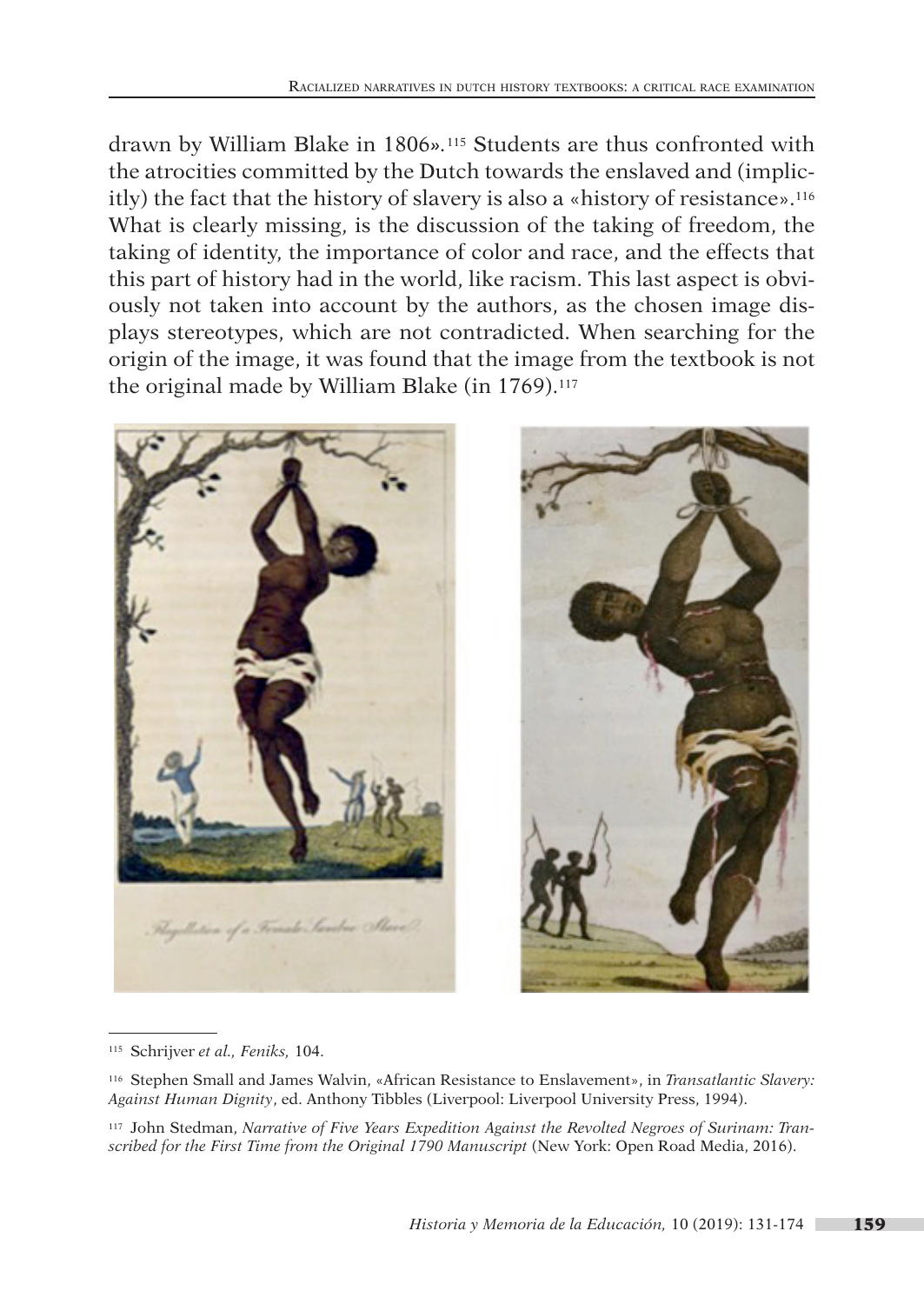The image from the textbook is a mirror-image of the original. The original is from 1769, but the textbook image is from a later date (not 1806 like the textbook states, but 1818). Interestingly, the image is not just a mere mirror-image. In the older version, the original, two Black men *and* two white men are depicted in the background. These white men were thus left out of the reproduction. Looking closely, we see more distinctions. Firstly, the woman has a different expression. The original image depicts a suffering woman, clearly displaying pain. It is a lot less peaceful than the reproduction we found in the textbook. Secondly, the blood is depicted differently. In the original image the wounds and blood are more realistic. However, there is no puddle of blood present on the grass. Lastly, the original engraving is not as erotic as the later engraving. Although the woman is (half)naked in both images, her curves are a lot more prominent in the textbook. The image in the *textbook* thus shows a clear hypersexualized depiction of a Black woman. Although the textbook states that the image is made by William Blake, this is clearly not the case. The reproduction is undoubtedly an interpretation from another artist (probably Cristoforo Dell'Acqua).118 The main issue at hand is the hypersexual depiction of the woman and the Black men as culprits. Both showcase stereotypical gendered racializations. The idea that Black women were erotic, lewd, and promiscuous stemmed from Europeans first encounters with Africans (e.g. due to semi nudity). Later images depicting hyper-sexual Black women, legitimized sexual assault of enslaved women.119

<sup>118</sup> [https://jcb.lunaimaging.com/luna/servlet/detail/JCB~1~1~4013~6320004:Schiava-Samboe,-Lac](https://jcb.lunaimaging.com/luna/servlet/detail/JCB~1~1~4013~6320004:Schiava-Samboe,-Lacerata-dalla-Fust)[erata-dalla-Fust](https://jcb.lunaimaging.com/luna/servlet/detail/JCB~1~1~4013~6320004:Schiava-Samboe,-Lacerata-dalla-Fust) (consulted 15-4-2018).

<sup>119</sup> Pilgrim, *Watermelons, Nooses, and Straight Razors.*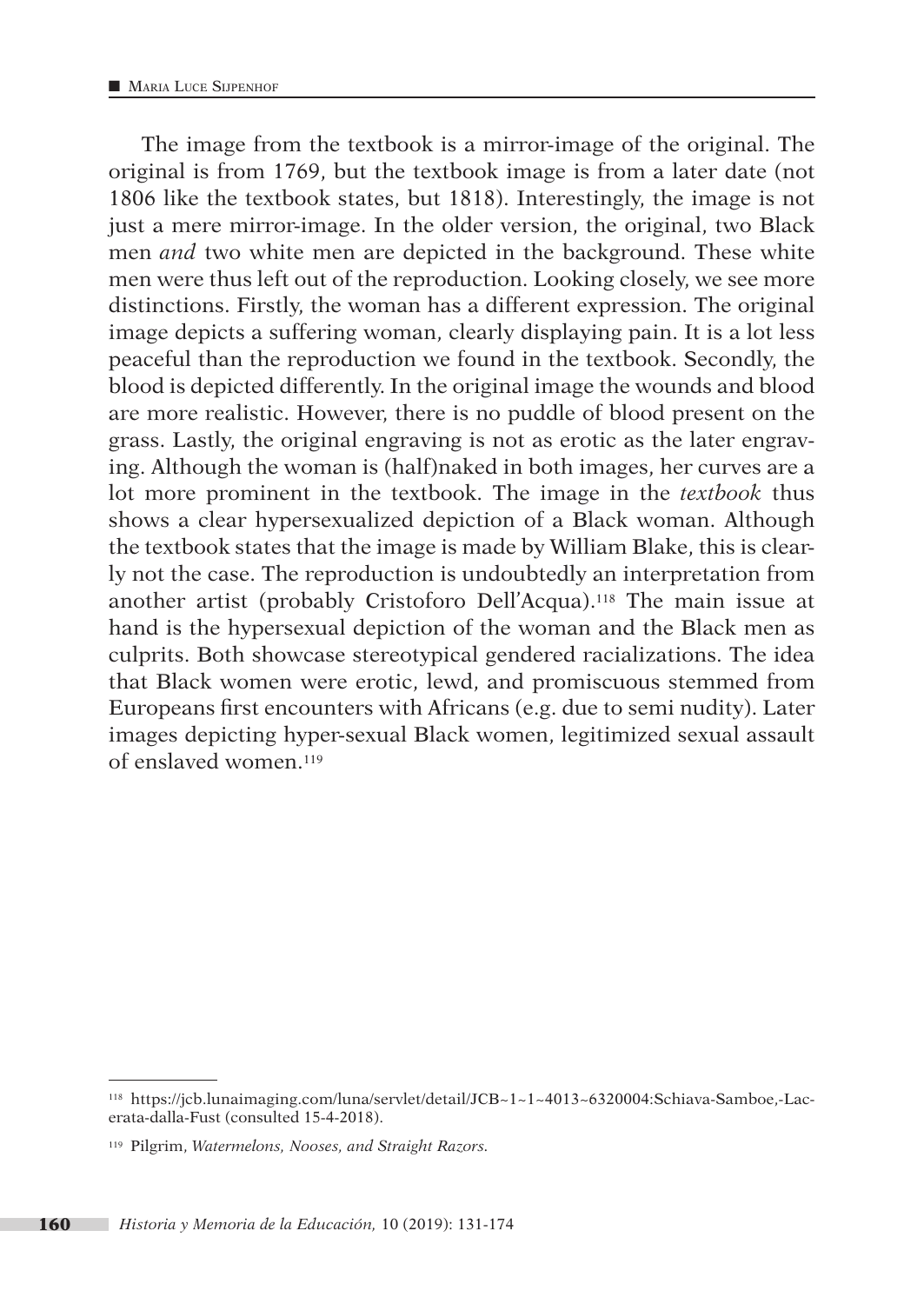

### **A Depiction of Black Athletes (1995)**

The following image from a textbook published in 1995120 is a photograph, illustrating three Black athletes during a medal ceremony of the Olympics. The men are standing on high platforms and have already received their medals. All men raise their right fist in salute. USA is embroidered on their jackets. They are all smiling. Their stances are casual. The triangular composition creates the feeling that we are looking at important people, as we are literally looking up to the individuals. The shot creates a feeling of respect for the men, however there is a feeling of detachment as well. We cannot see them in full, because the ceremony leaders who we see from the rear, block our full view. In the backdrop, we see large stands filled with people. The three men are wearing black

<sup>120</sup> Lars Hildingson and Anne Schulp, *Levende geschiedenis 3,* (Amsterdam: Meulenhoff Educatief, 1995). (This textbook is used for year 3 basic training).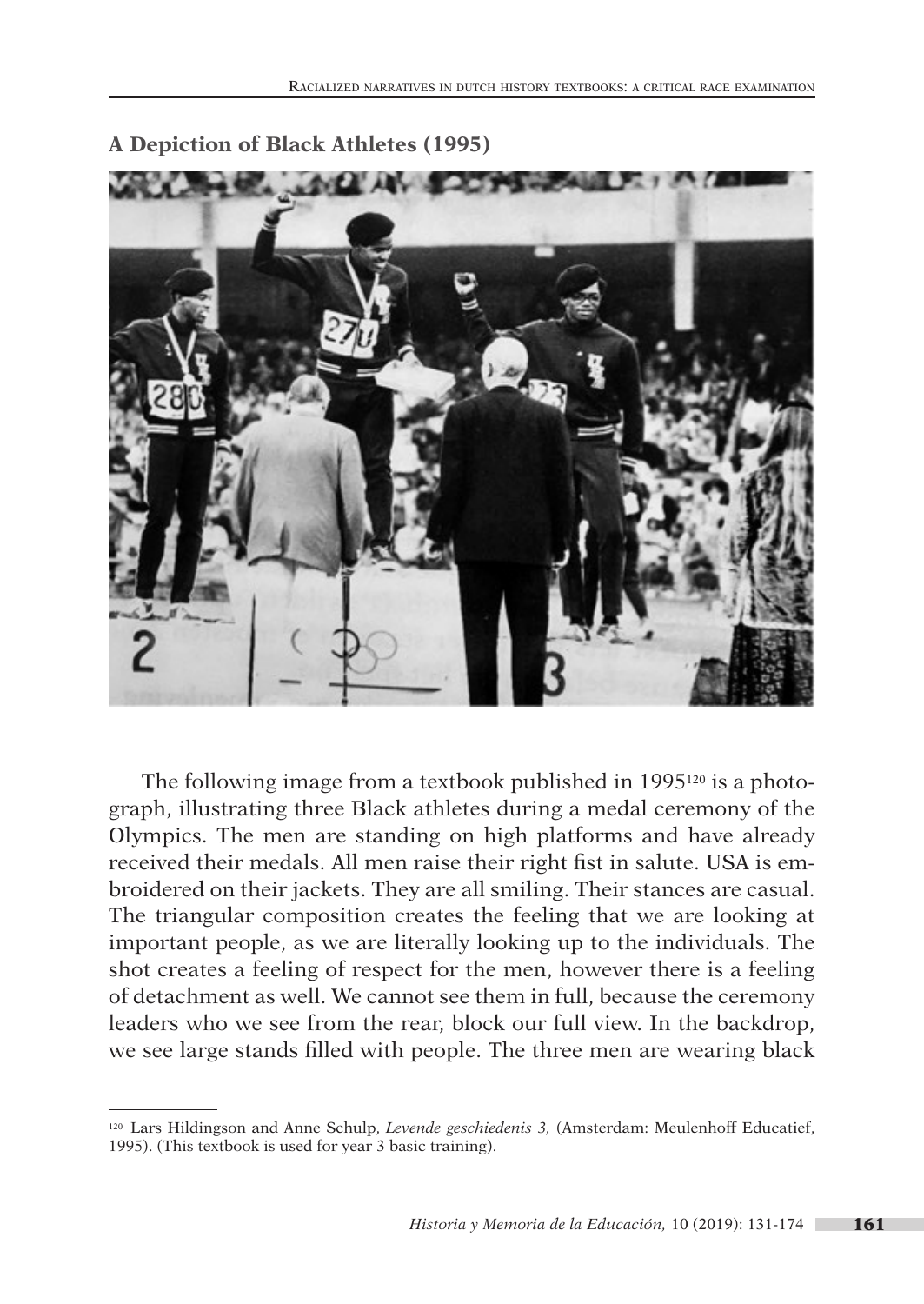berets, which refers to the Black Panther movement. The beret has a political purpose. Another symbol in the image is the Black power salute, typically known as an explicit political gesture of solidarity and resistance. The caption states: *«Black power: Winners of the 400 meters give their victory a political character».*121 This image displays Black men as winners, reframed in a political way. Only in this caption are students confronted with the term «Black power*»* and with the visual equivalent of the raised fists. In the chapter, the popularity of the American way of life is discussed. The authors mention the changed attitudes towards (and within) the U.S., specifically related to the Viet Nam war. No noteworthy mention is made of racism, civil rights, Black power, etc. The context therefore fails to give students the information needed to understand the agency in the image. When searching for additional information, outside of the textbook, the most striking aspects of this image is the fact that the more famous depiction of the same 1968 Olympics, has not been used. In the iconic image, the medal winners of the 200 meters, John Carlos and Tommie Smith, raised a gloved fist in salute during the national anthem in support of human rights and the civil rights movement.122 They were expelled for it. Black athletes have often used their platform for activist purposes. Jesse Owens, who refused to give the Nazi salute, Muhammed Ali who refused to be inducted into the U.S. army, the current day #TakeTheKnee movement, to name a few examples. The photograph in the textbook depicts the winners of the 400 meters: Larry James, Lee Evans, and Ron Freeman, who also decided to protest. They chose to wear black berets and black socks. They were not banned from the Olympic activities, because they removed their berets and did not salute during the national anthem. Only after the national anthem, they smiled and raised their fists.<sup>123</sup> Why would the authors choose this particular image? Although, this image depicts the recalcitrant other, the represented resistance seems less threatening for the white viewers. Furthermore, the image displays the stereotypical role of the Black man as an entertainer or athlete.124

<sup>121</sup> Hildingson and Schulp, *Levende geschiedenis,*109.

<sup>122</sup> Robert Weisbord, *Racism and the Olympics* (London: Routledge, 2017).

<sup>123</sup> Weisbord, *Racism and the Olympics.*

<sup>124</sup> Jan Nederveen Pieterse, *White on black: Images of Africa and blacks in western popular culture* (New Haven: Yale University Press, 1995).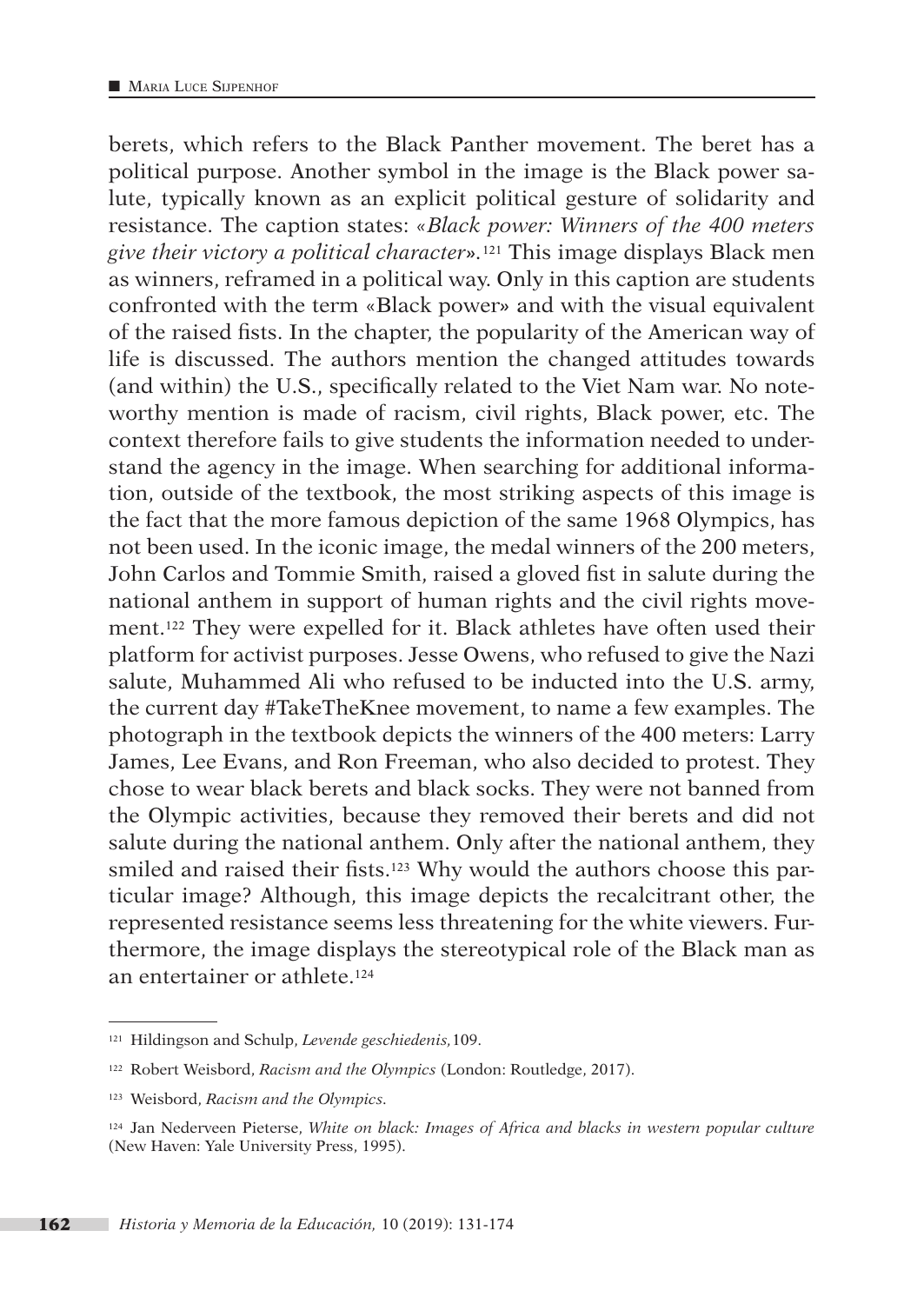

## **A Depiction of Equality? (1990)**

This image, from a textbook published in 1990125, depicts the moment that a naked young white man is (almost) attacked by a large shark. He is floating in the water, holding out his hand to be rescued. We see a dramatic scene of the attempt to rescue him from a rowboat. The focus of the image is on the men in the boat who are trying to rescue the young white man. The men in the boat, eight white and one Black, each have a unique expression on their face. The Black man looks dignified, due to his stylish clothing and flowing scarf around his neck. His clothes seem to be made from rich fabrics which gives him a wealthier appearance than the other men in the boat (with the exception of the man on the right side of the image). The triangular composition of the image displays the Black man on top. The four white men in the boat seem to be sailors and their appearance portray a lower class social positioning. The white man with the harpoon seems to be «upper class*»*. He is attempting

<sup>125</sup> Ulrich and Wesseling, «Andere tijden», 209. (This textbook is used for year 2 basic training).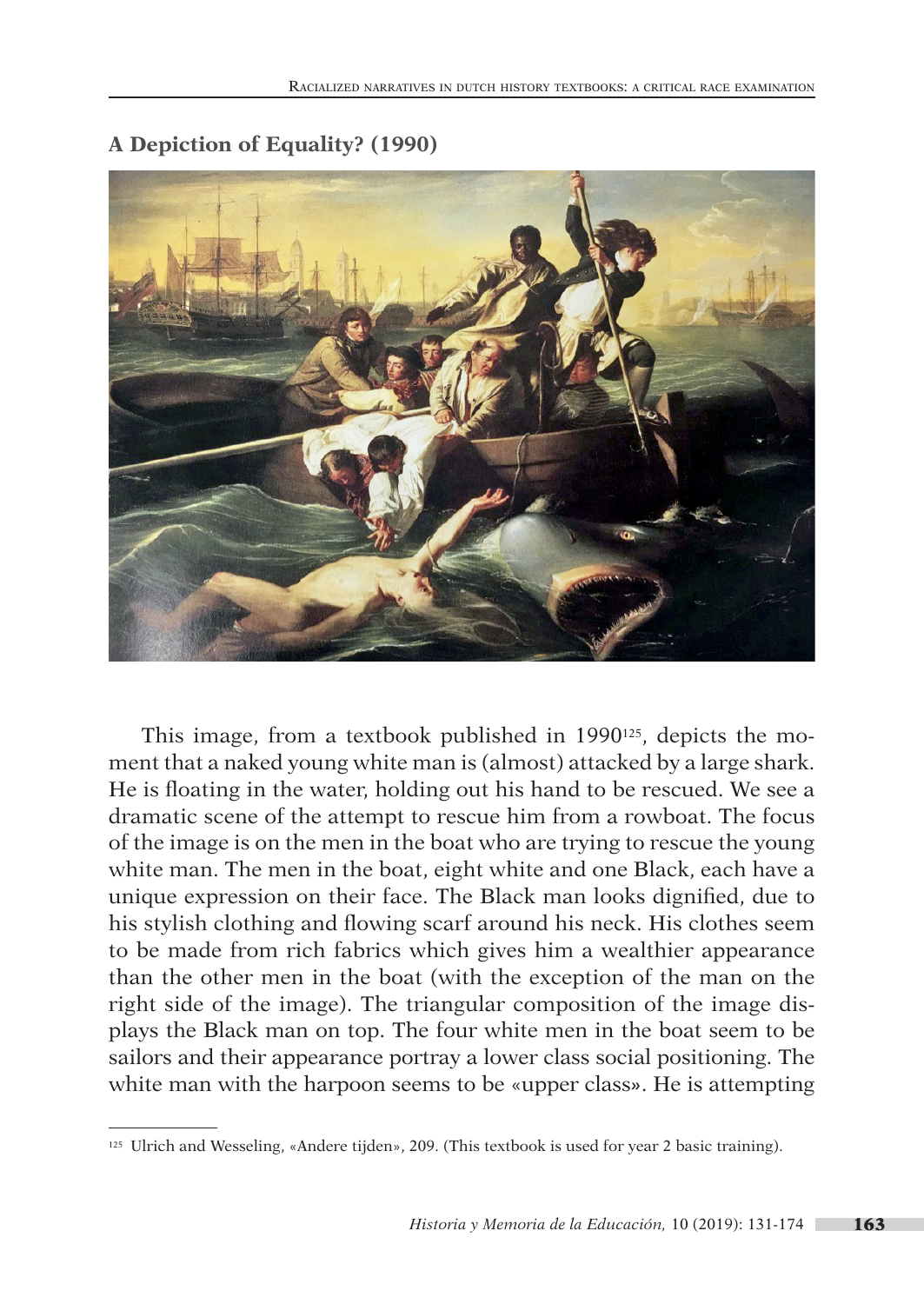to target the animal with full force, while the Black man is not as actively pursuing the rescue. He is holding on to a rope that the young man is reaching for. It seems that the painter chose to depict the Black man as wealthy to contrast the social hierarchies of the time. Maybe, he has included the Black man at the top to suggest equality among all men. Whatever the reason, the image challenges traditional attitudes towards race and equality. In the textbook, the image takes up a large part of the page, in a chapter discussing «art».126 The caption that can be viewed next to the image, states:

John Singleton Copley was commissioned to depict the rescue of Watson, who had been attacked by a shark in the bay of Havana. Copley makes every effort to involve the viewer emotionally in the event. The shark is a true monster: the devil cannot be worse. The man with the hook is the saving hero and the boy in the water is helplessly tossed back and forth between boat and shark, between heaven and hell it seems.127

Interestingly, the caption and additional text does not mention the presence of the Black man and the other (working class) white men. When searching for more information about the background of the image, we find that the painting, titled Watson and the Shark (1778) was very popular in England and the U.S. of the time. This was the moment that the British abolitionist movement started. The painting represents a historical event. Watson, then a 14-year old boy, lost his leg. Watson became the Lord Mayor of London and then commissioned this work.128 It is stated that Watson wanted to use the work as a political statement, poking fun at the colonist's views on slavery. Generally, this painting is seen as an early example of imagery related to the positioning of Black people in the U.S.129 Although the depiction provides another view on power relations than the other images to this point, it is noteworthy that the textbook lacks greatly, by mentioning the societal critique (in regard to race and slavery) of the painter.

<sup>126</sup> Ulrich and Wesseling, «Andere tijden», 209.

<sup>127</sup> Ulrich and Wesseling, «Andere tijden», 208.

<sup>128</sup> Albert Boime, «Blacks in Shark-Infested Waters: Visual Encodings of Racism in Copley and Homer*»*, *Chicago Journals* 3, no. 1 (1989), 19-47.

<sup>129</sup> Boime, «Blacks in Shark-Infested Waters*»*, 19-47.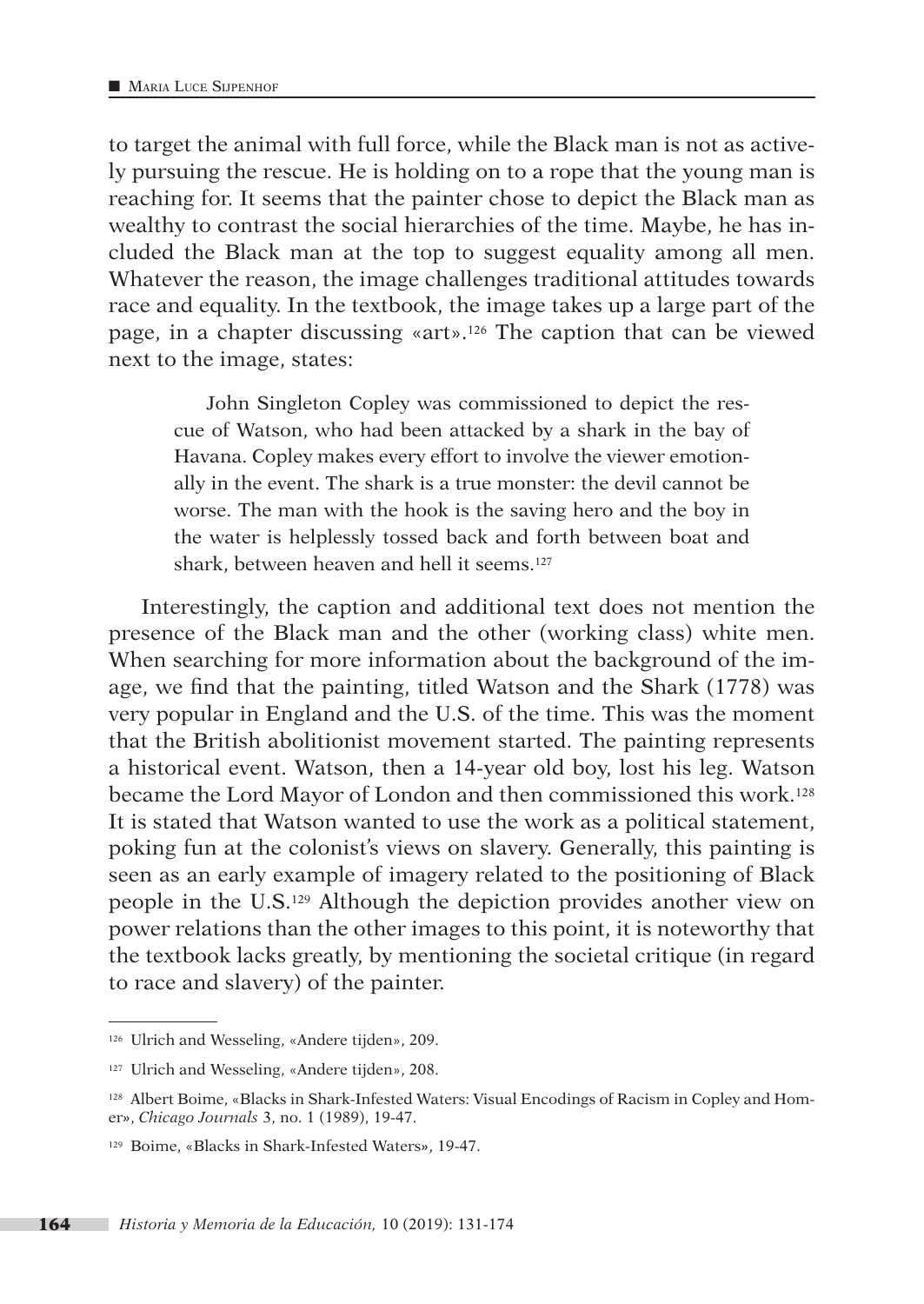

### **A Depiction of a Dutch Black Man (2014)**

In a family portrait, which is included in a textbook<sup>130</sup> published in 2014, Anton de Kom is photographed with his wife and four children. De Kom is the most prominent person in the image. His hair is neatly brushed. He is wearing a perfectly tailored suit. He looks directly at the camera, smiling modestly. Next to De Kom we see his white wife, Nel Borsboom, blending into the background. She is wearing a modest dress while holding a small toddler. In front of her two boys stand. De Kom's hands, holding his son's head, demonstrate the bond between the man and the boy. Viewers slightly look up at Anton de Kom, making him dominant and impressive. The image depicts Anton de Kom as a family man, not particularly as a resistance fighter or anti-colonialist, political activist, etc. This family portrait is found in a chapter about World War II. Underneath the small photograph, the accompanying caption reads:

<sup>130</sup> Tom van der Geugten *et al., Geschiedeniswerkplaats 3 vwo*, (Groningen/Houten, Noordhoff Uitgevers, 2014). (This textbook is used for year 3 basic training).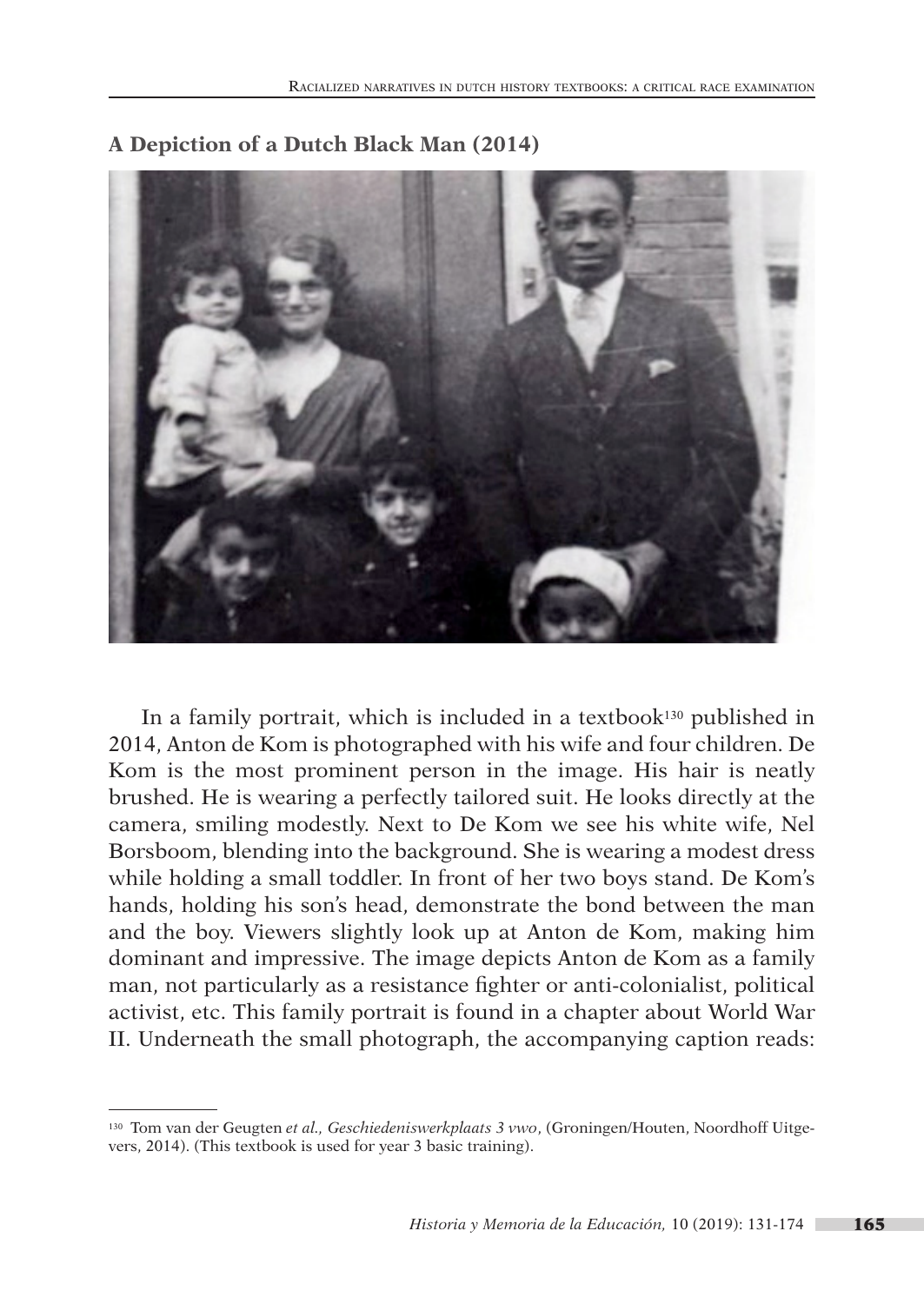«Anton de Kom with his family (approx. 1933)».131 The paragraph is called «The story of...Anton de  $Kom<sub>2</sub>$ <sup>132</sup> and discusses his life. The authors briefly mention his family, his role as an activist against colonialism, his time spent in Surinam, being banned from Surinam, his famous work «*We Slaves of Suriname»*, and more. Importantly, the authors especially mention his work as an author for the resistance during World War II and his heartbreaking final year: captured by the Germans, his time in a concentration camp and his death two weeks before liberation. Very striking is that De Kom is mentioned as «one of the very few Black Dutch people in the Netherlands during the war»*.*133 In the Netherlands, Black people (and other persons of color) are often referred to as foreigners, Surinamese, African, Moroccan, anything but Dutch (even when they are in fact Dutch). Except when they have achieved something special. That is exactly what materializes in this fragment: De Kom is framed as «exceptional*»* and appealing to «whiteness*»*. Which clearly shows in the choice of image as well, depicting his white wife and their children. Although the image is a positive depiction of De Kom and we can consider this mention a pivotal addition to Dutch history textbooks, we should take note of the fact that when a Black person is depicted as a role model, he or she will quickly be portrayed as Dutch.

#### **DISCUSSION AND CONCLUSIONS**

Although there is not one unified image of race, we could argue that the images combined with the contexts in which they are presented, have some elements in common. At the risk of oversimplification, as we are merely discussing eight images, we would like to mention four noticeable preliminary conclusions in regard to constructions of race and ways of othering.

First, in a number of these depictions we see narratives about who is «uncivilized*»* and who is «civilized*»*, who is «helped*»* and who is «helping*»*, who are «humiliated victims*»* and who are «powerful*»*. In these

<sup>131</sup> Van der Geugten *et al*., *Geschiedeniswerkplaats*, 71.

<sup>132</sup> Van der Geugten *et al., Geschiedeniswerkplaats*, 71.

<sup>133</sup> Van der Geugten *et al., Geschiedeniswerkplaats*, 71.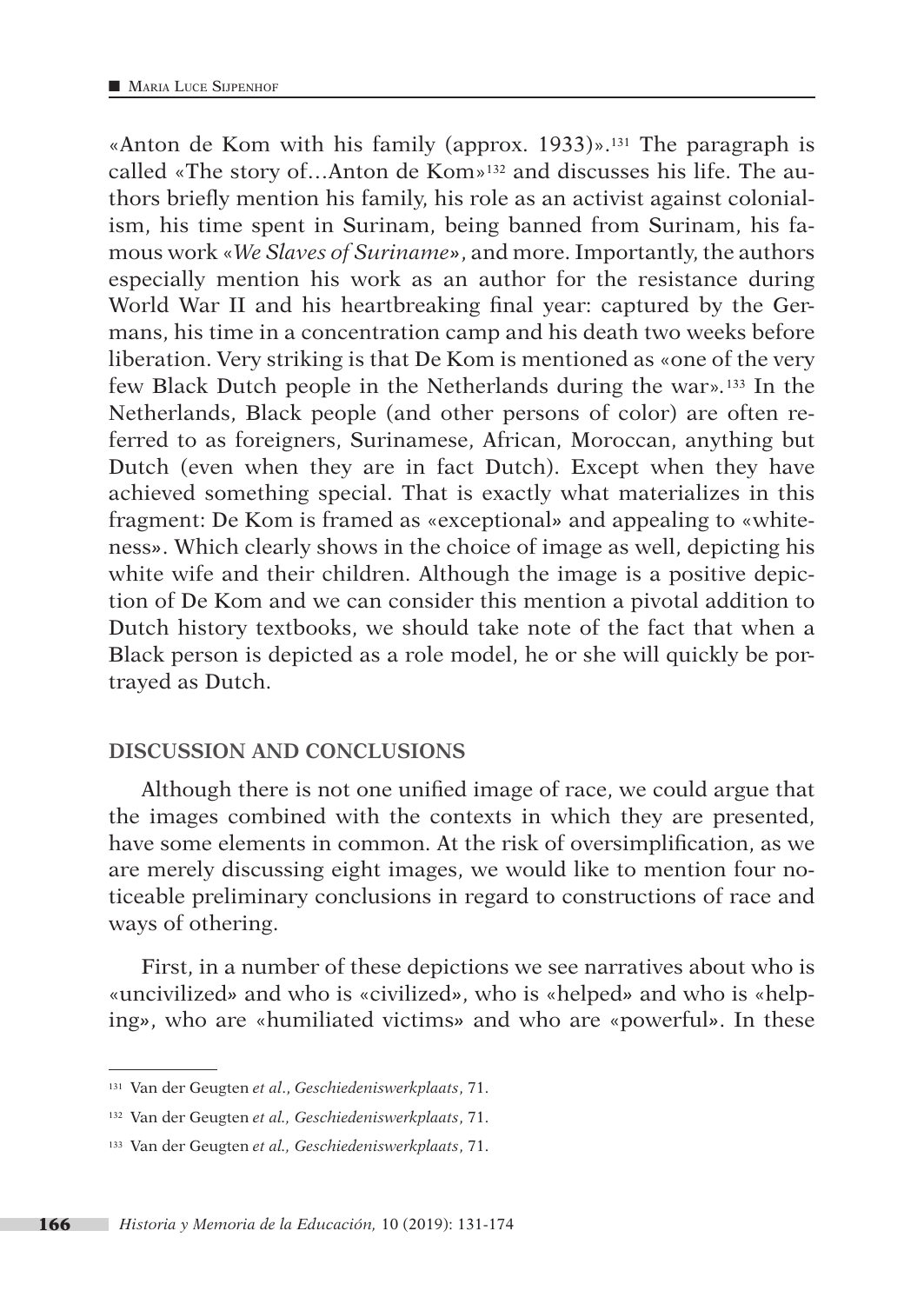images, we see that depictions of the Black experience portray a position of failure or defeat. Although all individuals are racialized in racialized societies, these examples from textbooks show that Black people are racialized downward, while whites have been racialized positively. These images are material evidence of the oppression of Black people and must be confronted directly by the textbook authors. This does not happen. Although attempts are made to include Black history, these depictions are biased practices with false narrative.

Second, although manifestations of racism have changed over the centuries, this is not always the case for stereotypes and caricatures in imagery. The audience is clearly confronted with stereotypes through accounts of hyper-sexuality, physicality, criminality, poverty, etc. These stereotypes are further exacerbated by intersections of oppression (e.g. Black female as hyper-sexual, Black child as victims of poverty, Black males as recalcitrant, Black male middle-class as role models, etc.). These images could indicate that Black males with middle-class appearance are represented in more «harmonious*»* ways, than women and children.

Third, in some images we see racial harmony and Black agency. Yet, we shouldn't be confused by «symbolic» inclusion<sup>134</sup>, as racial harmony seems to be used as a political narrative of supposed racial equality and race is not considered important in this narrative. It displays ideas of color-blindness and meritocracy. Hence, even images with a focus on «sameness*»* or «normality*»*, display racialization.

Fourth, these few images become reminders that whatever the geographic location or historical context, racialized images are quite similar. In all instances, important historical contexts are divorced from contemporary and persisting injustices. A notable difference between the images, however, is the way the Dutch are positioned in comparison to «other*»* geographical locations, especially the U.S. The Dutch construct themselves as «tolerant*»* versus the «ignorant*»* Americans. In other words, although coded and sub-textual, we see how nationality plays a pivotal role in the analysis of racialization.

<sup>134</sup> Bonilla-Silva and Ashe, «The End of Racism?», 57-83.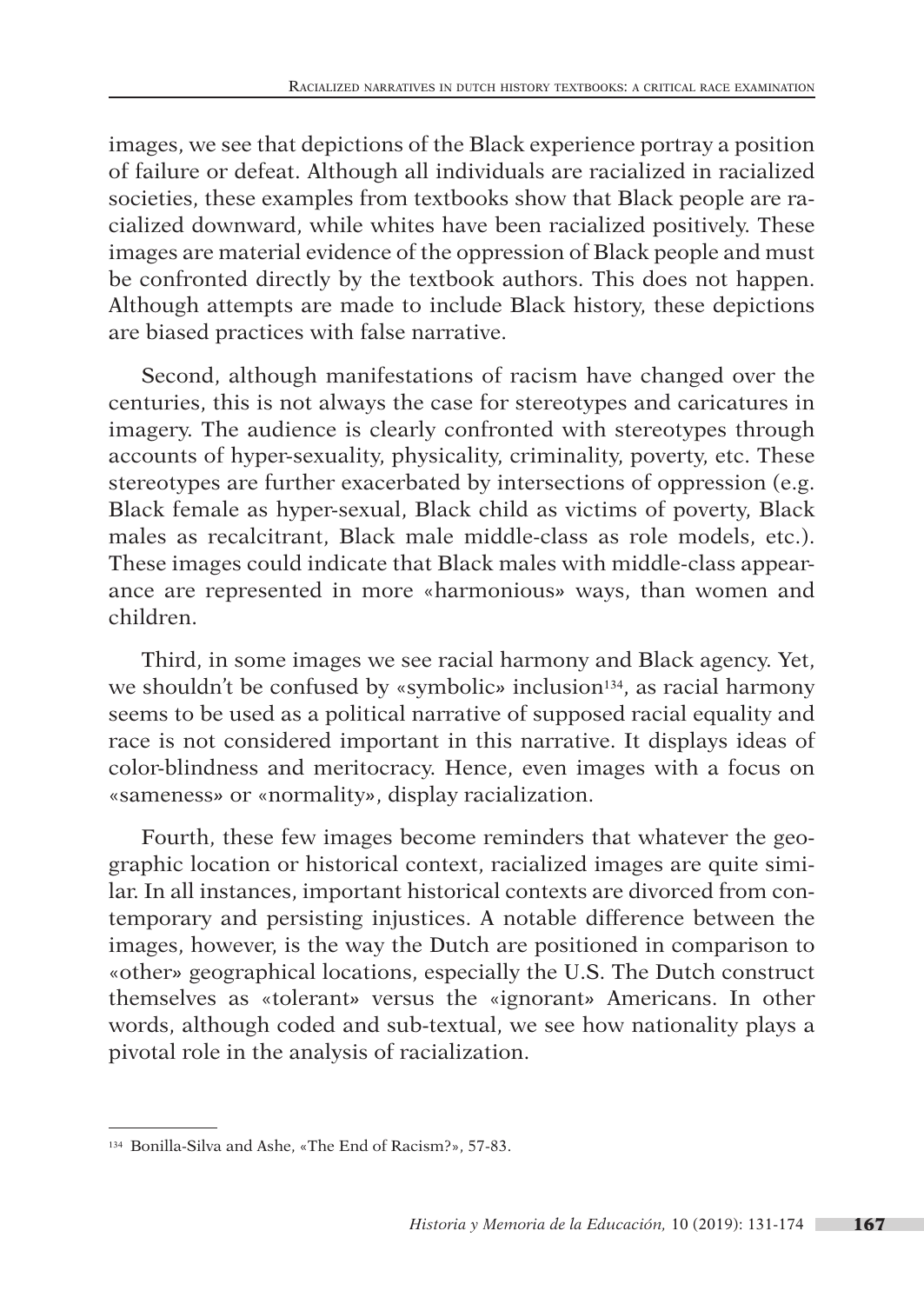Thus, these exemplary depictions are imparted through two types of narrative structures: a) *racialization through otherness*, which we argue is an (ongoing) process of othering people through race, among others, by one-sided stereotypical identities and racial hierarchy, and b) *racialization through sameness* maintained through color-blind frames, racial narratives and the minimization of race-talk. Further analysis with large samples (which is part of this same research project) should indicate whether repetitive racialized images of Black people overshadow any fuller range of representation. Research with a large sample, will also examine whether texts and images from textbooks in 50 years' time, are reflective of decades of ideas that (perhaps) have not changed.

In this research, we hope to have illustrated the potential of CRM as a research method as well as a pedagogical tool to impact educational practice, as educators could improve their teaching by examining the curriculum and their pedagogy from a critical race perspective. How do we *transform* current depictions in textbooks? How do we *transform* our teaching and our research? Our task, as researchers and educators, is to bring to light current racialized discourses and critically assess what we are actually seeing in images and reading or hearing in text and talk.

As we have noted earlier, more work is necessary to contribute to a still growing scholarship of race and (history of) education in the Netherlands (and Europe). Further critical race research, can play a role in addressing the problem of racism in textbooks by placing greater emphasis on images, symbols, and on how these affect contemporary thought and imagination. In addition, we would like to explicitly mention the importance of a more obvious focus on (the construction of) whiteness in Dutch and European educational contexts. Lastly, we must consider how (covert) racialized depictions may influence students' racial identities, as it could have significant implications for future generations.135 These findings are relevant for every nation in Europe, where overt racism intensifies by the day and structural forms of racism are becoming even more covert.

<sup>135</sup> Huber and Solórzano, «Visualizing Everyday Racism », 223-238.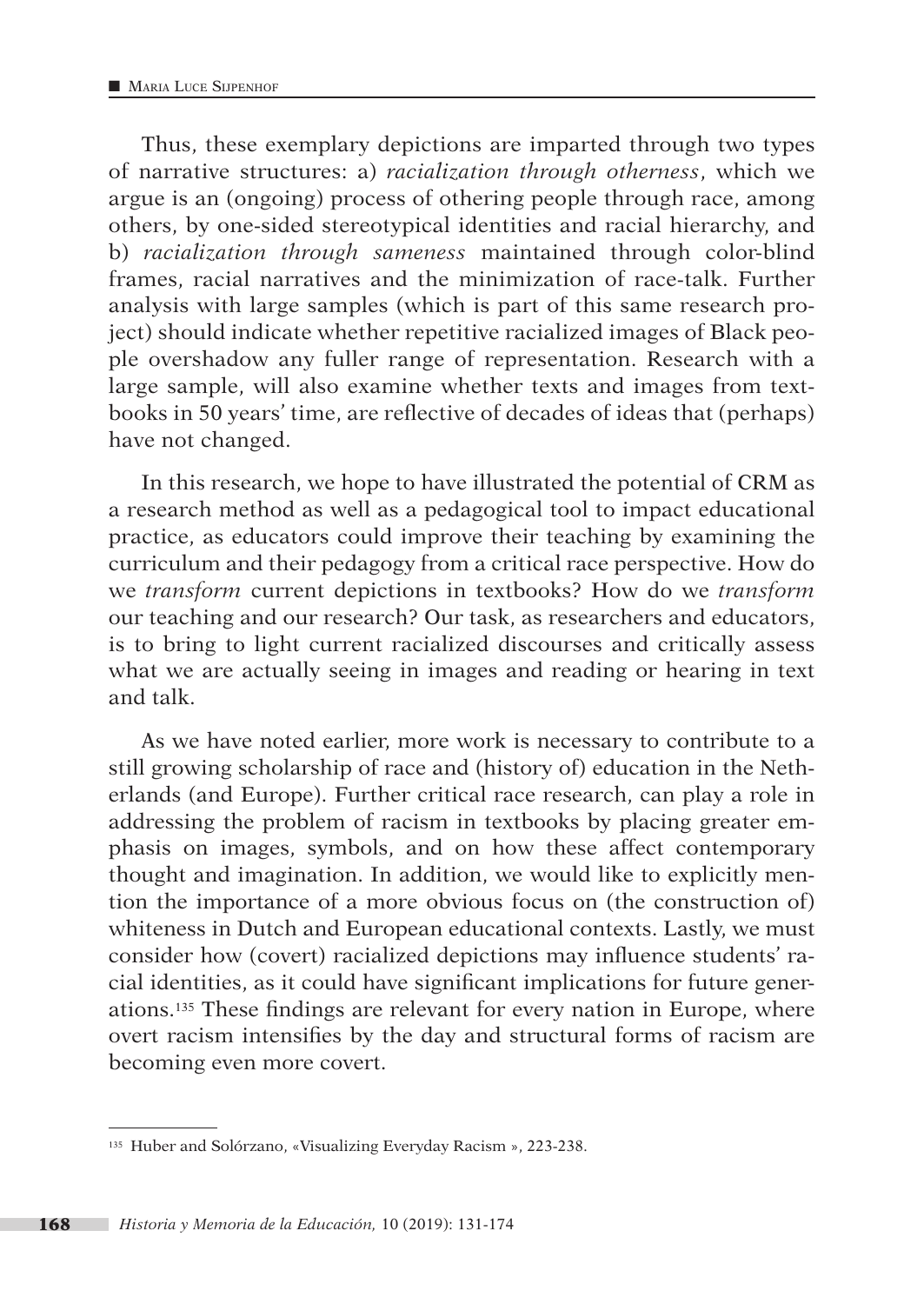#### **Note on the author**

Maria Luce Sijpenhof holds a master's degree in Sociology and a master's degree in International and European law and State, and administrative law from Erasmus University Rotterdam. After working as a criminologist researcher, she is now pursuing an International doctorate in Education at the Universidad de Alcalá. Her research interests include sociology of education, history of education, critical race studies, and critical whiteness studies. Her (forthcoming) research addresses institutional racism in Dutch (historical) educational contexts, racialized discourses and depictions in textbooks, and racial identity formation in the context of education in the Netherlands. Sijpenhof is a co-founder of Counter/Narratives, a collaborative platform of diverse experts challenging narratives on colonialism, slavery, imperialism, and racism.

#### **REFERENCES**

- Acker, Joan. «Theorizing Gender, Race, and Class in Organizations». In *Handbook of Gender, Work, and Organization,* edited by Emma L. Jeane *et al.,* 65- 80. West Sussex: John Wiley and Sons, 2011.
- Araújo, Marta and Silvia Rodríguez Maeso. «History textbooks, racism and the critique of Eurocentrism: beyond rectification or compensation». *Ethnic and Racial Studies* 35, no. 7 (2012): 1266-1286.
- Araújo, Marta and Silvia Rodríguez Maeso. *Discussion Guide: 'After all, it was Europe that made the modern world': Eurocentrism in history and its textbooks.* Coimbra: CES, 2013.
- Bakker, Joep. «Cultureel-etnische segregatie in het onderwijs: achtergronden, oorzaken en waarom te bestrijden». Pedagogiek 32, no. 2 (2012): 104-128.
- Baptist, Edward. *The half has never been told: Slavery and the making of American capitalism*. London: Hachette UK, 2016.
- Beauvoir, Simone De. *The Second Sex*. London: Vintage, 1997; first published in 1949.
- Boime, Albert. «Blacks in Shark-Infested Waters: Visual Encodings of Racism in Copley and Homer*». Chicago Journals* 3, no. 1 (1989): 19-47.
- Bonilla-Silva, Eduardo. «Rethinking Racism: Towards a Structural Interpretation». *American Sociological Review* 62, no. 3 (1997): 465-480.
- Bonilla-Silva, Eduardo. *White supremacy and racism in the post-civil rights era*. Boulder: Lynne Rienner Publishers, 2001.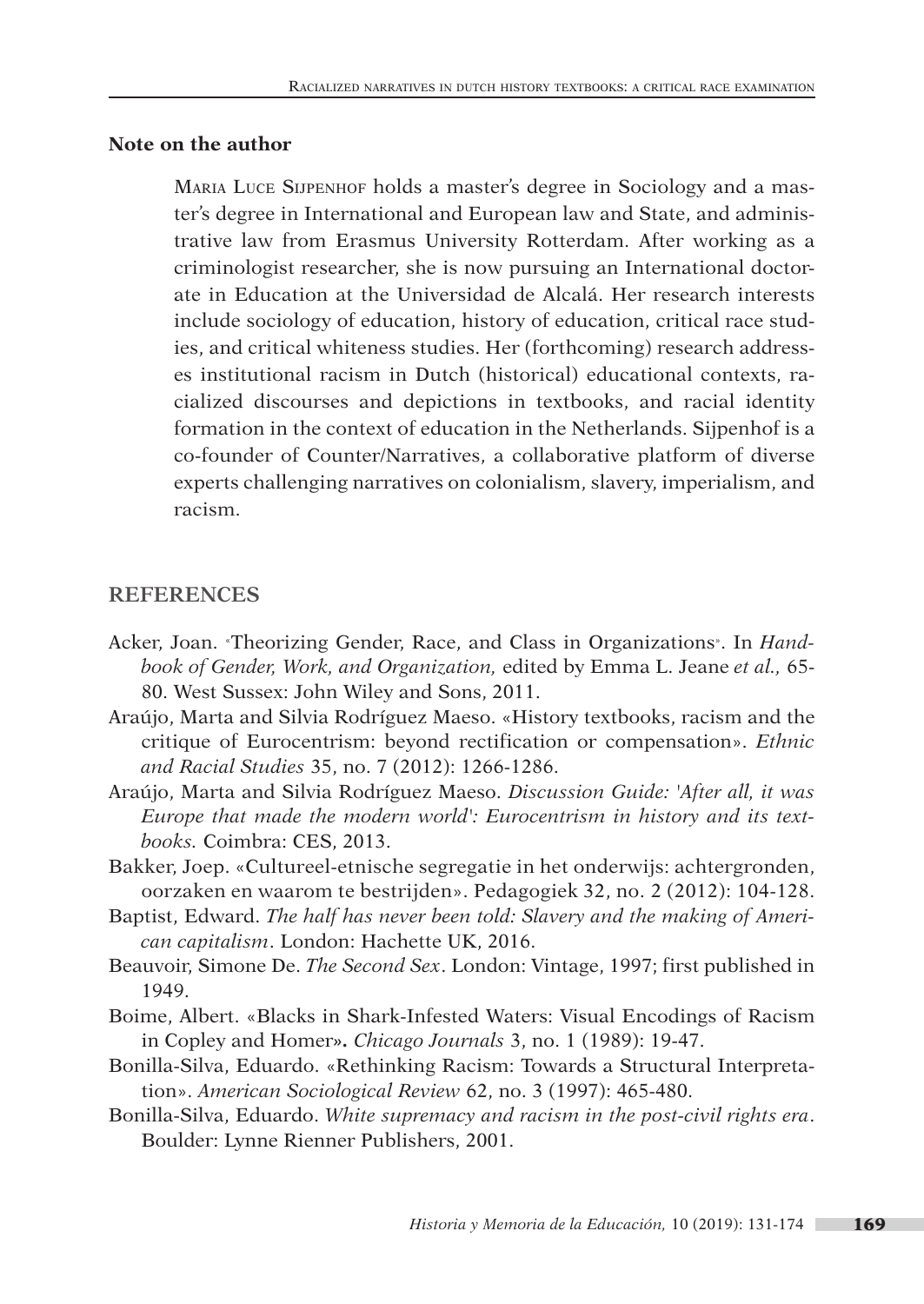- Bonilla-Silva, Eduardo. «From bi-racial to tri-racial: Towards a new system of racial stratification in the USA». *Ethnic and racial studies* 27, no*.* 6 (2004): 931-950.
- Bonilla-Silva, Eduardo. «More than Prejudice: Restatement, Reflections, and New Directions in Critical Race Theory». *Sociology of Race and Ethnicity* 1, no. 1 (2015): 75-89.
- Brown, Keffrelyn and Anthony Brown. «Silenced memories: An examination of the sociocultural knowledge on race and racial violence in official school curriculum». *Equity & Excellence in Education* 43, no. 2 (2010): 139-154.
- Brown, Keffrelyn and Anthony Brown. «Strange fruit indeed: Interrogating contemporary textbook representations of racial violence toward African Americans». *Teachers College Record* 112, no. 1 (2010): 31-67.
- Chakravorty Spivak, Gayatri. «The Rani of Sirmur: An essay in reading the archives». *History and Theory* 24, no. 3 (1985): 247-272.
- Chisholm, Linda. «Representations of Class, Race, and Gender in Textbooks». In *The Palgrave Handbook of Textbook Studies*, edited by Eckhardt Fuchs and Annekatrin Bock, 225-237. New York: Palmgrave Macmillan, 2018.
- Crenshaw, Kimberlé. *Critical race theory: The key writings that formed the movement*. New York: The New Press, 1995.
- Dalhuisen, Leo *et al. Sprekend Verleden deel 3 boek 1*. The Hague: Nijgh & Van Ditmar Educatief, 1987.
- DeCuir, Jessica and Adrienne Dixson. «"So when it comes out, they aren't that surprised that it is there": Using critical race theory as a tool of analysis of race and racism in education». *Educational researcher* 33, no. 5 (2004): 26- 31.
- Delgado, Richard *et al. Critical race theory: The cutting edge*. Philadelphia: Temple University Press, 1995.
- Delgado, Richard and Jean Stefancic. *Critical Race Theory: An Introduction*. New York: NYU Press, 2012.
- DiAngelo, Robin. «White fragility». *The International Journal of Critical Pedagogy* 3, no. 3 (2011): 54-70.
- Essed, Philomena. *Understanding everyday racism. An interdisciplinary theory*. Newbury Park, CA: Sage, 1991.
- Essed, Philomena and Isabel Hoving, eds. *Dutch racism*. Amsterdam: Rodopi, 2014.
- Essed, Philomena. «A Brief ABC on Black Europe». In *Invisible Visible Minority: Confronting Afrophobia and Advancing Equality for People of African Descent and Black Europeans in Europ*e, 57-75. Brussels: ENAR, 2014.
- Forman, Tyrone. «Color-blind Racism and Racial Indifference: The Role of Racial Apathy in Facilitating Enduring Inequalities». In *The changing terrain of race and ethnicity*, edited by Maria Krysan and Amanda Lewis, 43-66. New York: Russell Sage, 2004.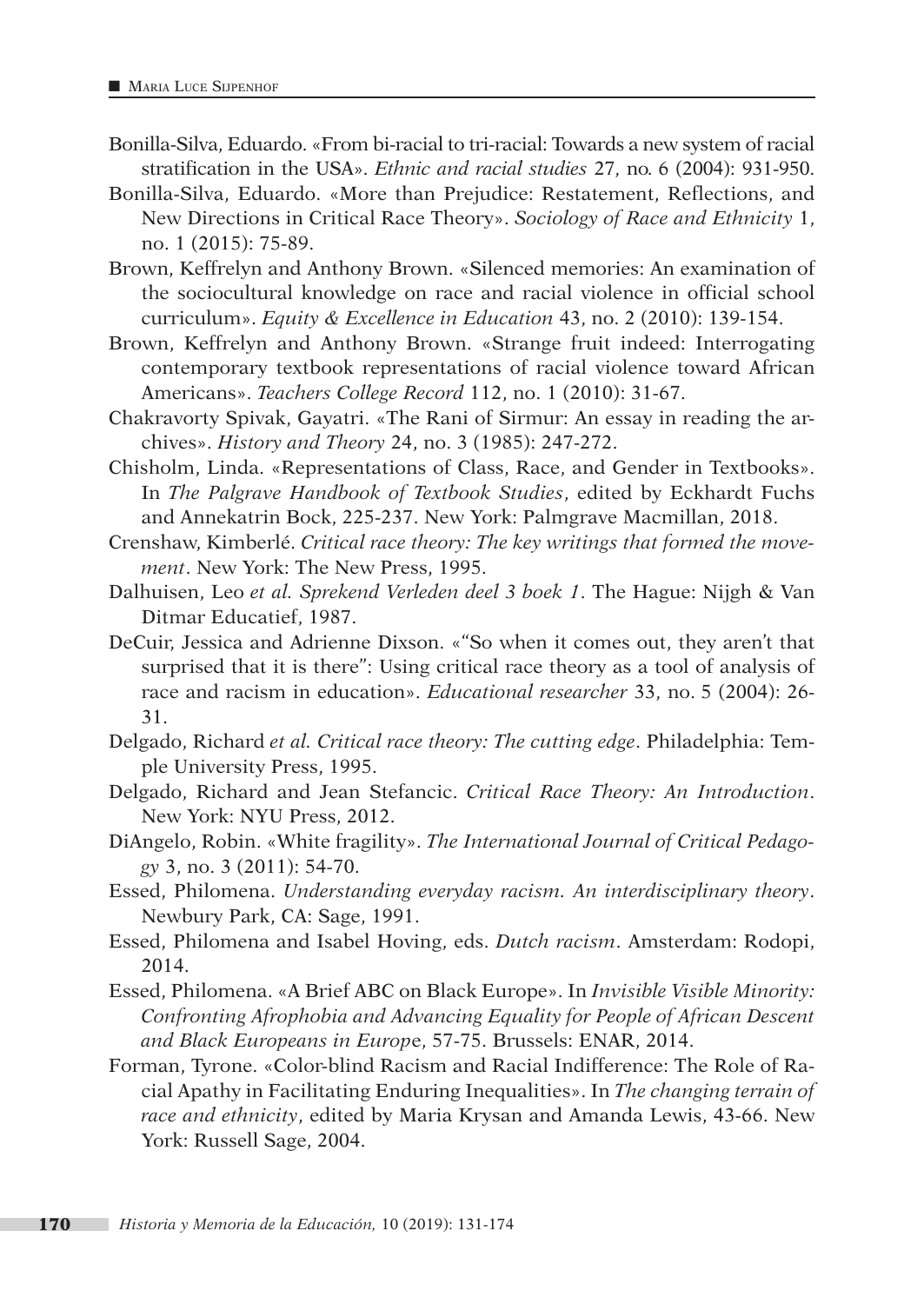- Gillborn, David. «Education policy as an act of white supremacy: Whiteness, critical race theory and education reform». *Journal of Education Policy* 20, no. 4 (2005): 485-505.
- Gillborn, David. «Critical Race Theory and Education: Racism and Anti-racism in Educational Theory and Praxis»*. Discourse: studies in the cultural politics of education* 27, no. 1 (2006): 11-32.
- Hall, Stuart. «The West and the rest: Discourse and power». In *Formations of modernity,* edited by Stuart Hall and Bram Gieben, 275-331. Cambridge: Polity Press, 1992.
- Hildingson, Lars and Anne Schulp. *Levende geschiedenis 3.* Amsterdam: Meulenhoff Educatief, 1995.
- Hira, Sandew. *20 Questions and Answers about Reparations for Colonialism.* The Hague: Amrit Publishers, 2014.
- Ideland, Malin and Claes Malmberg. «'Our common world' belongs to 'Us': constructions of otherness in education for sustainable development». *Critical studies in Education* 55, no. 3 (2014): 369-386.
- Kalle, E. L. C., *et al. Podium van het verleden 3*. Groningen: Wolters-Noordhoff, 1972.
- Ladson-Billings, Gloria J. «Preparing teachers for diverse student populations: A critical race theory perspective». *Review of research in education* 24, no. 1 (1999): 211-247.
- Ladson-Billings, Gloria J., and William F. Tate. «Toward a critical race theory of education». In *Sociology of Education: Major Themes*, edited by Stephen Ball, 322-342. London: Psychology Press, 2000.
- Lewis, Amanda. *Race in the schoolyard: Negotiating the color line in classrooms and communities*. New Brunswick, NJ: Rutgers University Press, 2003.
- Lewis, Amanda. «"What group?" Studying whites and whiteness in the era of "color-blindness"». *Sociological theory* 22, no. 4 (2004): 623-646.
- Lewis, Amanda and John Diamond. *Despite the best intentions: How racial inequality thrives in good schools*. Oxford University Press, 2015.
- Madison, James. *A Lynching in the Heartland: Race and Memory in America*. New York: Macmillan, 2003.
- Marmer, Elina *et al.* «Racism and the image of Africa in German schools and textbooks». *International Journal of Diversity in Organisations, Communities and Nations* 10, no. 5 (2010): 1-12.
- Martinez, Aja Y. «Critical race theory: Its origins, history, and importance to the discourses and rhetorics of race». *Frame: Journal of Literary Studies* 27, no. 2 (2014): 9-27.
- Mills, Charles. *The Racial Contract*. Ithaca, NY: Cornell University Press, 1997.
- Mok, Ineke. *'Juf was dat echt zo?' Lessen over slavernij in het Amsterdamse voortgezet onderwijs.* Amsterdam: Gemeente Amsterdam, 2011.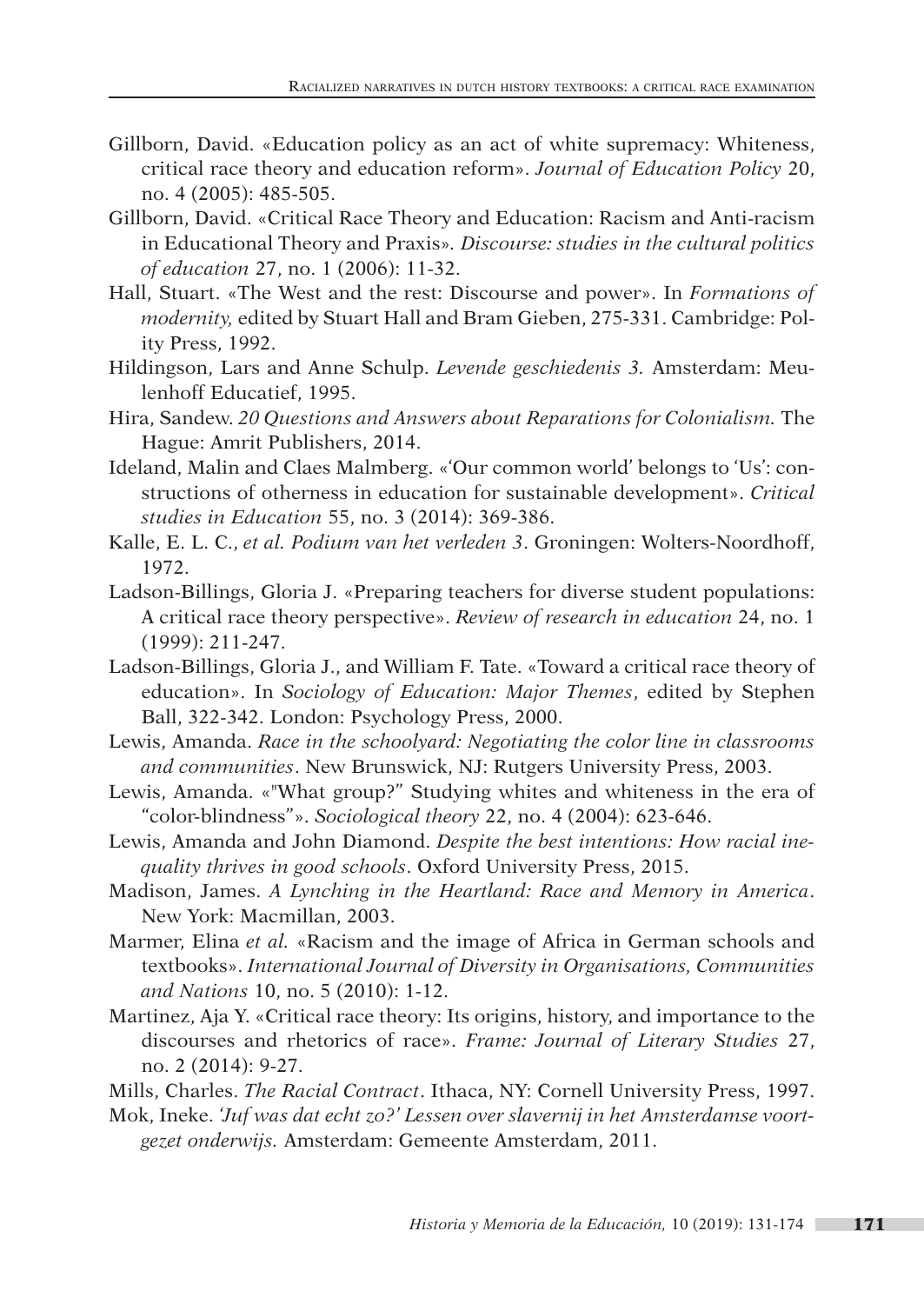- Montgomery, Ken. «Imagining the Antiracist State: Representations of Racism in Canadian History Textbooks». *Discourse: studies in the cultural politics of education* 26, no. 4 (2005): 427-442.
- Nederveen Pieterse, Jan. *White on black: Images of Africa and blacks in western popular culture*. New Haven: Yale University Press, 1995.
- Omi, Michael and Howard Winant. *Racial Formation in the United States: From the 1960s to the 1990s*. New York: Routledge, 1994.
- Qvotrup Jensen, Sune. «Othering, identity formation and agency». *Qualitative studies* 2, no. 2 (2011): 63-78.
- Pérez Huber, Lindsay and Daniel Solórzano. «Visualizing Everyday Racism: Critical Race Theory, Visual Microaggressions, and the Historical Image of Mexican Banditry». *Qualitative Inquiry* 21 no. 3 (2015): 223-238.
- Pettigrew, Thomas and Roel Meertens. «Subtle and blatant prejudice in Western Europe». *European journal of social psychology* 25, no. 1 (1995): 57-75.
- Picower, Bree. *«*The unexamined whiteness of teaching: How white teachers maintain and enact dominant racial ideologies*». Race Ethnicity and Education* 12, no. 2 (2009): 197-215.
- Pilgrim, David. *Watermelons, Nooses, and Straight Razors: Stories from the Jim Crow Museum*. Oakland, CA: PM Press, 2017.
- Popkewitz, Thomas. *Cosmopolitanism and the age of school reform. Science, education and making society by making the child*. New York, NY: Routledge, 2008.
- Rodriguez, Lulu and Daniela Dimitrova. «The Levels of Visual Framing». *Journal of Visual Literacy* 30, no. 1 (2011): 48-65.
- Romanowski, Michael. «Problems of bias in history textbooks». *Social Education* 60, no. 3 (1996): 170-173.
- Rose, Gillian. *Visual Methodologies: An Introduction to Researching with Visual Materials*. London: Sage, 2016.
- Said, Edward. *Orientalism*. London: Penguin Books, 1995; first published in 1978.
- Schrijver, Frouke *et al. Feniks 2 vwo*. Baarn/Utrecht/Zutphen: Thieme Meulenhoff, 2009.
- Seibels, Cynthia. *The Sunny South, The Life and Art of William Aiken Walker*. Spartanburg: Saraland Press, 1995.
- Schwalbe, Michael *et al.* «Generic processes in the reproduction of inequality: An interactionist analysis». *Social Forces* 79, no. 2 (2000): 419-452.
- Siebers, Hans. «'Race' versus 'ethnicity'? Critical race essentialism and the exclusion and oppression of migrants in the Netherlands». *Ethnic and Racial Studies* 40, no. 3 (2017): 369-387.
- Solórzano, Daniel. «Images and words that wound: Critical race theory, racial stereotyping, and teacher education». *Teacher Education Quarterly*, (1997): 5-19.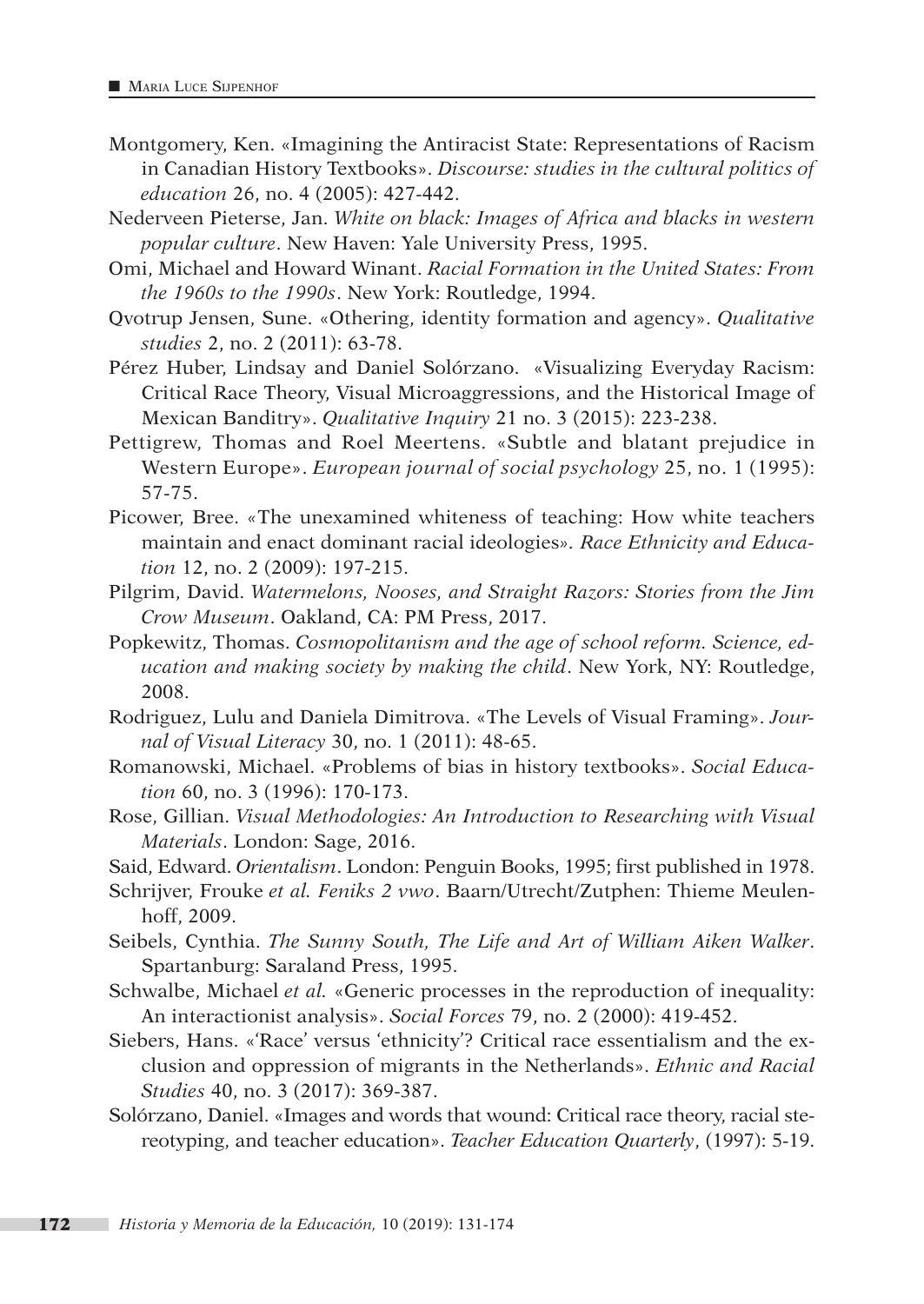- Solórzano, Daniel and Dolores Delgado Bernal. «Examining transformational resistance through a critical race and LatCrit theory framework: Chicana and Chicano students in an urban context». *Urban education*, 36, no. 3 (2001): 308-342.
- Solórzano, Daniel and Tara Yosso. «Critical Race Methodology: Counter-storytelling as an Analytical Framework for Education Research». *Qualitative inquiry* 8, no. 1 (2002): 23-44.
- Small, Stephen and James Walvin. «African Resistance to Enslavement». In *Transatlantic Slavery: Against Human Dignity*, edited by Anthony Tibbles. Liverpool: Liverpool University Press, 1994.
- Stanfield II, John H. «Epistemological Reconsiderations and New Considerations: Or What Have I Been Learning since 1993». In *Rethinking Race and Ethnicity in Research Methods*, edited by John H. Stanfield II., 11-26. New York: Routledge, 2011.
- Stedman, John. *Narrative of Five Years Expedition Against the Revolted Negroes of Surinam: Transcribed for the First Time from the Original 1790 Manuscript*. New York: Open Road Media, 2016.
- Stoll, Laurie Cooper. *Race and gender in the classroom: Teachers, privilege, and enduring social inequalities*. Lanham, MD: Lexington Books, 2013.
- Taylor, Edward. «A Critical Race Analysis of the Achievement Gap in the United States: Politics, Reality, and Hope». *Leadership and Policy in Schools* 5, no. 1 (2006): 71-87.
- Taylor, Edward, David Gillborn, and Gloria Ladson-Billings. *Foundations of critical race theory in education*. New York: Routledge, 2016.
- Ulrich, Hans and Henk L. Wesseling. *Andere tijden 2*. 's-Hertogenbosch: Malmberg, 1990.
- Van den Bergh, Linda, *et al. «The implicit prejudiced attitudes of teachers: Relations to teacher expectations and the ethnic* achievement gap». *American Educational Research Journal* 47*,* no. 2 (2010): 497-527.
- Van der Geugten, Tom, *et al. Geschiedeniswerkplaats 3 vwo*. Groningen/Houten, Noordhoff Uitgevers, 2014.
- Van Dijk, Teun. «Discourse Analysis of Racism»*.* In *Rethinking Race and Ethnicity in Research Methods,* edited by John H. Stanfield II, 43-66. New York: Routledge, 2011.
- Van Dijk, Teun. *Racism and the Press.* New York: Routledge, 2015.
- Van Haperen, Maria, *et al*. *Sfinx 3*. Utrecht/Zutphen: Thieme Meulenhoff, 2005.
- Verkuyten, Maykel and Jochem Thijs. *«*Racist victimization among children in the Netherlands: The effect of ethnic group and school*». Ethnic and Racial Studies* 25, no. 2 (2002): 310-331.
- Weiner, Melissa. «Towards a critical global race theory». *Sociology Compass* 6, no. 4 (2012): 332-350.